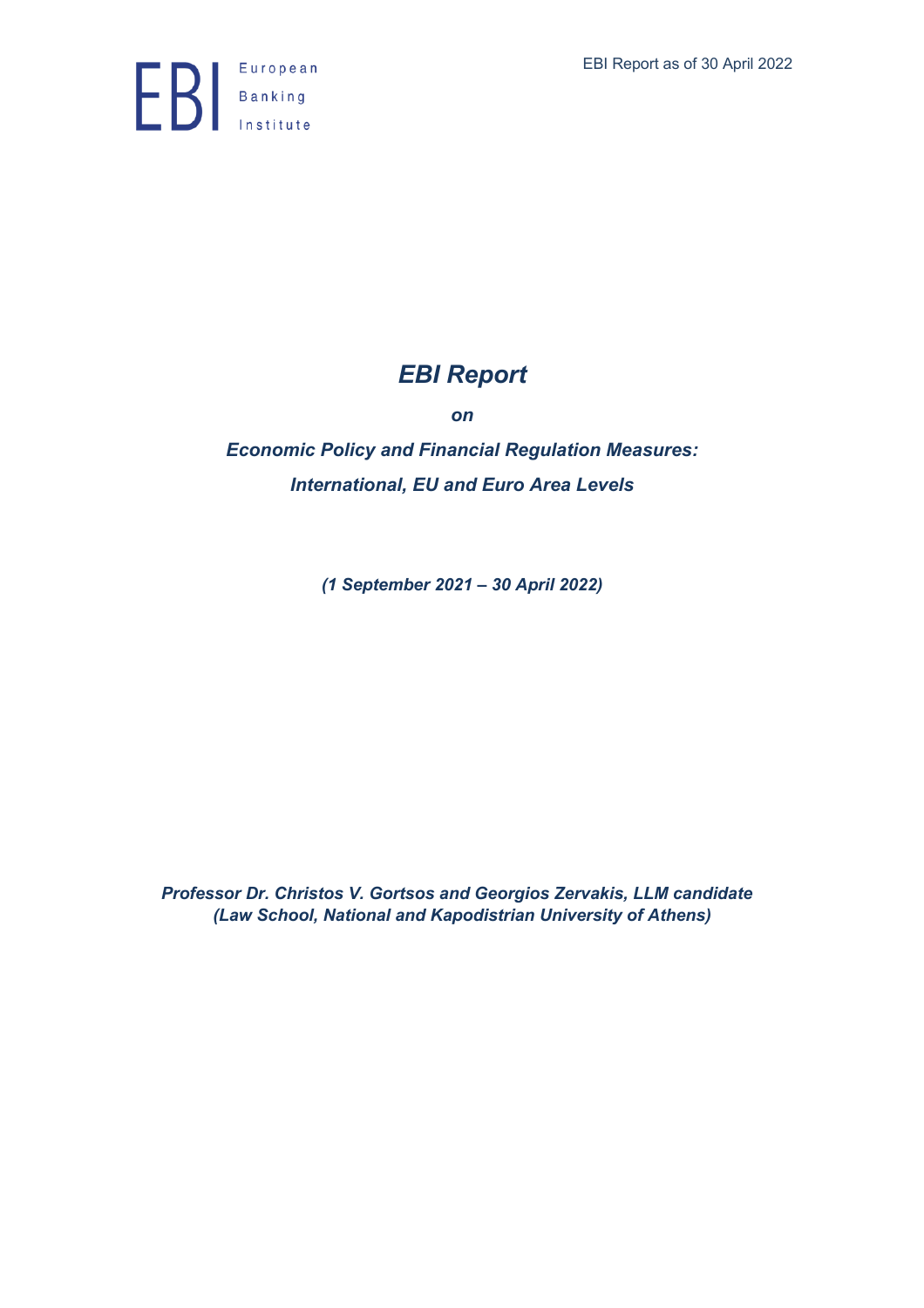

# **TABLE OF CONTENTS**

# I. Economic Policy Measures

| II. Financial Stability - Banking Regulation                                                  |    |
|-----------------------------------------------------------------------------------------------|----|
|                                                                                               |    |
|                                                                                               |    |
|                                                                                               |    |
| 2. Bank for International Settlements (BIS) - Basel Committee on Banking Supervision (BCBS)25 |    |
|                                                                                               |    |
|                                                                                               |    |
|                                                                                               |    |
|                                                                                               |    |
|                                                                                               |    |
| 1. ECB - Single Supervisory Mechanism (SSM)                                                   | 26 |
|                                                                                               |    |
|                                                                                               |    |
|                                                                                               |    |
|                                                                                               |    |
|                                                                                               |    |
|                                                                                               |    |
|                                                                                               |    |
| III. Capital Markets Regulation                                                               |    |
|                                                                                               |    |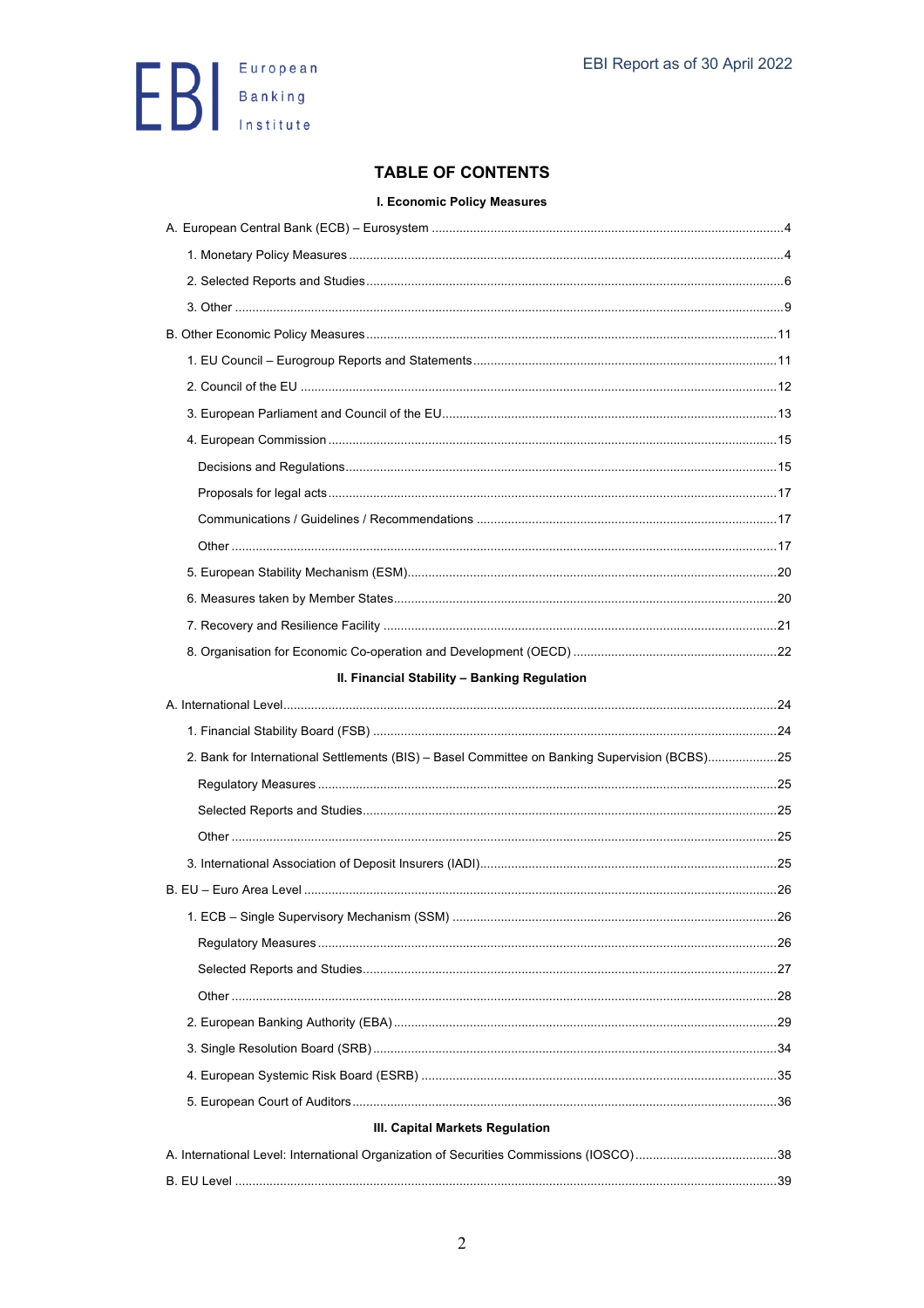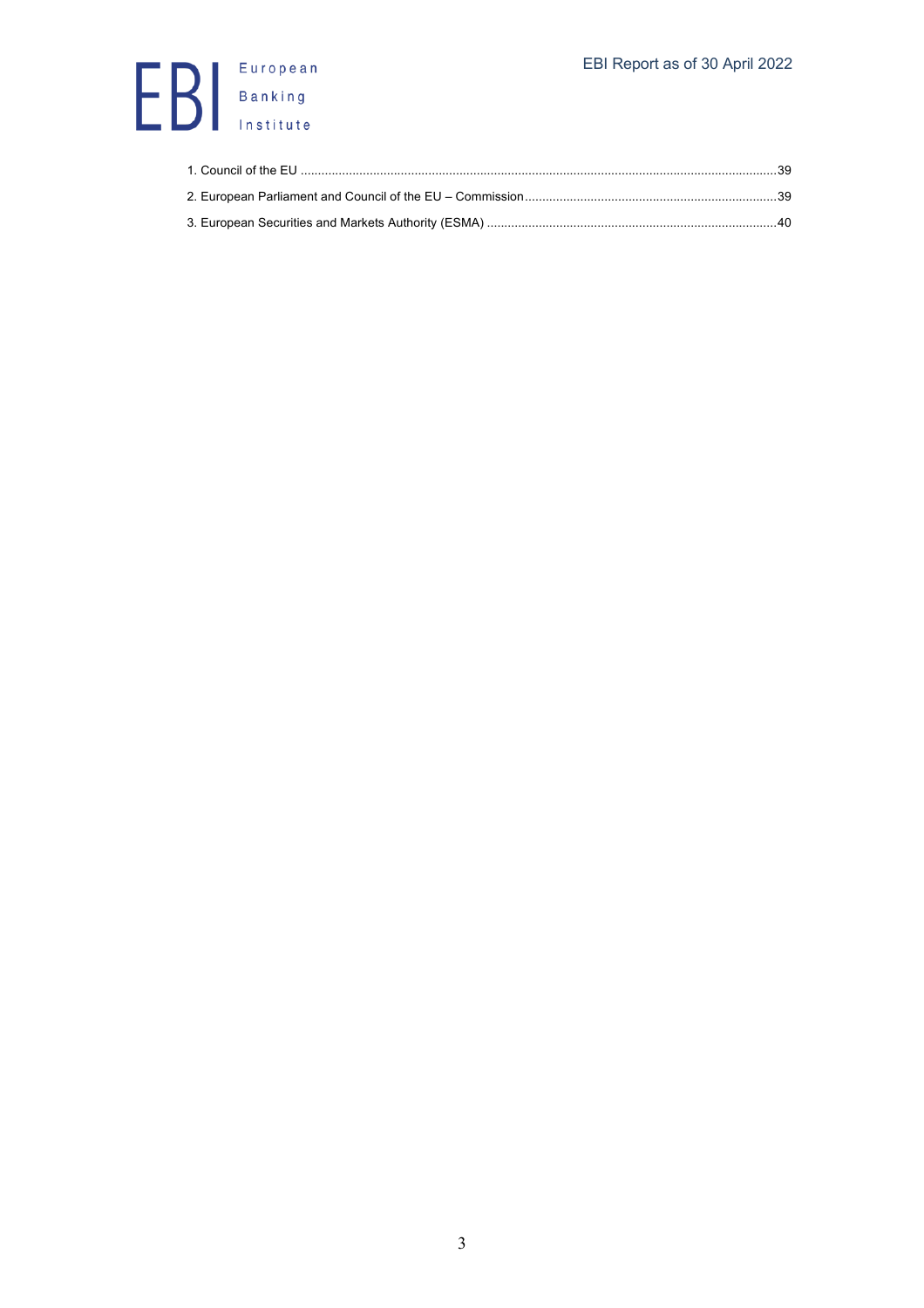

#### **I. Economic Policy Measures**

# **A. European Central Bank (ECB) – Eurosystem**

**1. Monetary Policy Measures**

Monetary developments in the euro area: March 2022:

https://www.ecb.europa.eu/press/pr/stats/md/html/ecb.md2203~994588c0ba.en.html **(29/4/2022)**

Decisions taken by the Governing Council of the ECB (in addition to decisions setting interest rates): https://www.ecb.europa.eu/press/govcdec/otherdec/2022/html/ecb.gc220419~18ad441891.en.html **(19/4/2022)**

Monetary policy decisions: https://www.ecb.europa.eu/press/pr/date/2022/html/ecb.mp220414~d1b76520c6.en.html **(14/4/2022)**

Monetary Policy Account: Meeting of 9-10 March 2022:

https://www.ecb.europa.eu/press/accounts/2022/html/ecb.mg220406~8e7069ffa0.en.html **(7/4/2022)**

Decisions taken by the Governing Council of the ECB (in addition to decisions setting interest rates): https://www.ecb.europa.eu/press/govcdec/otherdec/2022/html/ecb.gc220325~6af6c87631.en.html **(25/3/2022)**

Monetary developments in the euro area: February 2022:

https://www.ecb.europa.eu/press/pr/stats/md/html/ecb.md2202~54a710da45.en.html **(25/3/2022)**

Monetary policy decisions: https://www.ecb.europa.eu/press/pr/date/2022/html/ecb.mp220310~2d19f8ba60.en.html **(10/3/2022)**

Monetary Policy Account: Meeting of 2-3 February 2022: https://www.ecb.europa.eu/press/accounts/2022/html/ecb.mg220303~7ac13bacbe.en.html **(3/3/2022)**

Monetary developments in the euro area: January 2022: https://www.ecb.europa.eu/press/pr/stats/md/html/ecb.md2201~7850548aab.en.html **(25/2/2022)**

Decisions taken by the Governing Council of the ECB (in addition to decisions setting interest rates): https://www.ecb.europa.eu/press/govcdec/otherdec/2022/html/ecb.gc220218~ae2df56b2a.en.html **(18/2/2022)**

Combined monetary policy decisions and statement:

https://www.ecb.europa.eu/press/pressconf/shared/pdf/ecb.ds220203.en.pdf?31f755f3d12ccce51a3db965ac10718a **(3/2/2022)**

Monetary developments in the euro area: December 2021: https://www.ecb.europa.eu/press/pr/stats/md/html/ecb.md2112~b631d6f35d.en.html **(28/1/2022)**

Monetary policy meeting of 15-16 December 2021: https://www.ecb.europa.eu/press/accounts/2022/html/ecb.mg220120~7ed187b5b1.en.html **(20/1/2022)**

Monetary developments in the euro area: November 2021:

https://www.ecb.europa.eu/press/pr/stats/md/html/ecb.md2111~be8090f92f.en.html **(29/12/2021)**

Decisions taken by the Governing Council of the ECB (in addition to decisions setting interest rates): https://www.ecb.europa.eu/press/govcdec/otherdec/2021/html/ecb.gc211217~e4ba94a36d.en.html **(17/12/2021)**

Guideline (EU) 2021/2253 of the European Central Bank of 2 November 2021 laying down the principles of the Eurosystem Ethics Framework (ECB/2021/49) (recast) (OJ L 454, 17.12.2021, pp. 7–16): https://eurlex.europa.eu/legal-

content/EN/TXT/?uri=uriserv%3AOJ.L\_.2021.454.01.0007.01.ENG&toc=OJ%3AL%3A2021%3A454%3ATOC **(17/12/2021)**

Monetary policy decisions: https://www.ecb.europa.eu/press/pr/date/2021/html/ecb.mp211216~1b6d3a1fd8.en.html **(16/12/2021)**

Guideline (EU) 2021/2041 of the European Central Bank of 11 November 2021 amending Guideline (EU) 2016/2249 on the legal framework for accounting and financial reporting in the European System of Central Banks (ECB/2021/51), (OJ L 419, 24.11.2021, pp. 14–33): https://eur-lex.europa.eu/legalcontent/EN/TXT/HTML/?uri=CELEX:32021O2041&from=EN **(24/11/2021)**

Decisions taken by the Governing Council of the ECB (in addition to decisions setting interest rates): https://www.ecb.europa.eu/press/govcdec/otherdec/2021/html/ecb.gc211112~ee224e5f72.en.html **(12/11/2021)**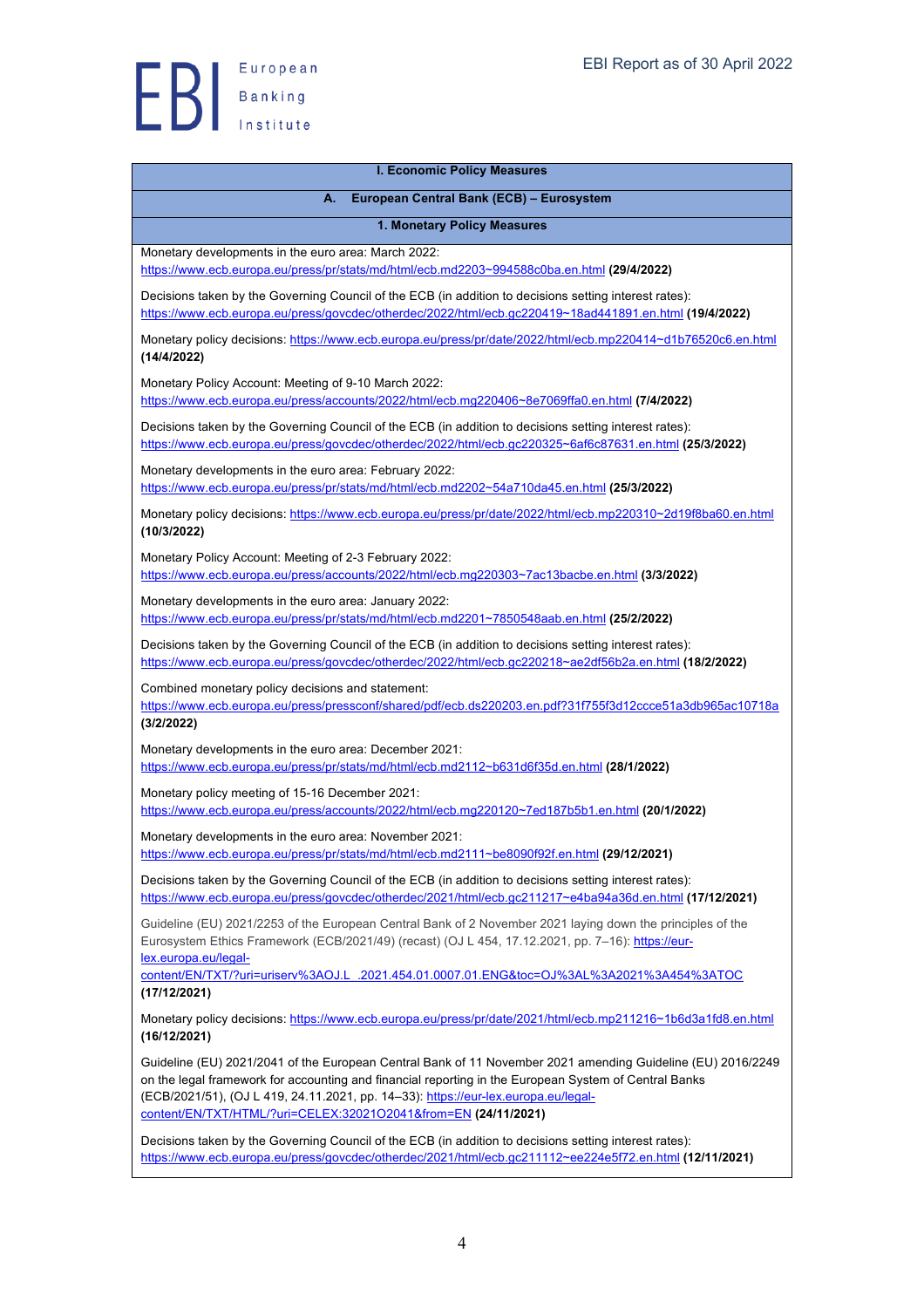

Monetary policy decisions: https://www.ecb.europa.eu/press/pr/date/2021/html/ecb.mp211028~85474438a4.en.html **(28/10/2021)**

Decisions taken by the Governing Council of the ECB (in addition to decisions setting interest rates): https://www.ecb.europa.eu/press/govcdec/otherdec/2021/html/ecb.gc210924~d4310aa44a.en.html **(24/9/2021)**

Monetary policy decisions: https://www.ecb.europa.eu/press/pr/date/2021/html/ecb.mp210909~2c94b35639.en.html **(9/9/2021)**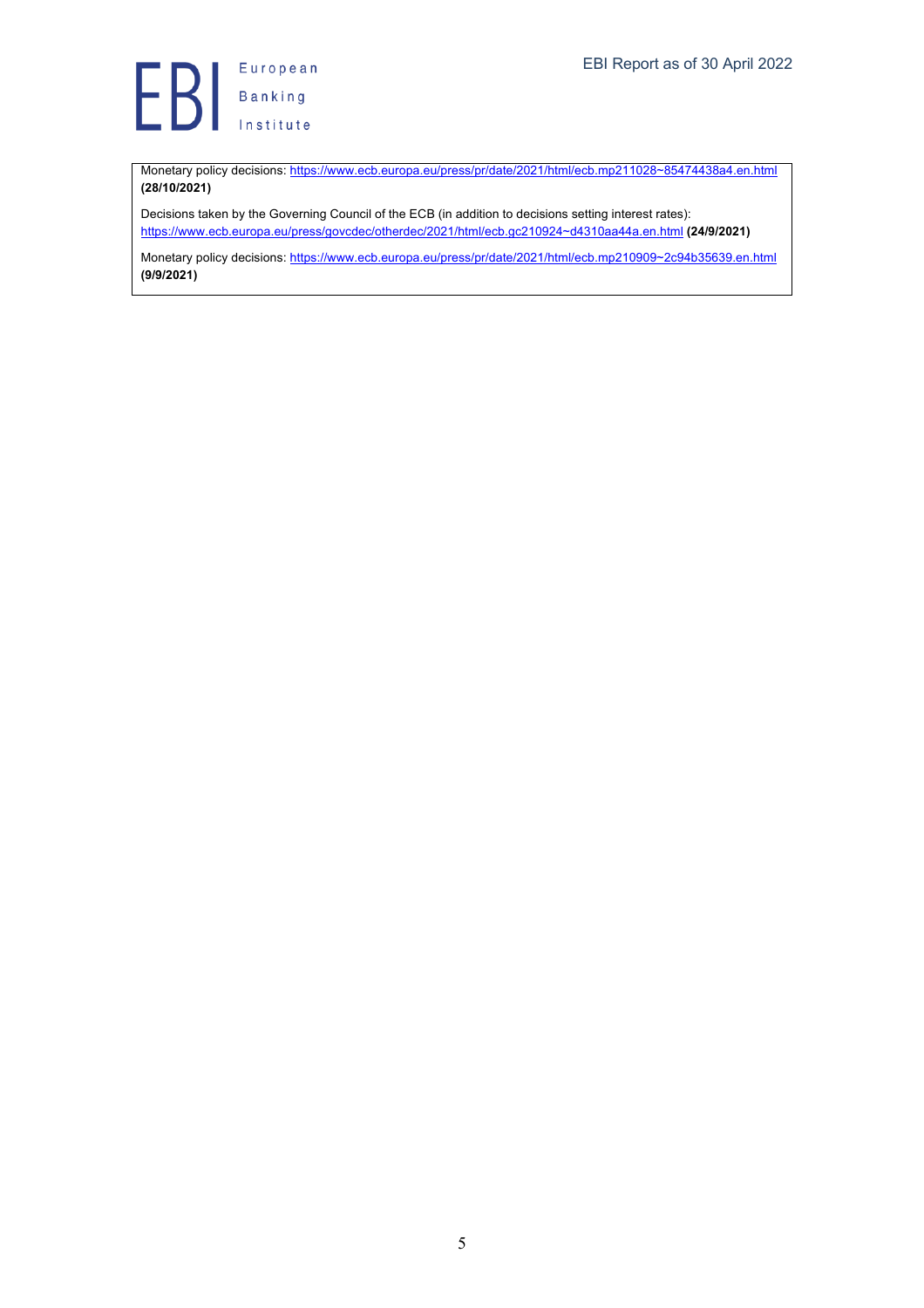#### **2. Selected Reports and Studies**

ECB Legal Conference 2021: Continuity and change – how the challenges of today prepare the ground for tomorrow: https://www.ecb.europa.eu/pub/pdf/other/ecb.ecblegalconferenceproceedings202204~c2e5739756.en.pdf?036e6ab 63c15d532fbc2bcbaf2933390 **(29/4/2022)**

Economic Bulletin Issue 3, 2022: https://www.ecb.europa.eu/pub/economic-bulletin/html/eb202203.en.html **(28/4/2022)**

Cover letter to the transmission letter to the Annual Report 2020:

https://www.ecb.europa.eu/pub/pdf/other/ecb.20220428\_cover\_letter\_to\_the\_transmission\_letter~1baa265f1f.en.pdf ?6acb6805c49b44c7236f6a767ae96bd0 **(28/4/2022)**

Feedback on the input provided by the European Parliament as part of its resolution on the ECB Annual Report 2020:

https://www.ecb.europa.eu/pub/pdf/other/ecb.20220428\_feedback\_on\_the\_input\_provided\_by\_the\_european\_parlia ment~e2638b53e0.en.pdf?34c1fe3d4ae0951574d59953d4e203cb **(28/4/2022)**

Annual Report 2021: https://www.ecb.europa.eu/pub/annual/html/ecb.ar2021~14d7439b2d.en.html **(28/4/2022)**

Letter from the ECB President to Mr Bas Eickhout and Mr Ernest Urtasun, MEPs, on climate change: https://www.ecb.europa.eu/pub/pdf/other/ecb.mepletter220420\_Eickhout\_Urtasun~b88365a5d1.en.pdf?877f29d6159 cce49ad288a92c97001d2 **(20/4/2022)**

Letter from the ECB President to Mr Chris MacManus, MEP, on monetary policy: https://www.ecb.europa.eu/pub/pdf/other/ecb.mepletter220420\_MacManus~97b98048d3.en.pdf?697ab0bae2ca21f9 55d92e5009438347 **(20/4/2022)**

The ECB Survey of Monetary Analysts (SMA), April 2022, Aggregate Results: https://www.ecb.europa.eu/stats/ecb\_surveys/sma/shared/pdf/ecb.smar220419\_april.en.pdf?2aa0927b461f666b708 db2ae0346bd11 **(19/4/2022)**

The euro area bank lending survey – First quarter of 2022: https://www.ecb.europa.eu/stats/ecb\_surveys/bank\_lending\_survey/html/ecb.blssurvey2022q1~fd61911ffd.en.html **(12/4/2022)**

Financial Integration and Structure in the Euro Area, April 2022: https://www.ecb.europa.eu/pub/pdf/fie/ecb.fie202204~4c4f5f572f.en.pdf?72ab0a70b5c4a1533cb1dacb14aa4e08 **(6/4/2022)**

ECB response to the call for advice of the European Commission on the macroprudential review: https://www.ecb.europa.eu/pub/pdf/other/ecb.responsetothecallforadvice~547f97d27c.en.pdf?93c147e7a65d41abaf7 c2e1fc5519246 **(31/3/2022)**

Euro area bank interest rate statistics: February 2022:

https://www.ecb.europa.eu/press/pr/stats/mfi/html/ecb.mir2202~a0d5927207.en.html **(31/3/2022)**

Opinion on a proposal for a regulation amending Regulation (EU) No 549/2013 on the European system of national and regional accounts in the European Union (CON/2022/12):

https://www.ecb.europa.eu/pub/pdf/other/en\_con\_2022\_12\_f\_sign~df0637a1ae.en.pdf?da4995dd2638602215af4a6 1bc295212 **(28/3/2022)**

ECB Survey of Monetary Analysts (SMA), April 2022:

https://www.ecb.europa.eu/stats/ecb\_surveys/sma/shared/pdf/ecb.sma202204\_questionnaire.en.pdf?14b1ccdbea73 6c503cd43d3eba986f10 **(28/3/2022)**

Economic Bulletin Issue 2, 2022: https://www.ecb.europa.eu/pub/economic-bulletin/html/eb202202.en.html **(24/3/2022)**

Letter from the ECB President to Mr Marco Zanni, Mr Valentino Grant and Mr Antonio Maria Rinaldi, MEPs, on monetary policy:

https://www.ecb.europa.eu/pub/pdf/other/ecb.mepletter220311\_Zanni\_Grant\_Rinaldi~9d00920203.en.pdf?b3664d37 8f810748bb4d79ec073189c7 **(11/3/2022)**

ECB staff macroeconomic projections for the euro area, March 2022: https://www.ecb.europa.eu/pub/projections/html/ecb.projections202203\_ecbstaff~44f998dfd7.en.html **(10/3/2022)**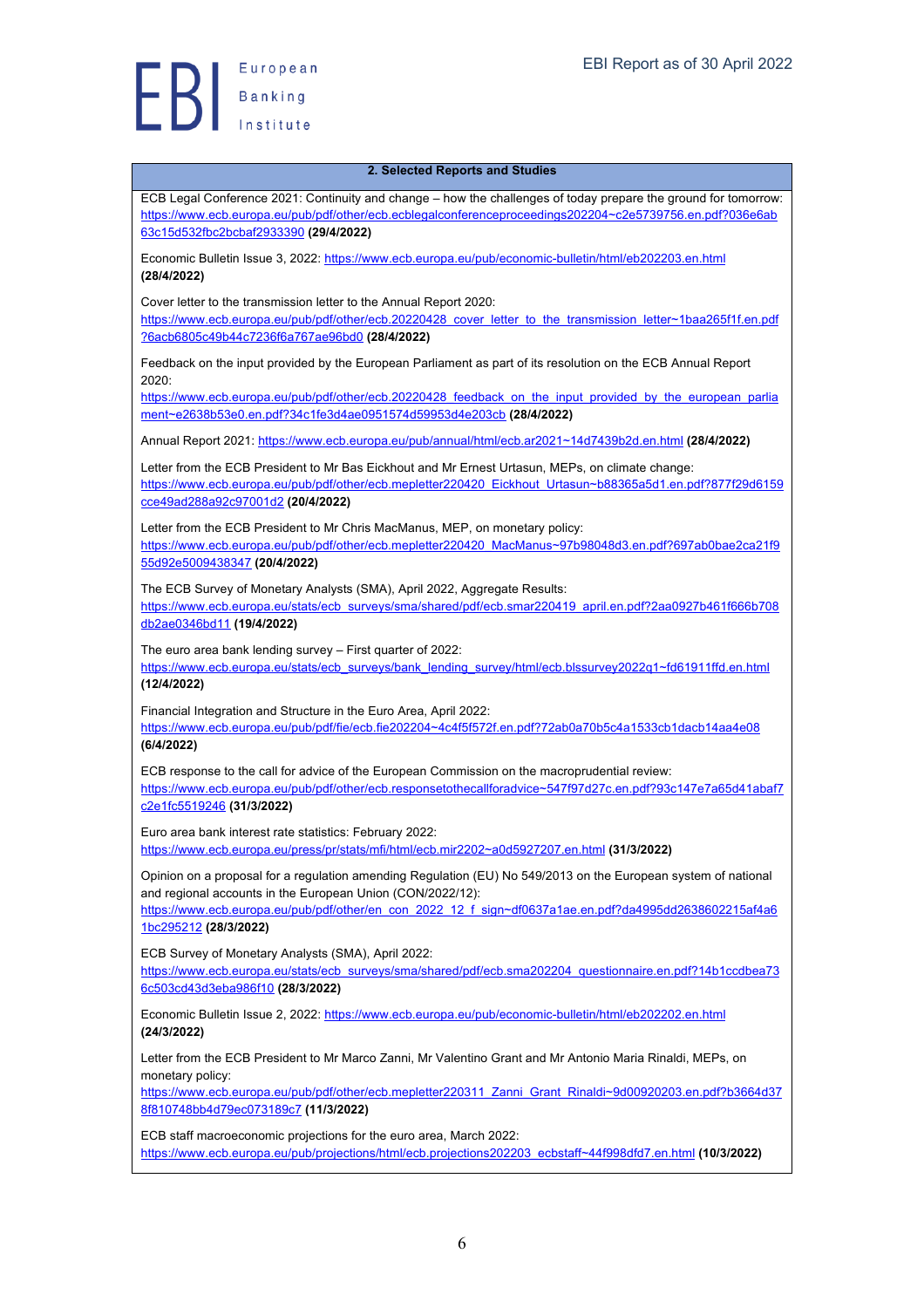Euro area bank interest rate statistics: January 2022: https://www.ecb.europa.eu/press/pr/stats/mfi/html/ecb.mir2201~ad7fe9eca4.en.html **(3/3/2022)** Euro area insurance corporation statistics: fourth quarter of 2021: https://www.ecb.europa.eu/press/pr/stats/icb/html/ecb.icb2021q4~7a49a76770.en.html **(2/3/2022)** Euro money market statistics: Eighth maintenance period 2021: https://www.ecb.europa.eu/press/pr/stats/euro\_money\_market/html/ecb.emms220301~fcc70a46d7.en.html **(1/3/2022)** ECB Survey of Monetary Analysts (SMA), March 2022: https://www.ecb.europa.eu/stats/ecb\_surveys/sma/shared/pdf/ecb.sma202203\_questionnaire.en.pdf?9ec2bb6e5356 179cfd330cb0d8b71d1c **(21/2/2022)** Economic Bulletin Issue 1, 2022: https://www.ecb.europa.eu/pub/economic-bulletin/html/eb202201.en.html **(17/2/2022)** Consolidated balance sheet of the Eurosystem as at 31 December 2021: https://www.ecb.europa.eu/pub/annual/balance/html/ecb.eurosystembalancesheet2021~f9edd2ff57.en.html **(17/2/2022)** The ECB Survey of Monetary Analysts (SMA), February 2022, Aggregate Results: https://www.ecb.europa.eu/stats/ecb\_surveys/sma/shared/pdf/ecb.smar220211\_february.en.pdf?2f085d32d2568596 96347bdd85006ceb **(11/2/2022)** Correspondent central banking model (CCBM): Procedures for Eurosystem counterparties: https://www.ecb.europa.eu/pub/pdf/other/ecb.ccbmprocedureseurosystemcounterparties220201~87e04e94be.en.pdf ?9b1e3fcea1ddd08af23d98e3da2c52e4 **(3/2/2022)** Correspondent central banking model (CCBM): Summary of legal instruments used in the euro area: https://www.ecb.europa.eu/pub/pdf/other/ecb.ccbminformationcounterpartiessummarylegalinstrumentsea220201~cc aca6f171.en.pdf?27fb934671f806f12e95c879e2910f2b **(3/2/2022)** The euro area bank lending survey – Fourth quarter of 2021: https://www.ecb.europa.eu/stats/ecb\_surveys/bank\_lending\_survey/html/ecb.blssurvey2021q4~43deabc06e.en.html **(1/2/2022)** ECB Survey of Monetary Analysts (SMA), February 2022: https://www.ecb.europa.eu/stats/ecb\_surveys/sma/shared/pdf/ecb.sma202201\_questionnaire.en.pdf?47cb2da7283f 6dd0fc7027d3d0513727 **(17/1/2022)** Economic Bulletin, Issue 8 /2021: https://www.ecb.europa.eu/pub/economic-bulletin/html/eb202108.en.html **(13/1/2022)** Advisory report on debt issuance and distribution in the European Union: https://www.ecb.europa.eu/pub/pdf/other/ecb.advisoryreportdebtissuancedistributionEU202112~3da04b818a.en.pdf? 870da74a004a2132cbe89914ef853ad4 **(20/12/2021)** Letter from the ECB President to Mr Chris MacManus, MEP, on a digital euro: https://www.ecb.europa.eu/pub/pdf/other/ecb.mepletter211220\_mcmanus\_1~e79ff85002.en.pdf?3780791a82c2fb55 65f61557d29b84f4 **(20/12/2021)** Cost-benefit assessment on the Integrated Reporting Framework - Analysis of high-level considerations and highpriority technical aspects: https://www.ecb.europa.eu/pub/pdf/other/ecb.iref\_costbenefitassessment122021~23a9ea1173.en.pdf?78c37326abdf54abede0d0919d07b294 **(17/12/2021)** The Eurosystem Integrated Reporting Framework: an overview: https://www.ecb.europa.eu/pub/pdf/other/ecb.iref\_overview122021~215b23a3fb.en.pdf?130f49f3832f57924fb33ec26 9910459 **(17/12/2021)** Eurosystem staff macroeconomic projections for the euro area, December 2021: https://www.ecb.europa.eu/pub/projections/html/ecb.projections202112\_eurosystemstaff~32e481d712.en.html **(16/12/2021)** Euro area bank interest rate statistics: October 2021: https://www.ecb.europa.eu/press/pr/stats/mfi/html/ecb.mir2110~20f88fed77.en.html **(2/12/2021)**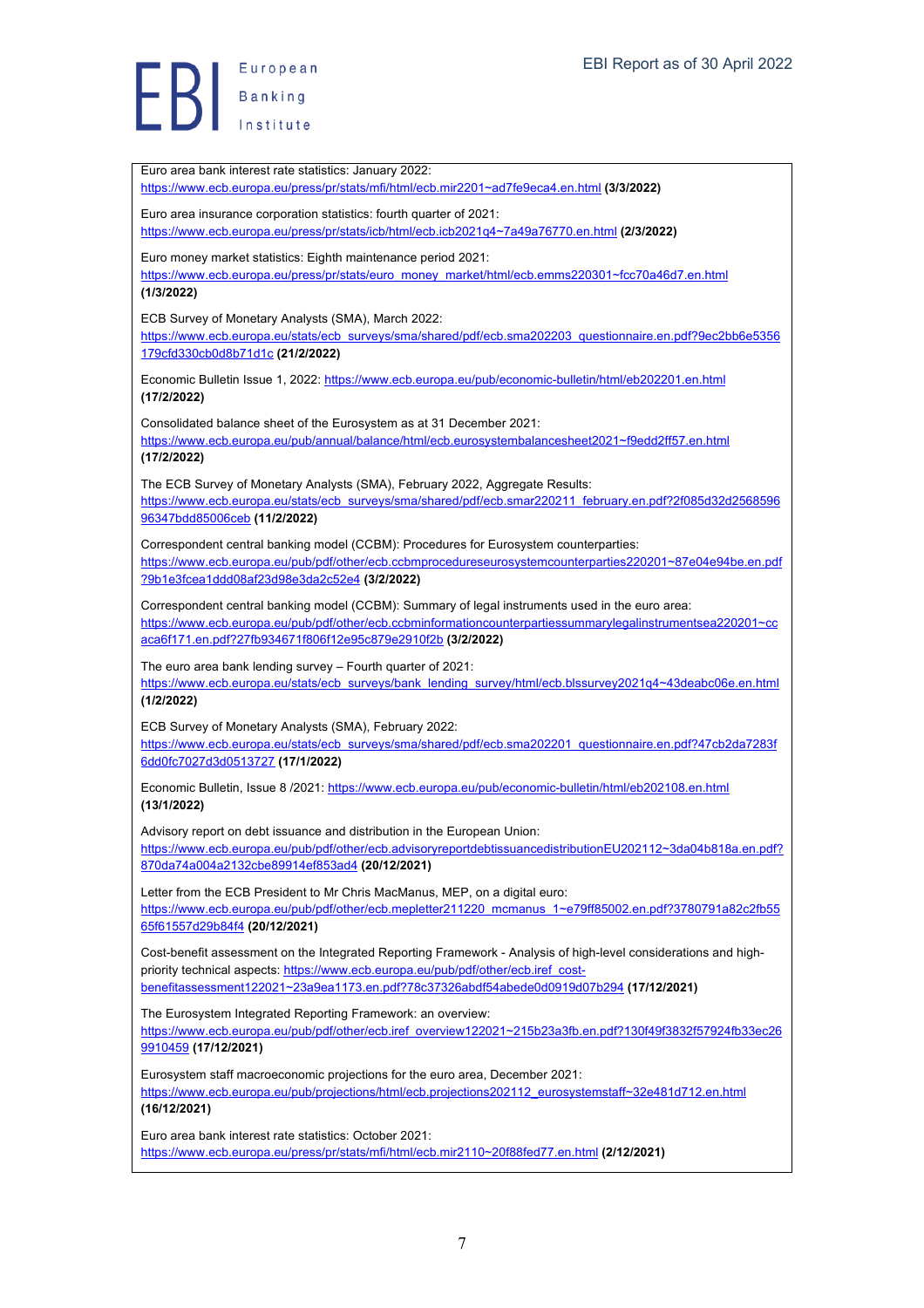Financial Stability Review, November 2021: https://www.ecb.europa.eu/pub/financial-

stability/fsr/html/ecb.fsr202111~8b0aebc817.en.html **(17/11/2021)** Economic Bulletin: Update on economic, financial and monetary developments: https://www.ecb.europa.eu/pub/economic-bulletin/html/eb202107.en.html **(11/11/2021)** October 2021 euro area bank lending survey: https://www.ecb.europa.eu/stats/ecb\_surveys/bank\_lending\_survey/html/ecb.blssurvey2021q3~57cc722cfb.en.html **(26/10/2021)** Macroprudential stress test of the euro area banking system amid the coronavirus (COVID-19) pandemic: https://www.ecb.europa.eu/pub/pdf/other/ecb.macroprudentialstresstesteuroareabankingsystemcoronaviruspandemi c2021~7ff1fa3237.en.pdf?2991228f12281295d5eee15bafbbd763 **(14/10/2021)** Economic Bulletin: Economic, financial and monetary developments: https://www.ecb.europa.eu/pub/economicbulletin/html/eb202106.en.html **(23/9/2021)** Eurosystem contribution to the European Commission's targeted consultation on the functioning of the EU securitisation framework: https://www.ecb.europa.eu/pub/pdf/other/ecb.eurosystemcontributiontargetedconsultationEUsecuritisationframework 2109~cade37d248.en.pdf?82e195945350e768b419b49b3bff2743 **(22/9/2021)** Occasional Paper Series: Clear, consistent and engaging: ECB monetary policy communication in a changing world: https://www.ecb.europa.eu/pub/pdf/scpops/ecb.op274~9aca14e6f6.en.pdf?4b3f2b9a792ab2e93c53b328c87c66c5 **(21/9/2021)** Occasional Paper Series: Monetary-fiscal policy interactions in the euro area: https://www.ecb.europa.eu/pub/pdf/scpops/ecb.op273~fae24ce432.en.pdf?1c987130d2ad8997b2b2c689fe31e6ef **(21/9/2021)** Occasional Paper Series: The role of financial stability considerations in monetary policy and the interaction with macroprudential policy in the euro area: https://www.ecb.europa.eu/pub/pdf/scpops/ecb.op272~dd8168a8cc.en.pdf?81da657c18d2738316e13c00801ee0a9 **(21/9/2021)** Occasional Paper Series: Non-bank financial intermediation in the euro area: implications for monetary policy transmission and key vulnerabilities: https://www.ecb.europa.eu/pub/pdf/scpops/ecb.op270~36f79cd6ca.en.pdf?2f487e70de3ccfab3099462bb6533c29 **(21/9/2021)** Occasional Paper Series: The ECB's price stability framework: past experience, and current and future challenges: https://www.ecb.europa.eu/pub/pdf/scpops/ecb.op269~3f2619ac7a.en.pdf?de4462277276b53940a461b0ce18fe6e **(21/9/2021)** Occasional Paper Series: Inflation measurement and its assessment in the ECB's monetary policy strategy review: https://www.ecb.europa.eu/pub/pdf/scpops/ecb.op265~a3fb0b611d.en.pdf?ebf31d258ee0b02b8e4ee876fd0d866d **(21/9/2021)** The IMF's role in sovereign debt restructurings: https://www.ecb.europa.eu/pub/pdf/scpops/ecb.op262~f0e9e1e77e.en.pdf?f4911f380644eb8838fe9b6f95f4b6b5 **(14/9/2021)**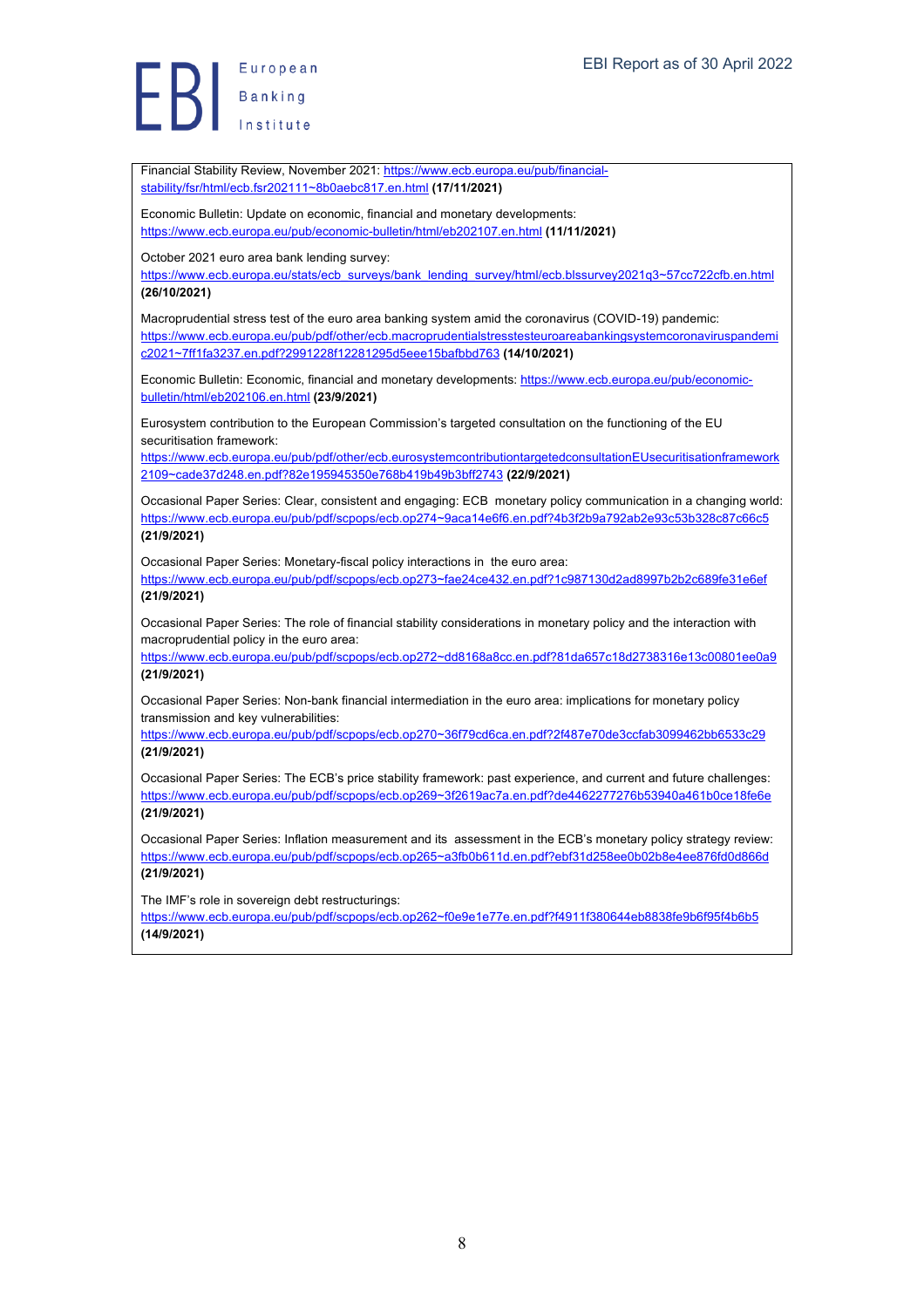

# **3. Other** Guideline (EU) 2022/688 of the European Central Bank of 22 April 2022 amending Guideline 2013/47/EU on a Trans-European Automated Real-time Gross settlement Express Transfer system (TARGET2) (OJ L 126, 29.4.2022, pp. 25–26): https://eur-lex.europa.eu/legal-content/EN/TXT/HTML/?uri=CELEX:32022O0688&from=EN **(29/4/2022)** Euro area economic and financial developments by institutional sector: fourth quarter of 2021: https://www.ecb.europa.eu/press/pr/stats/ffi/html/ecb.eaefd\_full2021q4~186a41bd8d.en.html **(28/4/2022)** ECB renews repo line with Banca Natională a României until 15 January 2023: https://www.ecb.europa.eu/press/pr/date/2022/html/ecb.pr220427~d0fa3154e2.en.html **(27/4/2022)** Euro area monthly balance of payments: February 2022: https://www.ecb.europa.eu/press/pr/stats/bop/2022/html/ecb.bp220422~322b6c1963.en.html **(22/4/2022)** Decision ECB/2022/22 on the terms and conditions of TARGET-ECB: https://www.ecb.europa.eu/pub/pdf/other/ECB\_2022\_22\_f\_sign~d20b6b341e.en.pdf?b975ba08315c5f6be7edbb528 d9bcf89 **(19/4/2022)** Guideline ECB/2022/8 on a new generation Trans-European Automated Real-time Gross Express Transfer system: https://www.ecb.europa.eu/pub/pdf/other/ECB\_2022\_8\_f\_sign~d1a4163edd.en.pdf?07dcebd2be12c7e1a2986e52f4 52502d **(19/4/2022)** Results of the ECB Survey of Professional Forecasters for the second quarter of 2022: https://www.ecb.europa.eu/press/pr/date/2022/html/ecb.pr220415~fe6e06f22d.en.html **(15/4/2022)** Euro area securities issues statistics: February 2022: https://www.ecb.europa.eu/press/pr/stats/sis/html/ecb.si2202~ae41d44b98.en.html **(12/4/2022)** Households and non-financial corporations in the euro area: fourth quarter of 2021: https://www.ecb.europa.eu/press/pr/stats/ffi/html/ecb.eaefd\_early2021q4~8124f5f5de.en.html **(5/4/2022)** Euro area quarterly balance of payments and international investment position: fourth quarter of 2021: https://www.ecb.europa.eu/press/pr/stats/bop/2022/html/ecb.bq220405~df541a6a96.en.html **(5/4/2022)** Euro money market statistics: First maintenance period 2022: https://www.ecb.europa.eu/press/pr/stats/euro\_money\_market/html/ecb.emms220405~7902fee411.en.html **(5/4/2022)** ECB publishes report on payment preferences as part of digital euro investigation phase: https://www.ecb.europa.eu/press/pr/date/2022/html/ecb.pr220330~309dbc7098.en.html **(30/3/2022)** ECB agrees euro liquidity lines with non-euro area central banks until 15 January 2023: https://www.ecb.europa.eu/press/pr/date/2022/html/ecb.pr220328~986539101a.en.html **(28/3/2022)** ECB announces timeline to gradually phase out temporary pandemic collateral easing measures: https://www.ecb.europa.eu/press/pr/date/2022/html/ecb.pr220324~8b7f2ff5ea.en.html **(24/3/2022)** Euro area pension fund statistics: fourth quarter of 2021: https://www.ecb.europa.eu/press/pr/stats/pension\_fund\_statistics/html/ecb.pfs2021q4~81dd3a433c.en.html **(23/3/2022)** Euro area monthly balance of payments: January 2022: https://www.ecb.europa.eu/press/pr/stats/bop/2022/html/ecb.bp220322~30460426a8.en.html **(22/3/2022)** Christine Lagarde: Monetary policy in an uncertain world: https://www.ecb.europa.eu/press/key/date/2022/html/ecb.sp220317~9d2f052c92.en.html **(17/3/2022)** Opinion of the European Central Bank of 29 December 2021 on a proposal for a regulation laying down harmonised rules on artificial intelligence (OJ C 115, 11.3.2022, pp. 5–11): https://eur-lex.europa.eu/legalcontent/EN/TXT/HTML/?uri=CELEX:52021AB0040&from=EN **(11/3/2022)** Euro area securities issues statistics: January 2022: https://www.ecb.europa.eu/press/pr/stats/sis/html/ecb.si2201~2be61f0e97.en.html **(10/3/2022)** Guideline (EU) 2022/311 of the European Central Bank of 17 February 2022 amending Guideline ECB/2012/27 on a Trans-European Automated Real-time Gross settlement Express Transfer system (TARGET2) (ECB/2022/4) (OJ L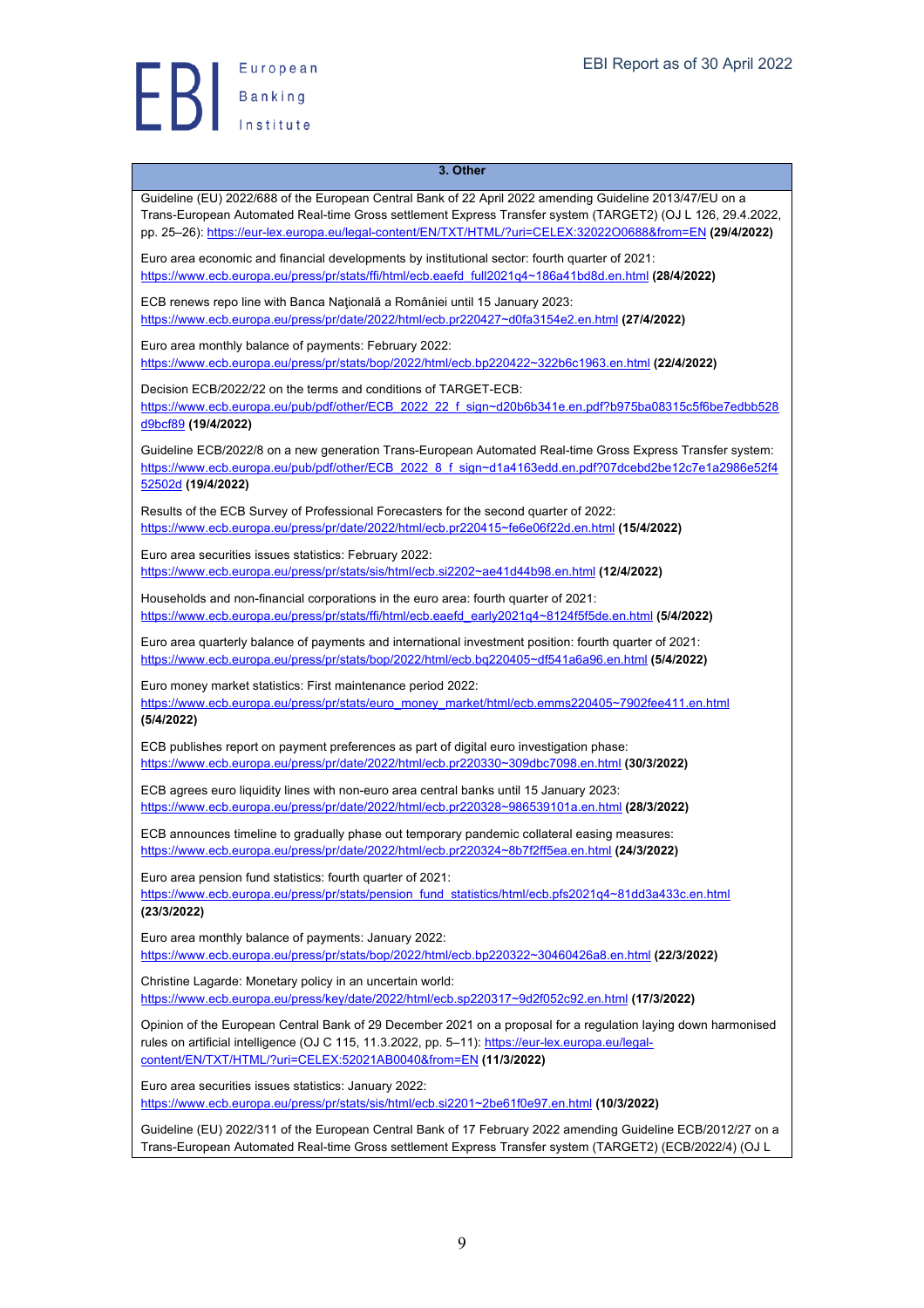46, 25.2.2022, pp. 142–144): https://eur-lex.europa.eu/legalcontent/EN/TXT/HTML/?uri=CELEX:32022O0311&from=EN **(25/2/2022)**

Decision (EU) 2022/310 of the European Central Bank of 17 February 2022 amending Decision (EU) 2019/1743 of the European Central Bank on the remuneration of holdings of excess reserves and of certain deposits (ECB/2022/5) (OJ L 46, 25.2.2022, pp. 140–141): https://eur-lex.europa.eu/legalcontent/EN/TXT/HTML/?uri=CELEX:32022D0310&from=EN **(25/2/2022)**

Results of the December 2021 survey on credit terms and conditions in euro-denominated securities financing and over-the-counter derivatives markets (SESFOD):

https://www.ecb.europa.eu/press/pr/date/2022/html/ecb.pr220221~9075e67d0f.en.html **(21/2/2022)**

Annual Accounts 2021: https://www.ecb.europa.eu/pub/annual/annualaccounts/html/ecb.annualaccounts2021~5130ce3be2.en.html **(17/2/2022)**

Financial statements of the ECB for 2021:

https://www.ecb.europa.eu/press/pr/date/2022/html/ecb.pr220217~28ffc75d4c.en.html **(17/2/2022)**

European System of Central Banks renews Statements of Commitment to FX Global Code: https://www.ecb.europa.eu/press/pr/date/2022/html/ecb.pr220215~efef365080.en.html **(15/2/2022)**

Opinion of the European Central Bank of 30 November 2021 on a proposal for a regulation to extend traceability requirements to transfers of crypto-assets (CON/2021/37) 2022/C 68/02 (OJ C 68, 9.2.2022, pp. 2-4): https://eurlex.europa.eu/legal-content/EN/TXT/HTML/?uri=CELEX:52021AB0037&from=EN **(9/2/2022)**

Letter from ECB President to Mr Engin Eroglu, MEP, on monetary policy: https://www.ecb.europa.eu/pub/pdf/other/ecb.mepletter220207\_Eroglu~639d76c4ec.en.pdf?0430d60d4254997541e 0f62af18466a0 **(7/2/2022)**

Letter from the ECB President to Mr Dimitrios Papadimoulis, MEP, on monetary policy: https://www.ecb.europa.eu/pub/pdf/other/ecb.mepletter220207\_Papadimoulis~a229f0b06f.en.pdf?d60aa23abfc9b8c 5f93fc81411bcbc68 **(7/2/2022)**

Letter from the ECB President to Mr Marco Zanni, Mr Valentino Grant, and Mr Antonio Maria Rinaldi, MEPs, on monetary policy:

https://www.ecb.europa.eu/pub/pdf/other/ecb.mepletter220207\_Zanni\_Grant\_Rinaldi~46b66e4a77.en.pdf?8e81a00b 008f1ef7d3ed0f2901d00e9f **(7/2/2022)**

Euro area securities issues statistics: December 2021: https://www.ecb.europa.eu/press/pr/stats/sis/html/ecb.si2112~74acba3af0.en.html **(10/2/2022)**

Results of the ECB Survey of Professional Forecasters for the first quarter of 2022: https://www.ecb.europa.eu/press/pr/date/2022/html/ecb.pr220204~3fdfbe7eb0.en.html **(4/2/2022)**

Euro area bank interest rate statistics: December 2021: https://www.ecb.europa.eu/press/pr/stats/mfi/html/ecb.mir2112~d183a75a06.en.html **(3/2/2022)**

Euro banknote counterfeiting at historically low level in 2021: https://www.ecb.europa.eu/press/pr/date/2022/html/ecb.pr220128~d65c3326c2.en.html **(28/1/2022)**

Euro area economic and financial developments by institutional sector: third quarter of 2021: https://www.ecb.europa.eu/press/pr/stats/ffi/html/ecb.eaefd\_full2021q3~5d3ea158f5.en.html **(27/1/2022)**

Euro area monthly balance of payments: November 2021: https://www.ecb.europa.eu/press/pr/stats/bop/2022/html/ecb.bp220119~f876a520a2.en.html **(19/1/2022)**

Euro area bank interest rate statistics: November 2021: https://www.ecb.europa.eu/press/pr/stats/mfi/html/ecb.mir2111~bded81a19f.en.html **(5/1/2022)**

Euro area securities issues statistics: November 2021:

https://www.ecb.europa.eu/press/pr/stats/sis/html/ecb.si2111~05c9d3f2e6.en.html **(12/1/2022)**

Households and non-financial corporations in the euro area: third quarter of 2021: https://www.ecb.europa.eu/press/pr/stats/ffi/html/ecb.eaefd\_early2021q3~27c7d549a1.en.html **(11/1/2022)**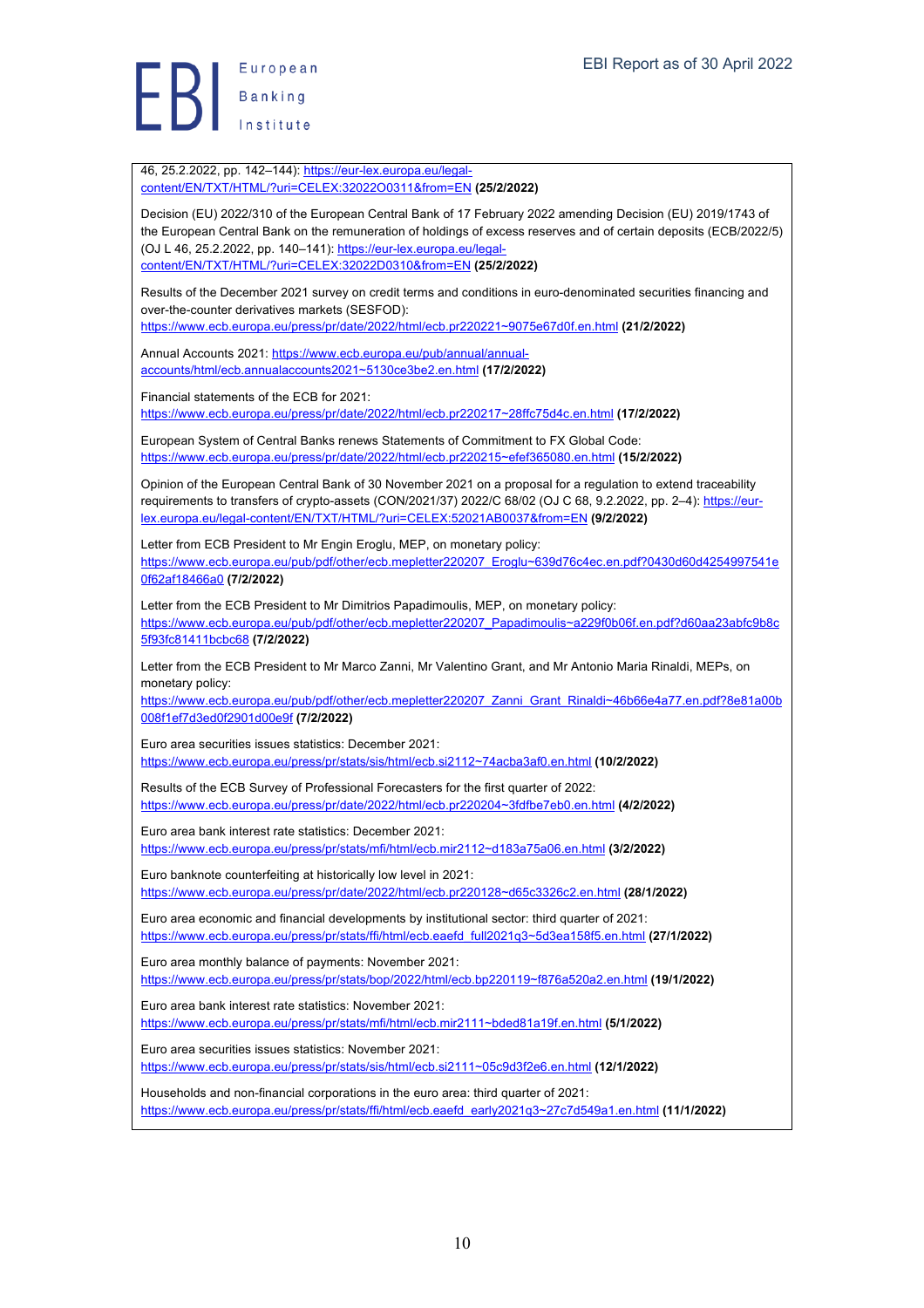Euro money market statistics: Seventh maintenance period 2021: https://www.ecb.europa.eu/press/pr/stats/euro\_money\_market/html/ecb.emms220111~1f50df1830.en.html **(11/1/2022)** Euro area quarterly balance of payments and international investment position: third quarter of 2021: https://www.ecb.europa.eu/press/pr/stats/bop/2022/html/ecb. bq220111~ee45e2e5b4.en.html **(11/1/2022)** Euro area pension fund statistics: third quarter of 2021: https://www.ecb.europa.eu/press/pr/stats/pension\_fund\_statistics/html/ecb.pfs2021q3~26e296f63b.en.html **(22/12/2021)** ECB publishes action plan to address recommendations after TARGET incidents in 2020: https://www.ecb.europa.eu/press/pr/date/2021/html/ecb.pr211217\_1~512f6a4e74.en.html **(17/12/2021)** ECB moves towards harmonising statistical reporting to ease burden for banks and improve analysis: https://www.ecb.europa.eu/press/pr/date/2021/html/ecb.pr211217~168928ae51.en.html **(17/12/2021)** Euro area securities issues statistics: October 2021: https://www.ecb.europa.eu/press/pr/stats/sis/html/ecb.si2110~ddf6d17dd8.en.html **(10/12/2021)** Euro area insurance corporation statistics: third quarter of 2021: https://www.ecb.europa.eu/press/pr/stats/icb/html/ecb.icb2021q3~8df84f1994.en.html **(30/11/2021)** Monetary developments in the euro area: October 2021: https://www.ecb.europa.eu/press/pr/stats/md/html/ecb.md2110~b1fccebcb9.en.html **(26/11/2021)** Survey on the Access to Finance of Enterprises: availability of finance improved amid increase in turnover: https://www.ecb.europa.eu/press/pr/date/2021/html/ecb.pr211124~e01183fe90.en.html **(24/11/2021)** Euro money market statistics: Sixth maintenance period 2021: https://www.ecb.europa.eu/press/pr/stats/euro\_money\_market/html/ecb.emms211123~5e2b47c548.en.html **(23/11/2021)** Opinion of the European Central Bank on a proposal for a regulation on European green bonds (CON/2021/30): https://www.ecb.europa.eu/pub/pdf/other/en\_con\_2021\_30\_f\_sign~17d7dd770b..pdf?0c10e62bf85542feef0b140fa1 af4ee4 **(8/11/2021)** ECB staff macroeconomic projections for the euro area, September 2021: https://www.ecb.europa.eu/pub/projections/html/ecb.projections202109\_ecbstaff~1f59a501e2.en.html **(9/9/2021) B. Other Economic Policy Measures 1. EU Council – Eurogroup Reports and Statements** President Donohoe's report to the President of the Euro Summit: https://www.consilium.europa.eu/media/54923/pegletter-to-pec-march2022-signed.pdf **(21/3/2022)** Remarks by Paschal Donohoe following the Eurogroup meeting of 14 March 2022: https://www.consilium.europa.eu/en/press/press-releases/2022/03/14/remarks-by-paschal-donohoe-following-theeurogroup-meeting-of-14-march-2022/ **(14/3/2022)** Eurogroup statement on the fiscal guidance for 2023: https://www.consilium.europa.eu/en/press/pressreleases/2022/03/14/eurogroup-statement-on-the-fiscal-guidance-for-2023/ **(14/3/2022)** G7 Leaders' Statement, 11 March 2022: https://www.consilium.europa.eu/en/press/press-releases/2022/03/11/g7 leaders-statement-11-march-2022/ **(11/3/2022)** Remarks by Paschal Donohoe following the Eurogroup meeting of 25 February 2022: https://www.consilium.europa.eu/en/press/press-releases/2022/02/25/remarks-by-paschal-donohoe-following-theeurogroup-meeting-of-25-february-2022/ **(25/2/2022)** Eurogroup statement on the digital euro project: https://www.consilium.europa.eu/en/press/pressreleases/2022/02/25/eurogroup-statement-on-the-digital-euro-project/ **(25/2/2022)** Opening remarks by Paschal Donohoe at the Eurofi High Level Seminar, 24 February 2022: https://www.consilium.europa.eu/en/press/press-releases/2022/02/25/opening-remarks-by-paschal-donohoe-at-theeurofi-high-level-seminar/ **(25/2/2022)**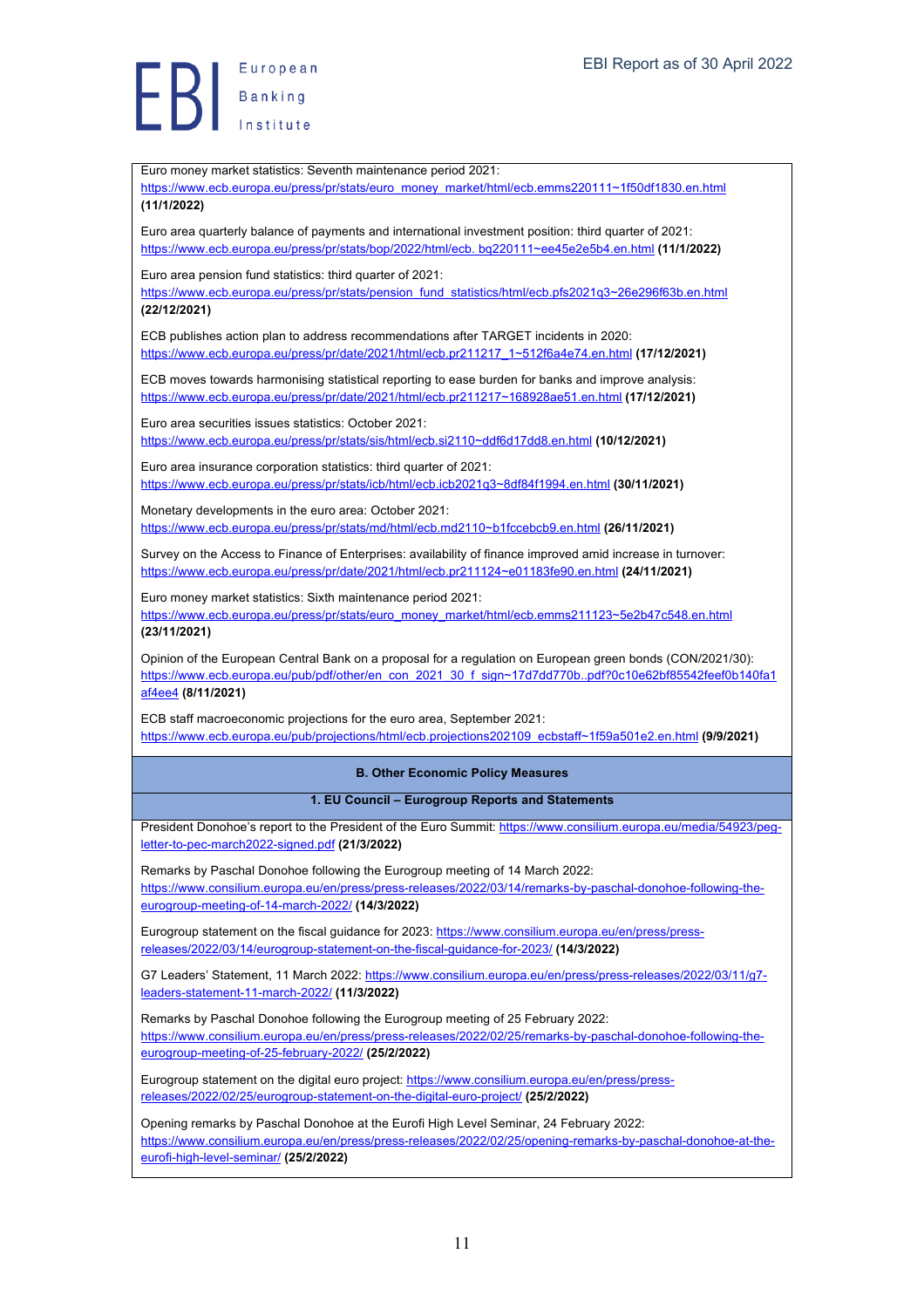Opening remarks by Paschal Donohoe at the Real Instituto Elcano event - Opportunities for the euro area in the context of the recovery: https://www.consilium.europa.eu/en/press/press-releases/2022/02/07/opening-remarks-bypaschal-donohoe-at-the-real-instituto-elcano-event-opportunities-for-the-euro-area-in-the-context-of-the-recovery/ **(7/2/2022)**

Opening remarks by Paschal Donohoe at the European Parliament's ECON Committee, 2 February 2022: https://www.consilium.europa.eu/en/press/press-releases/2022/02/02/opening-remarks-by-paschal-donohoe-at-theeuropean-parliament-s-econ-committee/ **(2/2/2022)**

Remarks by Paschal Donohoe following the Eurogroup meeting of 17 January 2022: https://www.consilium.europa.eu/en/press/press-releases/2022/01/17/remarks-by-paschal-donohoe-following-theeurogroup-meeting-of-17-january-2022/ **(17/1/2022)**

Remarks by President Charles Michel at the European Investment Bank (EIB) Annual Economics Conference 2022: https://www.consilium.europa.eu/en/press/press-releases/2022/01/12/remarks-by-president-charles-michel-at-theeuropean-investment-bank-eib-annual-economics-conference-2022/ **(12/1/2022)**

Reflections on 20 years of the euro: joint article by Eurogroup members: https://www.consilium.europa.eu/en/press/press-releases/2021/12/31/reflections-on-20-years-of-the-euro-jointarticle-by-eurogroup-members/ **(31/12/2021)**

Statement of the Euro Summit, 16 December 2021: https://www.consilium.europa.eu/en/press/pressreleases/2021/12/17/statement-of-the-euro-summit-16-december-2021/ **(17/12/2021)**

Economic and monetary union: President Donohoe's report to the President of the Euro Summit: https://www.consilium.europa.eu/en/press/press-releases/2021/12/13/economic-and-monetary-union-presidentdonohoe-s-report-to-the-president-of-the-euro-summit/ **(13/12/2021)**

Remarks by Paschal Donohoe following the Eurogroup meeting of 6 December 2021: https://www.consilium.europa.eu/en/press/press-releases/2021/12/06/remarks-by-paschal-donohoe-following-theeurogroup-meeting-of-6-december-2021/ **(6/12/2021)**

Eurogroup Statement on the Draft Budgetary Plans for 2022: https://www.consilium.europa.eu/en/press/pressreleases/2021/12/06/eurogroup-statement-on-the-draft-budgetary-plans-for-2022/ **(6/12/2021)**

Remarks by Paschal Donohoe following the Eurogroup meeting of 8 November 2021: https://www.consilium.europa.eu/en/press/press-releases/2021/11/08/remarks-by-paschal-donohoe-following-theeurogroup-meeting-of-8-november-2021/ **(8/11/2021)**

**2. Council of the EU**

Sustainable finance: Council agrees its position on European Green Bonds: https://www.consilium.europa.eu/en/press/press-releases/2022/04/13/sustainable-finance-council-agrees-itsposition-on-european-green-bonds/ **(13/4/2022)**

Council Recommendation of 5 April 2022 on the economic policy of the euro area (OJ C 153, 7.4.2022, pp. 1–6): https://eur-lex.europa.eu/legal-content/EN/TXT/HTML/?uri=CELEX:32022H0407(01)&from=EN **(7/4/2022)**

Council adopts conclusions on strategic autonomy of the European economic and financial sector: https://www.consilium.europa.eu/en/press/press-releases/2022/04/05/council-adopts-conclusions-on-strategicautonomy-of-the-european-economic-and-financial-sector/ **(5/4/2022)**

Remarks by Paschal Donohoe following the Eurogroup meeting of 4 April 2022: https://www.consilium.europa.eu/en/press/press-releases/2022/04/04/remarks-by-paschal-donohoe-following-theeurogroup-meeting-of-4-april-2022/ **(4/4/2022)**

Council Regulation (EU) 2022/345 of 1 March 2022 amending Regulation (EU) No 833/2014 concerning restrictive measures in view of Russia's actions destabilising the situation in Ukraine (OJ L 63, 2.3.2022, pp. 1-4): https://eurlex.europa.eu/legal-content/EN/TXT/HTML/?uri=CELEX:32022R0345&from=EN **(2/3/2022)**

Council Regulation (EU) 2022/334 of 28 February 2022 "amending Council Regulation (EU) No 833/2014 (…)" (OJ L 57, 28.2.2022, pp. 1-3): https://eur-lex.europa.eu/eli/reg/2022/334/oj **(28/2/2022)**

Council Regulation (EU) 2021/2085 of 19 November 2021 establishing the Joint Undertakings under Horizon Europe and repealing Regulations (EC) No 219/2007, (EU) No 557/2014, (EU) No 558/2014, (EU) No 559/2014, (EU) No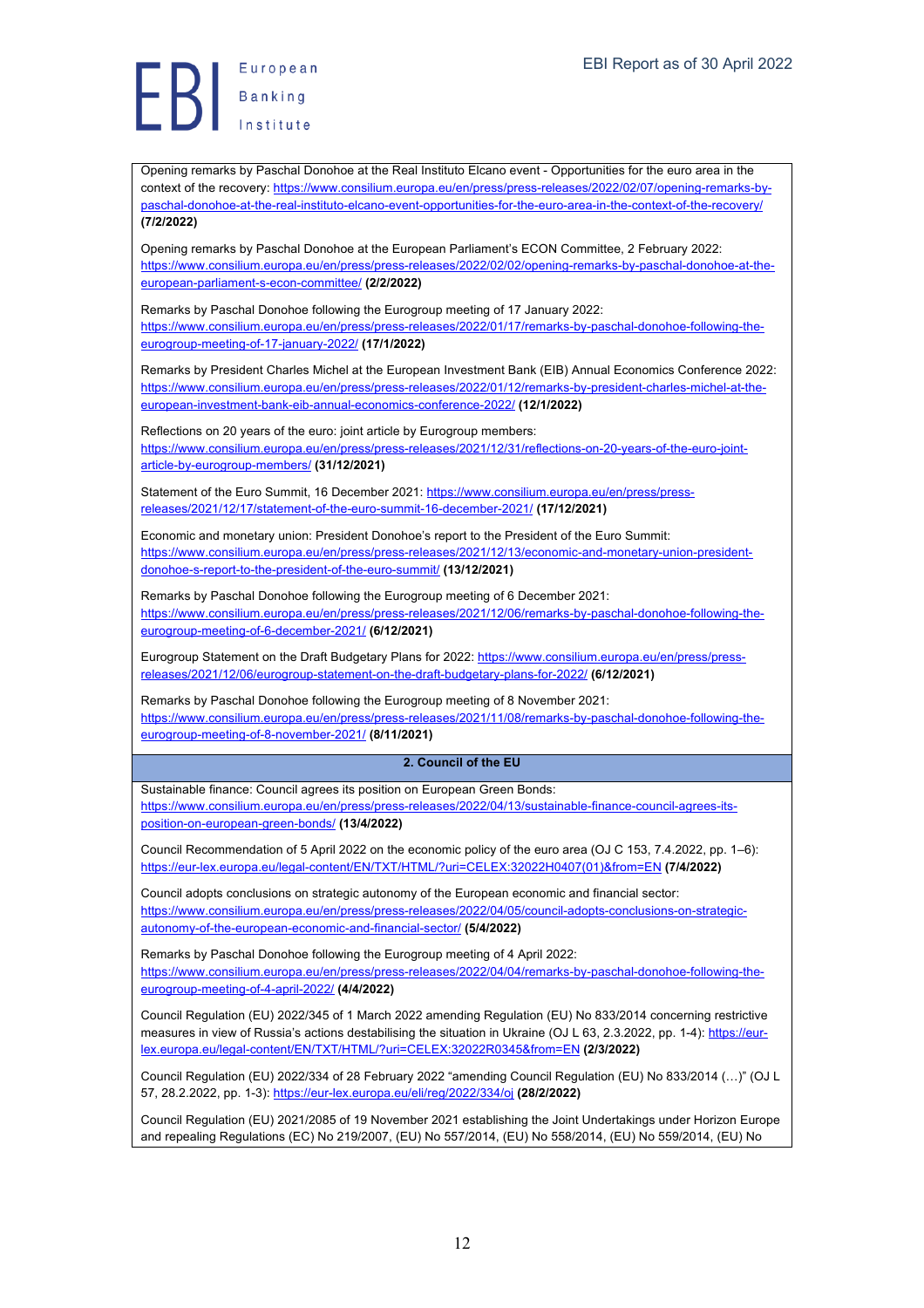Europea<br>Banking

560/2014, (EU) No 561/2014 and (EU) No 642/2014 (OJ L 427, 30.11.2021, pp. 17–119): https://eurlex.europa.eu/legal-content/EN/TXT/HTML/?uri=CELEX:32021R2085&from=EN **(30/11/2021)**

Council Decision of 23 November 2021 adopting the Council's position on draft amending budget No 6 of the European Union for the financial year 2021 2021/C 475 I/01 (OJ C 475I , 25.11.2021, pp. 1–2): https://eurlex.europa.eu/legal-content/EN/TXT/HTML/?uri=CELEX:32021D1125(01)&from=EN **(25/11/2021)**

The Council adopted conclusions on resilience and crisis response: https://www.consilium.europa.eu/en/press/pressreleases/2021/11/23/the-council-adopted-conclusions-on-resilience-and-crisis-response/ **(23/11/2021)**

Agreement reached on 2022 EU budget: https://www.consilium.europa.eu/en/press/press-releases/2021/11/16/eubudget-for-2022/ **(16/11/2021)**

Macroeconomic dialogue at political level on 8 November 2021: https://www.consilium.europa.eu/en/press/pressreleases/2021/11/08/macroeconomic-dialogue-at-political-level-on-8-november-2021/ **(8/11/2021)**

European Council conclusions, 21-22 October 2021: https://www.consilium.europa.eu/media/52622/20211022-eucoconclusions-en.pdf **(22/10/2021)**

# **3. European Parliament and Council of the EU**

Opinion of the European Economic and Social Committee on 'Proposal for a Regulation of the European Parliament and of the Council on European green bonds' (OJ C 152, 6.4.2022, pp. 105–110): https://eur-lex.europa.eu/legalcontent/EN/TXT/HTML/?uri=CELEX:52021AE3634&from=EN **(6/4/2022)**

Opinion of the European Economic and Social Committee on 'Communication from the Commission to the European Parliament, the Council, the European Economic and Social Committee and the Committee of the Regions -Strategy for Financing the Transition to a Sustainable Economy' (OJ C 152, 6.4.2022, pp. 97–104): https://eurlex.europa.eu/legal-content/EN/TXT/HTML/?uri=CELEX:52021AE3471&from=EN **(6/4/2022)**

Opinion of the European Economic and Social Committee on 'Beyond GDP measures for a successful recovery and a sustainable and resilient EU economy' (OJ C 152, 6.4.2022, pp. 7–12): https://eur-lex.europa.eu/legalcontent/EN/TXT/HTML/?uri=CELEX:52021IE2636&from=EN **(6/4/2022)**

European Parliament resolution of 7 July 2021 on control of the financial activities of the European Investment Bank — annual report 2019 (OJ C 99, 1.3.2022, pp. 34-44): https://eur-lex.europa.eu/legalcontent/EN/TXT/HTML/?uri=CELEX:52021IP0332&from=EN **(1/3/2022)**

European Parliament resolution of 7 July 2021 on the financial activities of the European Investment Bank — annual report 2020 (OJ C 99, 1.3.2022, pp. 21–33): https://eur-lex.europa.eu/legalcontent/EN/TXT/HTML/?uri=CELEX:52021IP0331&from=EN **(1/3/2022)**

European Parliament resolution of 10 June 2021 on the views of Parliament on the ongoing assessment by the Commission and the Council of the national recovery and resilience plans (OJ C 67, 8.2.2022, pp. 90–98): https://eur-lex.europa.eu/legal-content/EN/TXT/HTML/?uri=CELEX:52021IP0288&from=EN **(8/2/2022)**

European Parliament legislative resolution of 17 May 2021 on the Council position at first reading with a view to the adoption of a regulation of the European Parliament and of the Council establishing an exchange, assistance and training programme for the protection of the euro against counterfeiting for the period 2021-2027 (the 'Pericles IV' programme), and repealing Regulation (EU) No 331/2014 (06164/1/2021 — C9-0137/2021 — 2018/0194(COD)) (OJ C 15, 12.1.2022, p. 228): https://eur-lex.europa.eu/legal-

content/EN/TXT/HTML/?uri=CELEX:52021AP0216&from=EN **(12/1/2022)**

European Parliament resolution of 18 May 2021 on the review of the European Union Solidarity Fund (2020/2087(INI)) (OJ C 15, 12.1.2022, pp. 2–8): https://eur-lex.europa.eu/legalcontent/EN/TXT/HTML/?uri=CELEX:52021IP0220&from=EN **(12/1/2022)**

European Parliament legislative resolution of 27 April 2021 on the draft Council decision on establishing the specific programme implementing Horizon Europe — the Framework Programme for Research and Innovation (08550/2019 — C9-0167/2020 — 2018/0225(CNS)) (OJ C 506, 15.12.2021, p. 141): https://eurlex.europa.eu/legal-content/EN/TXT/HTML/?uri=CELEX:52021AP0125&from=EN **(15/12/2021)**

European Parliament legislative resolution of 27 April 2021 on the Council position at first reading with a view to the adoption of a regulation of the European Parliament and of the Council establishing Horizon Europe — the Framework Programme for Research and Innovation, laying down its rules for participation and dissemination, and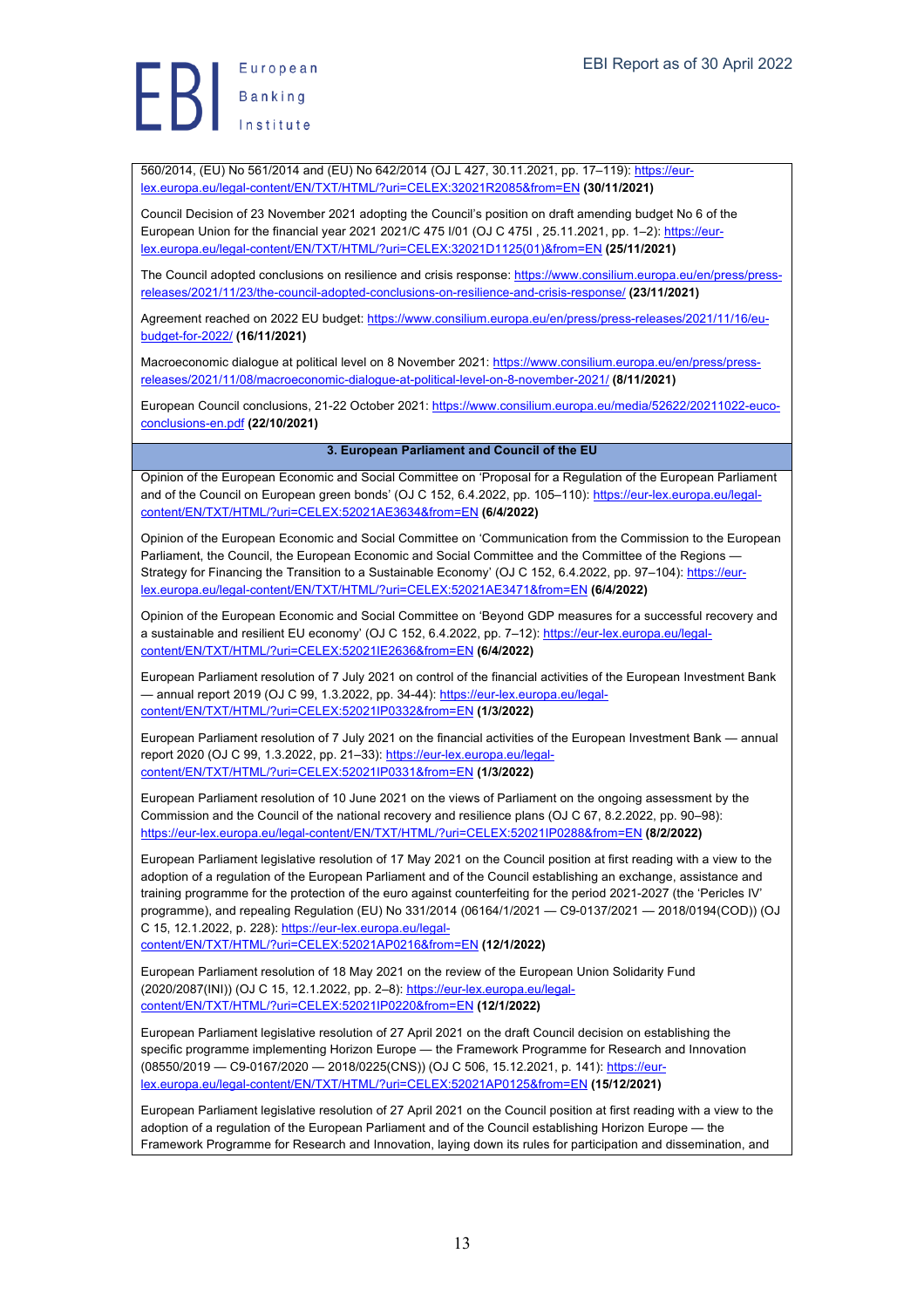repealing Regulations (EU) No 1290/2013 and (EU) No 1291/2013 (OJ C 506, 15.12.2021, pp. 136–140): https://eur-lex.europa.eu/legal-content/EN/TXT/HTML/?uri=CELEX:52021AP0124&from=EN **(15/12/2021)**

European Parliament resolution of 25 March 2021 on general guidelines for the preparation of the 2022 budget, Section III — Commission (2020/2265(BUI)) (OJ C 494, 8.12.2021, pp. 207–216): https://eur-lex.europa.eu/legalcontent/EN/TXT/HTML/?uri=CELEX:52021BP0106&from=EN **(8/12/2021)**

European Parliament legislative resolution of 25 March 2021 on the proposal for a regulation of the European Parliament and of the Council amending Regulation (EU) No 575/2013 as regards adjustments to the securitisation framework to support the economic recovery in response to the COVID-19 pandemic (OJ C 494, 8.12.2021, pp. 196–196): https://eur-lex.europa.eu/legal-content/EN/TXT/HTML/?uri=CELEX:52021AP0100&from=EN **(8/12/2021)**

European Parliament legislative resolution of 25 March 2021 on the proposal for a regulation of the European Parliament and of the Council amending Regulation (EU) 2017/2402 laying down a general framework for securitisation and creating a specific framework for simple, transparent and standardised securitisation to help the recovery from the COVID-19 pandemic (OJ C 494, 8.12.2021, pp. 195–195): https://eur-lex.europa.eu/legalcontent/EN/TXT/HTML/?uri=CELEX:52021AP0099&from=EN **(8/12/2021)**

Directive (EU) 2021/2167 of the European Parliament and of the Council of 24 November 2021 on credit servicers and credit purchasers and amending Directives 2008/48/EC and 2014/17/EU (OJ L 438, 8.12.2021, pp. 1–37): https://eur-lex.europa.eu/legal-content/EN/TXT/HTML/?uri=CELEX:32021L2167&from=EN **(8/12/2021)**

European Parliament resolution of 25 March 2021 on strengthening the international role of the euro (OJ C 494, 8.12.2021, pp. 118–128): https://eur-lex.europa.eu/legal-

content/EN/TXT/HTML/?uri=CELEX:52021IP0110&from=EN **(8/12/2021)**

European Parliament legislative resolution of 9 March 2021 on the proposal for a regulation of the European Parliament and of the Council establishing the InvestEU Programme (COM(2020)0403 - C9-0158/2020 -2020/0108(COD)) P9\_TC1-COD(2020)0108 Position of the European Parliament adopted at first reading on 9 March 2021 with a view to the adoption of Regulation (EU) 2021/… of the European Parliament and of the Council establishing the InvestEU Programme and amending Regulation (EU) 2015/1017 (OJ C 474, 24.11.2021, pp. 177– 178): https://eur-lex.europa.eu/legal-content/EN/TXT/HTML/?uri=CELEX:52021AP0068&from=EN **(24/11/2021)**

European Parliament resolution of 11 March 2021 on the European Semester for economic policy coordination: Employment and Social Aspects in the Annual Sustainable Growth Strategy 2021 (2020/2244(INI)) (OJ C 474, 24.11.2021, pp. 99–114): https://eur-lex.europa.eu/legalcontent/EN/TXT/HTML/?uri=CELEX:52021IP0084&from=EN **(24/11/2021)**

European Parliament legislative resolution of 10 February 2021 on the proposal for a regulation of the European Parliament and of the Council establishing a Recovery and Resilience Facility (COM(2020)0408 — C9-0150/2020 — 2020/0104(COD)) P9\_TC1-COD(2020)0104 Position of the European Parliament adopted at first reading on 10 February 2021 with a view to the adoption of Regulation (EU) 2021/… of the European Parliament and of the Council establishing the Recovery and Resilience Facility (OJ C 465, 17.11.2021, pp. 182–184): https://eurlex.europa.eu/legal-

content/EN/TXT/?uri=uriserv%3AOJ.C\_.2021.465.01.0182.01.ENG&toc=OJ%3AC%3A2021%3A465%3ATOC **(17/11/2021)**

European Parliament legislative resolution of 11 February 2021 on the proposal for a regulation of the European Parliament and of the Council amending Regulation (EU) 2017/1129 as regards the EU Recovery prospectus and targeted adjustments for financial intermediaries to help the recovery from the COVID-19 pandemic (COM(2020)0281 — C9-0206/2020 — 2020/0155(COD)) P9\_TC1-COD(2020)0155 Position of the European Parliament adopted at first reading on 11 February 2021 with a view to the adoption of Regulation (EU) 2021/… of the European Parliament and of the Council amending Regulation (EU) 2017/1129 as regards the EU Recovery prospectus and targeted adjustments for financial intermediaries and Directive 2004/109/EC as regards the use of the single electronic reporting format for annual financial reports, to support the recovery from the COVID-19 crisis (OJ C 465, 17.11.2021, pp. 186–187): https://eur-lex.europa.eu/legal-

content/EN/TXT/?uri=uriserv%3AOJ.C\_.2021.465.01.0186.01.ENG&toc=OJ%3AC%3A2021%3A465%3ATOC **(17/11/2021)**

European Parliament legislative resolution of 11 February 2021 on the proposal for a directive of the European Parliament and of the Council amending Directive 2014/65/EU as regards information requirements, product governance and position limits to help the recovery from the COVID-19 pandemic (COM(2020)0280 — C9- 0210/2020 - 2020/0152(COD)) P9\_TC1-COD(2020)0152 Position of the European Parliament adopted at first reading on 11 February 2021 with a view to the adoption of Directive (EU) 2021/… of the European Parliament and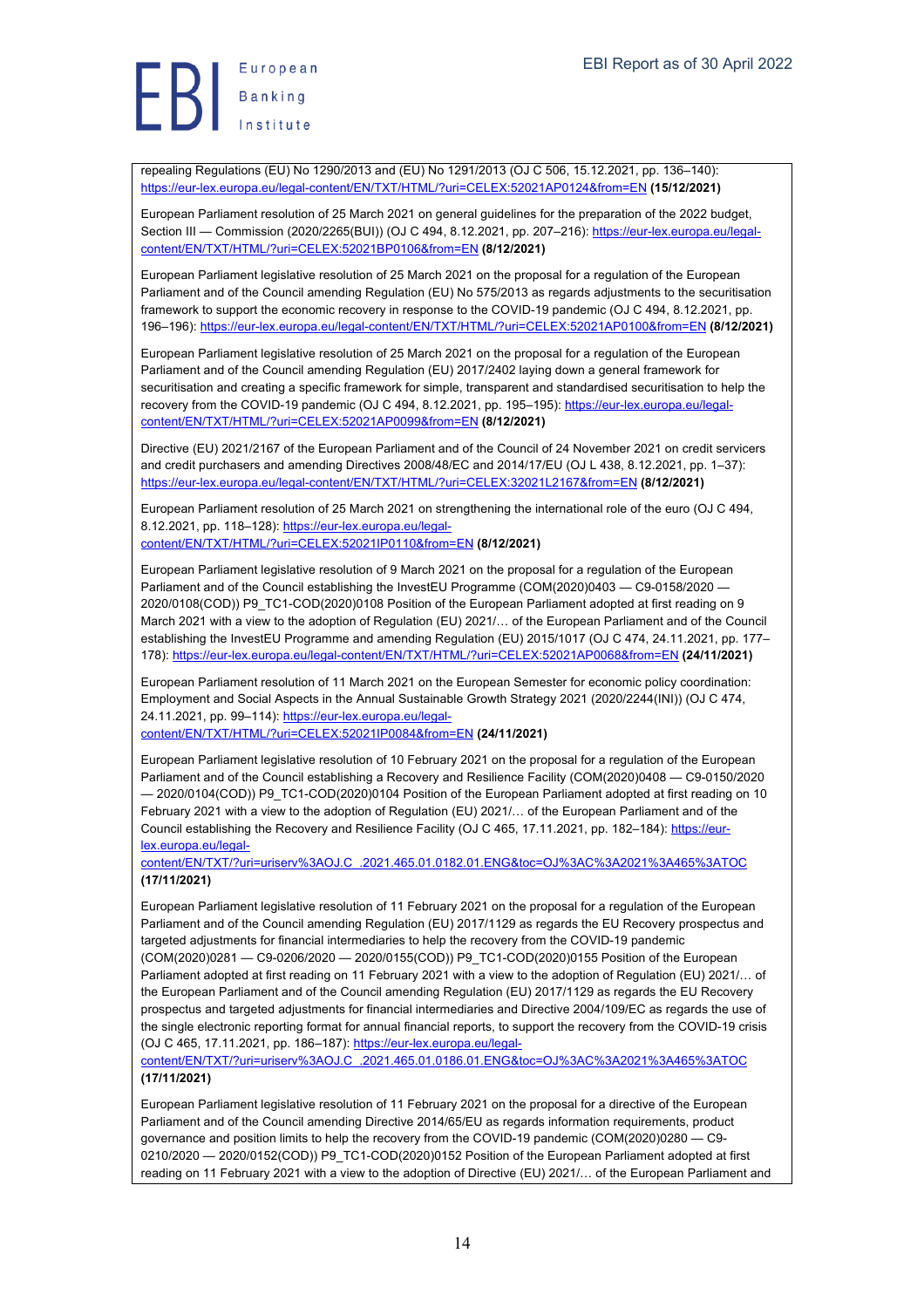of the Council amending Directive 2014/65/EU as regards information requirements, product governance and position limits, and Directives 2013/36/EU and (EU) 2019/878 as regards their application to investment firms, to help the recovery from the COVID-19 crisis (OJ C 465, 17.11.2021, pp. 185–185): https://eur-lex.europa.eu/legalcontent/EN/TXT/?uri=uriserv%3AOJ.C\_.2021.465.01.0185.01.ENG&toc=OJ%3AC%3A2021%3A465%3ATOC **(17/11/2021)**

European Parliament resolution of 20 January 2021 on strengthening the single market: the future of free movement of services (OJ C 456, 10.11.2021, pp. 14–23): https://eur-lex.europa.eu/legalcontent/EN/TXT/?uri=uriserv%3AOJ.C\_.2021.456.01.0014.01.ENG&toc=OJ%3AC%3A2021%3A456%3ATOC **(10/11/2021)**

European Parliament resolution of 24 November 2020 on the Schengen system and measures taken during the COVID-19 crisis (OJ C 425, 20.10.2021, pp. 7–9): https://eur-lex.europa.eu/legalcontent/EN/TXT/PDF/?uri=CELEX:52020IP0315&from=EN **(20/10/2021)**

European Parliament resolution of 25 November 2020 on the foreign policy consequences of the COVID-19 outbreak (OJ C 425, 20.10.2021, pp. 63-72): https://eur-lex.europa.eu/legalcontent/EN/TXT/?uri=uriserv%3AOJ.C\_.2021.425.01.0063.01.ENG&toc=OJ%3AC%3A2021%3A425%3ATOC **(20/10/2021)**

Amendments adopted by the European Parliament on 25 November 2020 on the proposal for a directive of the European Parliament and of the Council amending Directive 2014/65/EU as regards information requirements, product governance and position limits to help the recovery from the COVID-19 pandemic (OJ C 425, 20.10.2021, pp. 171–183): https://eur-lex.europa.eu/legal-content/EN/TXT/PDF/?uri=CELEX:52020AP0317&from=EN **(20/10/2021)**

European Parliament legislative resolution of 26 November 2020 on the proposal for a Council directive amending Council Directive 2006/112/EC as regards temporary measures in relation to value added tax for COVID-19 vaccines and in vitro diagnostic medical devices in response to the COVID-19 pandemic (OJ C 425, 20.10.2021, p. 187): https://eur-lex.europa.eu/legal-content/EN/TXT/PDF/?uri=CELEX:52020AP0335&from=EN **(20/10/2021)**

European Parliament resolution of 13 November 2020 on the impact of COVID-19 measures on democracy, the rule of law and fundamental rights (OJ C 415, 13.10.2021, pp. 36–49): https://eur-lex.europa.eu/legalcontent/EN/TXT/PDF/?uri=CELEX:52020IP0307&from=EN **(13/10/2021)**

European Parliament resolution of 17 September 2020 on COVID-19: EU coordination of health assessments and risk classification, and the consequences for Schengen and the single market (OJ C 385, 22.9.2021, pp. 159–166): https://eur-lex.europa.eu/legal-content/EN/TXT/HTML/?uri=CELEX:52020IP0240&from=EN **(22/9/2021)**

European Parliament resolution of 17 September 2020 on the Council position on Draft amending budget No 8/2020 of the European Union for the financial year 2020 — Increase of payment appropriations for the Emergency Support Instrument to finance the COVID-19 vaccines strategy and for the impact of the Corona Response Investment Initiative Plus (OJ C 385, 22.9.2021, p. 335): https://eur-lex.europa.eu/legalcontent/EN/TXT/HTML/?uri=CELEX:52020BP0237&from=EN **(22/9/2021)**

European Parliament resolution of 10 July 2020 on the EU's public health strategy post-COVID-19 (OJ C 371, 15.9.2021, pp. 102-109): https://eur-lex.europa.eu/legalcontent/EN/TXT/PDF/?uri=CELEX:52020IP0205&from=EN **(15/9/2021)**

European Parliament legislative resolution of 8 July 2020 on the proposal for a Council regulation amending Regulation (EU) 2017/2454 as regards the dates of application due to the outbreak of the COVID-19 crisis (OJ C 371, 15.9.2021, pp. 119-122): https://eur-lex.europa.eu/legalcontent/EN/TXT/PDF/?uri=CELEX:52020AP0181&from=EN **(15/9/2021)**

**4. European Commission**

# **Decisions and Regulations**

Commission Delegated Regulation (EU) 2022/676 of 3 December 2021 supplementing Regulation (EU) No 575/2013 of the European Parliament and of the Council with regard to regulatory technical standards specifying the conditions in accordance with which consolidation is to be carried out in the cases referred to in Article 18(3) to (6) and Article 18(8) of that Regulation (OJ L 123, 26.4.2022, pp. 1-9): https://eur-lex.europa.eu/legalcontent/EN/TXT/HTML/?uri=CELEX:32022R0676&from=EN **(26/4/2022)**

Commission Implementing Regulation (EU) 2022/631 of 13 April 2022 amending the implementing technical standards laid down in Implementing Regulation (EU) 2021/637 as regards the disclosure of exposures to interest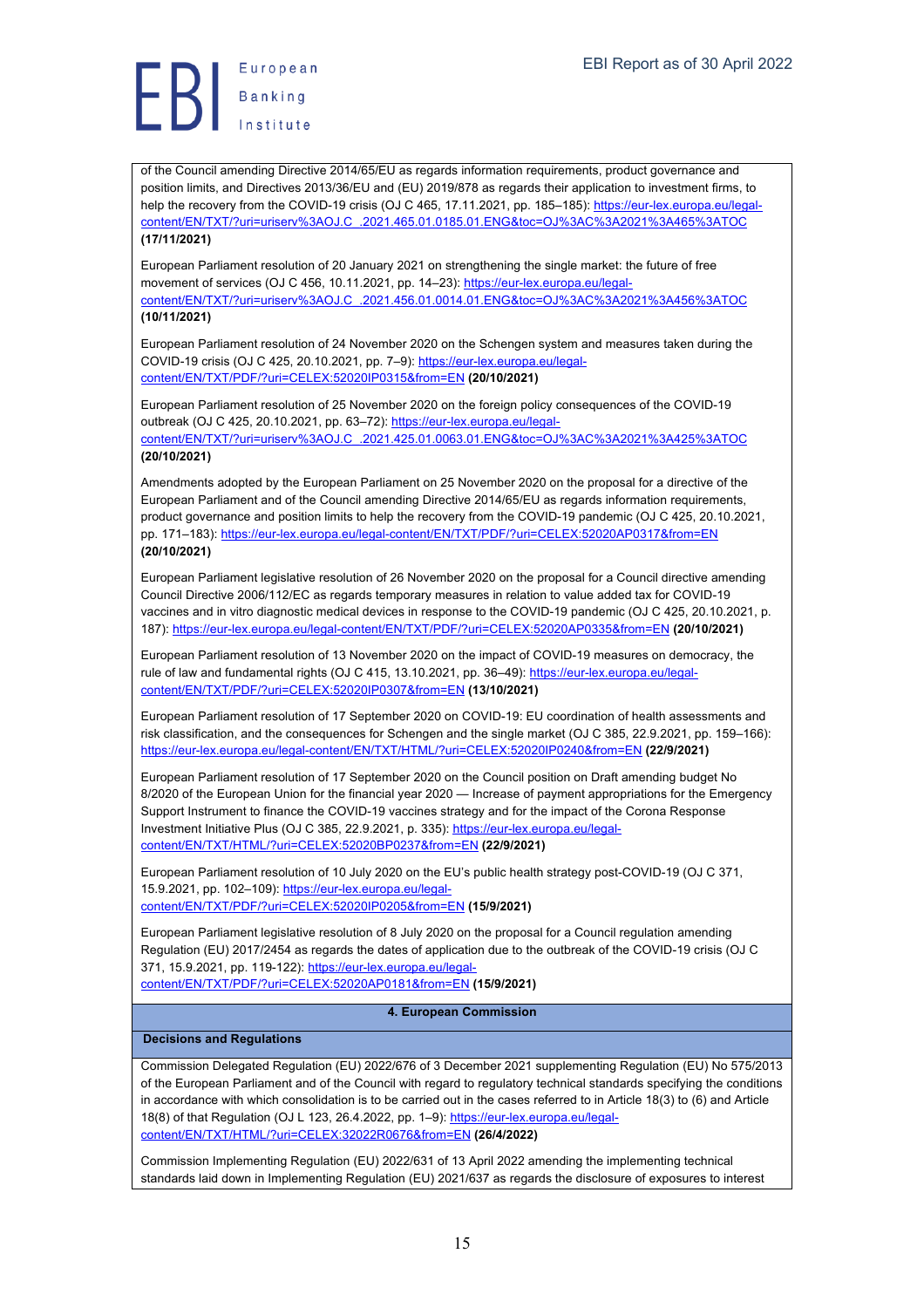rate risk on positions not held in the trading book (OJ L 117, 19.4.2022, pp. 3–10): https://eur-lex.europa.eu/legalcontent/EN/TXT/HTML/?uri=CELEX:32022R0631&from=EN **(19/4/2022)**

Commission Delegated Regulation (EU) 2022/439 of 20 October 2021 supplementing Regulation (EU) No 575/2013 of the European Parliament and of the Council with regard to regulatory technical standards for the specification of the assessment methodology competent authorities are to follow when assessing the compliance of credit institutions and investment firms with the requirements to use the Internal Ratings Based Approach (OJ L 90, 18.3.2022, pp. 1–66): https://eur-lex.europa.eu/legal-content/EN/TXT/HTML/?uri=CELEX:32022R0439&from=EN **(18/3/2022)**

Commission Implementing Regulation (EU) 2022/389 of 8 March 2022 laying down implementing technical standards for the application of Directive (EU) 2019/2034 of the European Parliament and of the Council with regard to the format, structure, content lists and annual publication date of the information to be disclosed by competent authorities (OJ L 79, 9.3.2022, pp. 4-25): https://eur-lex.europa.eu/legalcontent/EN/TXT/HTML/?uri=CELEX:32022R0389&from=EN **(9/3/2022)**

Commission Implementing Regulation (EU) 2022/365 of 3 March 2022 amending Implementing Regulation (EU) 2018/1624 laying down implementing technical standards with regard to procedures and standard forms and templates for the provision of information for the purposes of resolution plans for credit institutions and investment firms pursuant to Directive 2014/59/EU of the European Parliament and of the Council (OJ L 69, 4.3.2022, pp. 60– 104): https://eur-lex.europa.eu/legal-content/EN/TXT/HTML/?uri=CELEX:32022R0365&from=EN **(4/3/2022)**

Commission Delegated Regulation (EU) 2022/192 of 20 October 2021 amending the regulatory technical standards laid down in Commission Delegated Regulation (EU) No 1151/2014 as regards the information to be notified when exercising the right of establishment and the freedom to provide services (OJ L 31, 14.2.2022, pp. 1-3): https://eurlex.europa.eu/legal-content/EN/TXT/HTML/?uri=CELEX:32022R0192&from=EN **(14/2/2022)**

Commission Implementing Regulation (EU) 2022/193 of 17 November 2021 amending the implementing technical standards laid down in Implementing Regulation (EU) No 926/2014 laying down standard forms, templates and procedures as regards the information to be notified when exercising the right of establishment and the freedom to provide services (OJ L 31, 14.2.2022, pp. 4–20): https://eur-lex.europa.eu/legalcontent/EN/TXT/HTML/?uri=CELEX:32022R0193&from=EN **(14/2/2022)**

Commission Implementing Regulation (EU) 2022/186 of 10 February 2022 laying down technical information for the calculation of technical provisions and basic own funds for reporting with reference dates from 31 December 2021 until 30 March 2022 in accordance with Directive 2009/138/EC of the European Parliament and of the Council on the taking-up and pursuit of the business of Insurance and Reinsurance (OJ L 30, 11.2.2022, pp. 7–101): https://eurlex.europa.eu/legal-content/EN/TXT/HTML/?uri=CELEX:32022R0186&from=EN **(11/2/2022)**

Commission Delegated Regulation (EU) 2022/127 of 7 December 2021 supplementing Regulation (EU) 2021/2116 of the European Parliament and of the Council with rules on paying agencies and other bodies, financial management, clearance of accounts, securities and use of euro (OJ L 20, 31.1.2022, pp. 95-130): https://eurlex.europa.eu/legal-content/EN/TXT/HTML/?uri=CELEX:32022R0127&from=EN **(31/1/2022)**

Commission Implementing Regulation (EU) 2022/128 of 21 December 2021 laying down rules for the application of Regulation (EU) 2021/2116 of the European Parliament and of the Council on paying agencies and other bodies, financial management, clearance of accounts, checks, securities and transparency (OJ L 20, 31.1.2022, pp. 131– 196): https://eur-lex.europa.eu/legal-content/EN/TXT/HTML/?uri=CELEX:32022R0128&from=EN **(31/1/2022)**

Commission Delegated Regulation (EU) 2021/2106 of 28 September 2021 on supplementing Regulation (EU) 2021/241 of the European Parliament and of the Council establishing the Recovery and Resilience Facility by setting out the common indicators and the detailed elements of the recovery and resilience scoreboard (OJ L 429, 1.12.2021, pp. 83–91): https://eur-lex.europa.eu/legal-content/EN/TXT/HTML/?uri=CELEX:32021R2106&from=EN **(1/12/2021)**

Commission Delegated Regulation (EU) 2021/2105 of 28 September 2021 supplementing Regulation (EU) 2021/241 of the European Parliament and of the Council establishing the Recovery and Resilience Facility by defining a methodology for reporting social expenditure (OJ L 429, 1.12.2021, pp. 79–82): https://eur-lex.europa.eu/legalcontent/EN/TXT/HTML/?uri=CELEX:32021R2105&from=EN **(1/12/2021)**

Commission Implementing Regulation (EU) 2021/2006 of 16 November 2021 laying down implementing technical standards amending Implementing Regulation (EU) 2016/1800 as regards the allocation of credit assessments of external credit assessment institutions to an objective scale of credit quality steps in accordance with Directive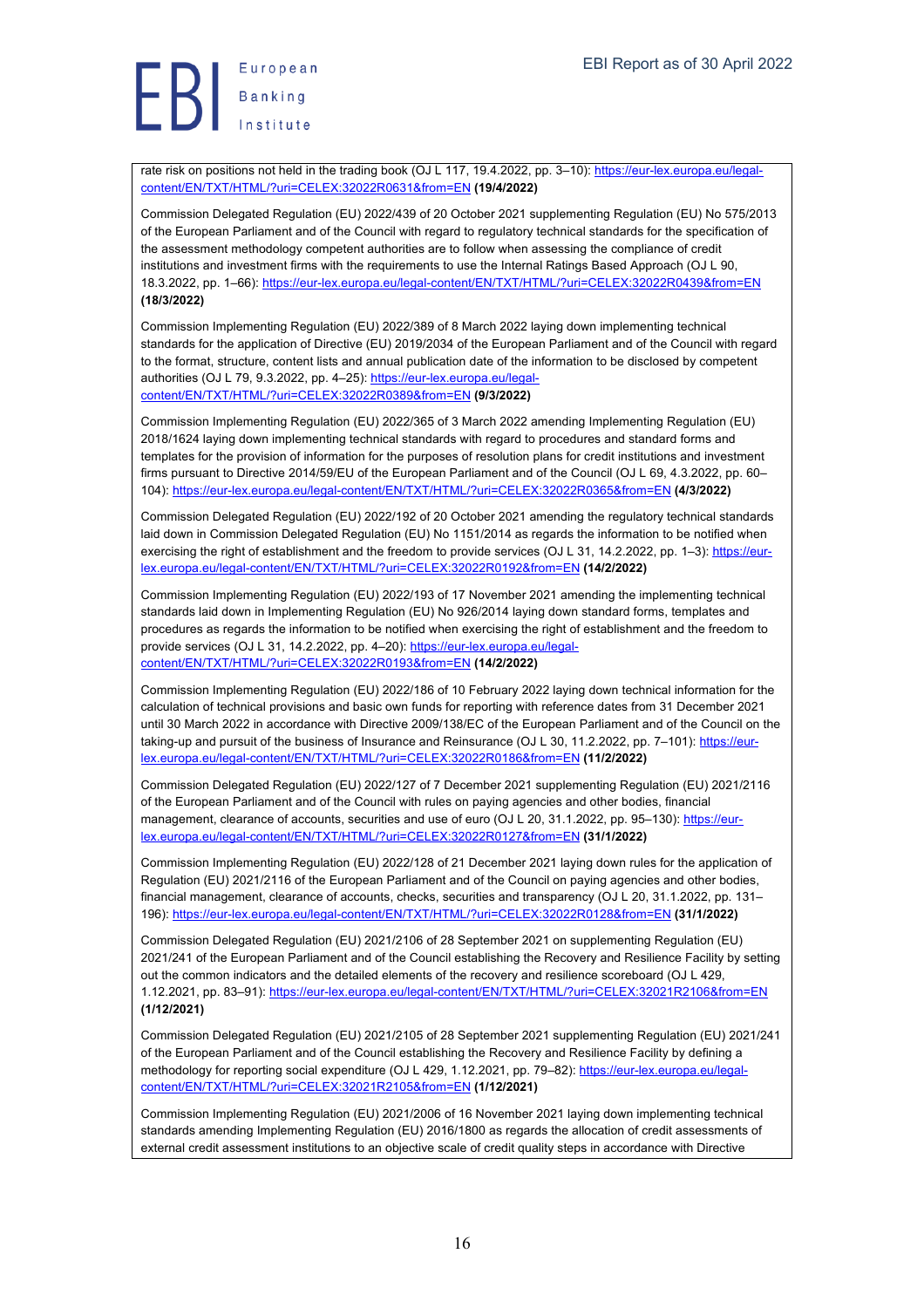2009/138/EC of the European Parliament and of the Council (OJ L 407, 17.11.2021, pp. 18–26): https://eurlex.europa.eu/legal-content/EN/TXT/HTML/?uri=CELEX:32021R2006&from=EN **(17/11/2021)**

Commission Implementing Regulation (EU) 2021/2005 of 16 November 2021 laying down implementing technical standards amending Implementing Regulation (EU) 2016/1799 as regards the mapping tables specifying the correspondence between the credit risk assessments of external credit assessment institutions and the credit quality steps set out in Regulation (EU) No 575/2013 of the European Parliament and of the Council (OJ L 407, 17.11.2021, pp. 10–17): https://eur-lex.europa.eu/legal-content/EN/TXT/HTML/?uri=CELEX:32021R2005&from=EN **(17/11/2021)**

Commission Implementing Regulation (EU) 2021/1964 of 11 November 2021 laying down technical information for the calculation of technical provisions and basic own funds for reporting with reference dates from 30 September 2021 until 30 December 2021 in accordance with Directive 2009/138/EC of the European Parliament and of the Council on the taking-up and pursuit of the business of Insurance and Reinsurance (OJ L 400, 12.11.2021, pp. 52– 147): https://eur-lex.europa.eu/legal-

content/EN/TXT/?uri=uriserv%3AOJ.L\_.2021.400.01.0052.01.ENG&toc=OJ%3AL%3A2021%3A400%3ATOC **(12/11/2021)**

Adoption of the legislative act Further measures to protect the EU budget and Next Generation EU resources (NGEU) against fraud and irregularities by requiring an obligatory use of a single data-mining tool provided by the Commission 2021/C 406 I/01 (OJ C 406I, 8.10.2021, p. 1): https://eur-lex.europa.eu/legalcontent/EN/TXT/PDF/?uri=CELEX:32021C1008(01)&from=EN **(8/10/2021)**

**Proposals for legal acts**

# **Communications / Guidelines / Recommendations**

Communication from the Commission – Guidelines on State aid to promote risk finance investments (OJ C 508, 16.12.2021, pp. 1–36): https://eur-lex.europa.eu/legalcontent/EN/TXT/HTML/?uri=CELEX:52021XC1216(04)&from=EN **(16/12/2021)**

Communication from the Commission on the application of Article 107 and 108 of the Treaty on the Functioning of the European Union to short-term export credit insurance, 2021/C 497/02 (OJ C 497, 10.12.2021, pp. 5–13): https://eur-lex.europa.eu/legal-content/EN/TXT/HTML/?uri=CELEX:52021XC1210(01)&from=EN **(10/12/2021)**

Communication from the Commission to the European Parliament, the Council, the European Economic and Social Committee, the Committee of the Regions: A competition policy fit for new challenges (COM(2021) 713 final): https://eur-lex.europa.eu/legal-content/EN/TXT/HTML/?uri=CELEX:52021DC0713&from=EN **(18/11/2021)**

Communication from the Commission to the European Parliament, the Council, the European Central Bank, the European Economic and Social Committee, the Committee of the Regions: The EU economy after COVID-19: implications for economic governance (COM(2021) 662 final, pp. 1-19):

https://ec.europa.eu/info/sites/default/files/economy-finance/economic\_governance\_review-communication.pdf **(19/10/2021)**

Commission Recommendation (EU) 2021/1433 of 1 September 2021 on conformity assessment and market surveillance procedures within the context of the COVID-19 threat (OJ L 310, 2.9.2021, pp. 1–6): https://eurlex.europa.eu/legal-content/EN/TXT/HTML/?uri=CELEX:32021H1433&from=EN **(2/9/2021)**

# **Other**

NextGenerationEU: European Commission endorses Bulgaria's €6.3 billion recovery and resilience plan: https://ec.europa.eu/commission/presscorner/detail/en/ip\_22\_2282 **(7/4/2022)**

NextGenerationEU: European Commission supports Europe's sustainable transition with second green bond syndication: https://ec.europa.eu/commission/presscorner/detail/en/ip\_22\_2271 **(5/4/2022)**

Remarks by Commissioner Gentiloni at the Eurogroup press conference: https://ec.europa.eu/commission/presscorner/detail/en/speech\_22\_2276 **(4/4/2022)**

NextGenerationEU: European Commission endorses Sweden's €3.3 billion recovery and resilience plan: https://ec.europa.eu/commission/presscorner/detail/en/ip\_22\_1992 **(29/3/2022)**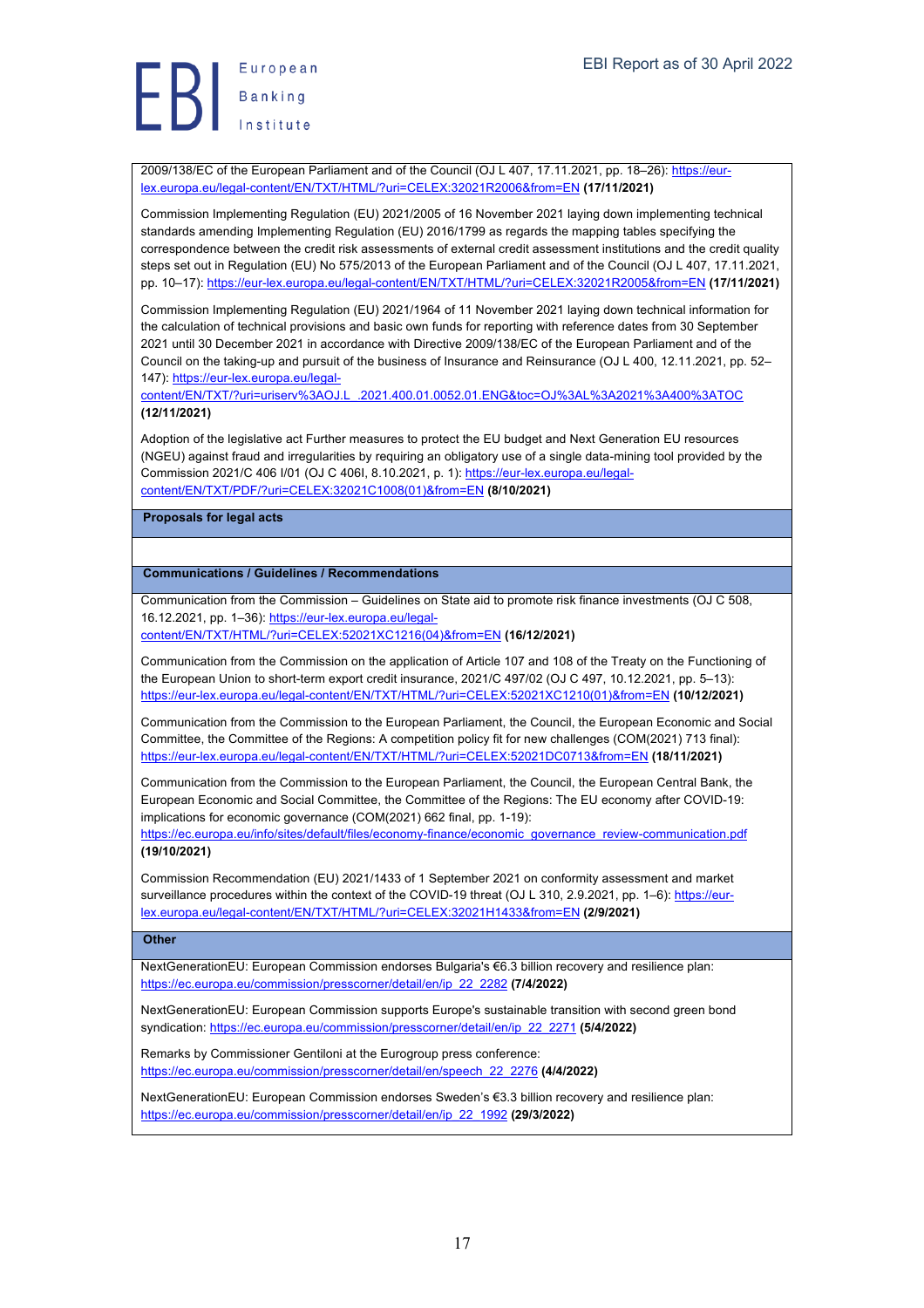NextGenerationEU: European Commission endorses positive preliminary assessment of Portugal's request for €1.16 billion disbursement under the Recovery and Resilience Facility: https://ec.europa.eu/commission/presscorner/detail/en/ip\_22\_1965 **(25/3/2022)**

NextGenerationEU: European Commission completes the second successful bond issuance in 2022: https://ec.europa.eu/commission/presscorner/detail/en/ip\_22\_1935 **(22/3/2022)**

Bank recovery and resolution: European Commission approves resolution schemes for the Croatian and the Slovenian subsidiaries of Sberbank Europe AG: https://ec.europa.eu/commission/presscorner/detail/en/ip\_22\_1492 **(1/3/2022)**

NextGenerationEU: First annual report on the Recovery and Resilience Facility finds implementation is well underway: https://ec.europa.eu/commission/presscorner/detail/en/ip\_22\_1198 **(1/3/2022)**

NextGenerationEU: European Commission endorses positive preliminary assessment of Greece's request for €3.6 billion disbursement under Recovery and Resilience Facility: https://ec.europa.eu/commission/presscorner/detail/en/ip\_22\_1354 **(28/2/2022)**

NextGenerationEU: European Commission endorses positive preliminary assessment of Italy's request for €21 billion disbursement under the Recovery and Resilience Facility: https://ec.europa.eu/commission/presscorner/detail/en/ip\_22\_1356 **(28/2/2022)**

Winter 2022 Economic Forecast: Growth expected to regain traction after winter slowdown: https://ec.europa.eu/commission/presscorner/detail/en/ip\_22\_926 **(10/2/2022)**

NextGenerationEU: European Commission raises an additional €5 billion in support for Europe's recovery: https://ec.europa.eu/commission/presscorner/detail/en/ip\_22\_845 **(8/2/2022)**

EU Taxonomy: Commission presents Complementary Climate Delegated Act to accelerate decarbonisation: https://europa.eu/newsroom/ecpc-failover/pdf/ip-22-711\_en.pdf **(2/2/2022)**

NextGenerationEU: European Commission endorses positive preliminary assessment of France's request for €7.4 billion disbursement under the Recovery and Resilience Facility: https://ec.europa.eu/commission/presscorner/detail/en/ip\_22\_576 **(26/1/2022)**

EU Cohesion policy: Almost €385.5 million from the EU Solidarity Fund to 19 countries to tackle the coronavirus health emergency: https://ec.europa.eu/commission/presscorner/detail/en/ip\_22\_395 **(19/1/2022)**

Remarks by Executive Vice-President Dombrovskis at the ECOFIN press conference: https://ec.europa.eu/commission/presscorner/detail/en/speech\_22\_408 **(18/1/2022)**

Press remarks by Commissioner Gentiloni at the Eurogroup press conference: https://ec.europa.eu/commission/presscorner/detail/en/speech\_22\_396 **(17/1/2022)**

Financial literacy: Commission and OECD-INFE publish joint framework to improve individuals' financial skills: https://ec.europa.eu/commission/presscorner/detail/en/ip\_22\_283 **(11/1/2022)**

€47 million fund to protect intellectual property of EU SMEs in their COVID-19 recovery and green and digital transitions: https://ec.europa.eu/commission/presscorner/detail/en/ip\_22\_181 **(10/1/2022)**

EU Taxonomy: Commission begins expert consultations on Complementary Delegated Act covering certain nuclear and gas activities: https://ec.europa.eu/commission/presscorner/detail/en/ip\_22\_2 **(1/1/2022)**

The Commission proposes the next generation of EU own resources: https://ec.europa.eu/commission/presscorner/detail/en/ip\_21\_7025 **(22/12/2021)**

Commission Decision of 20 December 2021 on the financial management of the mutual insurance mechanism established under Regulation (EU) 2021/695 of the European Parliament and of the Council for actions under the Seventh Framework Programme, Horizon 2020, Horizon Europe and Euratom Programmes (OJ C 514I , 21.12.2021, pp. 6–18): https://eur-lex.europa.eu/legal-content/EN/TXT/HTML/?uri=CELEX:32021D1221(01)&from=EN **(21/12/2021)**

Commission Delegated Regulation (EU) 2021/2268 of 6 September 2021 amending the regulatory technical standards laid down in Commission Delegated Regulation (EU) 2017/653 as regards the underpinning methodology and presentation of performance scenarios, the presentation of costs and the methodology for the calculation of summary cost indicators, the presentation and content of information on past performance and the presentation of costs by packaged retail and insurance-based investment products (PRIIPs) offering a range of options for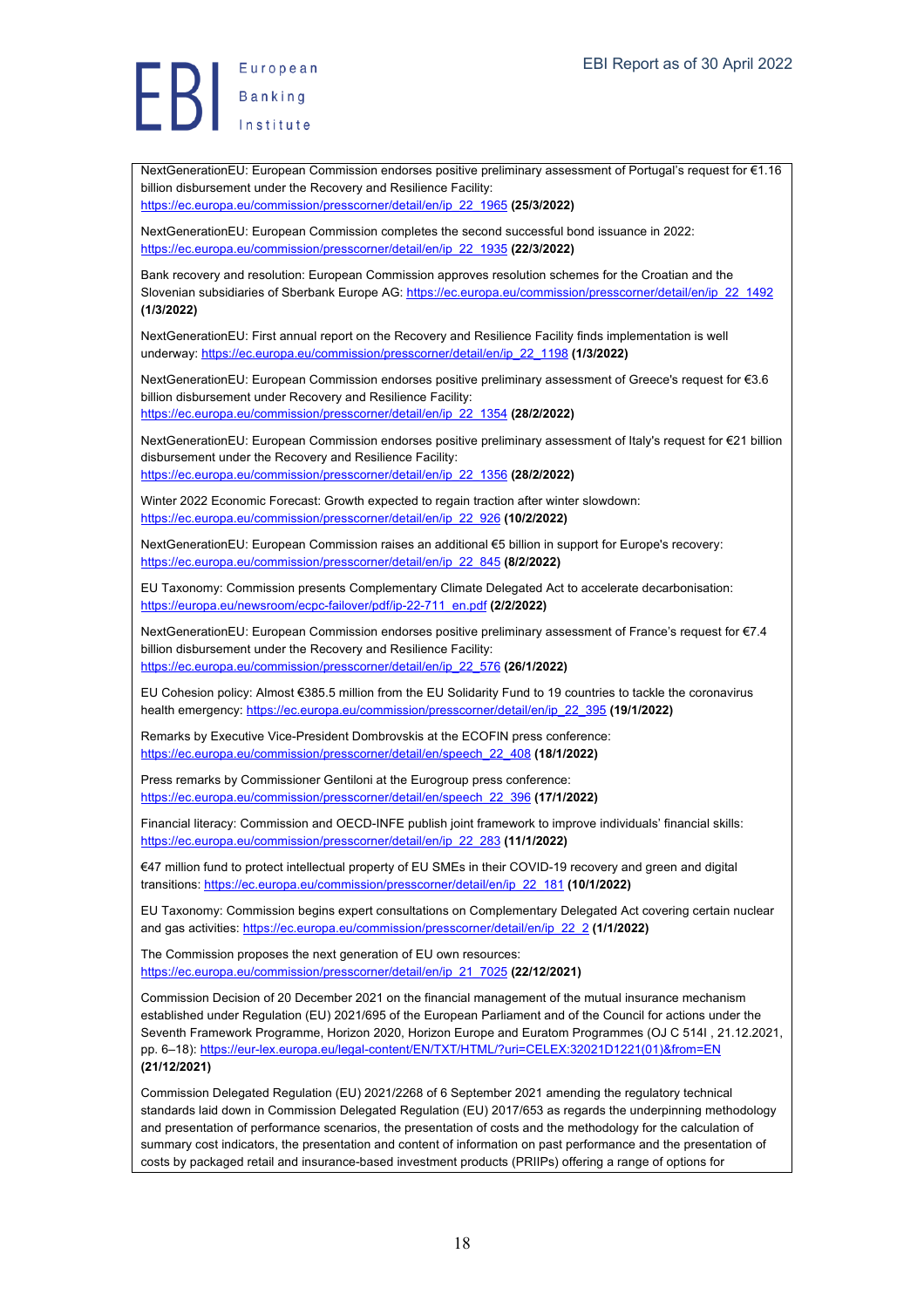investment and alignment of the transitional arrangement for PRIIP manufacturers offering units of funds referred to in Article 32 of Regulation (EU) No 1286/2014 of the European Parliament and of the Council as underlying investment options with the prolonged transitional arrangement laid down in that Article (OJ L 455I , 20.12.2021, pp. 1–55): https://eur-lex.europa.eu/legal-content/EN/TXT/HTML/?uri=CELEX:32021R2268&from=EN **(20/12/2021)**

Remarks by Commissioner Gentiloni at the Eurogroup press conference: https://ec.europa.eu/commission/presscorner/detail/en/speech\_21\_6652 **(6/12/2021)**

State aid: Commission adopts revised Guidelines on State aid to promote risk finance investments: https://ec.europa.eu/commission/presscorner/detail/en/ip\_21\_6553 **(6/12/2021)**

NextGenerationEU: European Commission adopts positive preliminary assessment of Spain's request for €10 billion disbursement under Recovery and Resilience Facility:

https://ec.europa.eu/commission/presscorner/detail/en/ip\_21\_6597 **(3/12/2021)**

EU financial instruments supported European SMEs during the coronavirus crises with €29 billion in 2020: https://ec.europa.eu/commission/presscorner/detail/en/ip\_21\_6348 **(2/12/2021)**

European Semester Autumn Package: rebounding stronger from the crisis and making Europe greener and more digital: https://ec.europa.eu/commission/presscorner/detail/en/ip\_21\_6105 **(24/11/2021)**

Autumn 2021 Economic Forecast: From recovery to expansion, amid headwinds: https://ec.europa.eu/commission/presscorner/detail/en/ip\_21\_5883 **(11/11/2021)**

Remarks by Commissioner Gentiloni at the Eurogroup press conference: https://ec.europa.eu/commission/presscorner/detail/en/speech\_21\_5868 **(8/11/2021)**

Resolution of the European Committee of the Regions' proposals in view of the European Commission Work Programme for 2022 (OJ C 440, 29.10.2021, pp. 1–5): https://eur-lex.europa.eu/legalcontent/EN/TXT/?uri=uriserv%3AOJ.C\_.2021.440.01.0001.01.ENG&toc=OJ%3AC%3A2021%3A440%3ATOC **(29/10/2021)**

Banking Package 2021: new EU rules to strengthen banks' resilience and better prepare for the future: https://ec.europa.eu/commission/presscorner/detail/en/ip\_21\_5401 **(27/10/2021)**

Questions and Answers on the Banking Package 2021: https://ec.europa.eu/commission/presscorner/detail/en/qanda\_21\_5386 **(27/10/2021)**

2022 Commission Work Programme: Making Europe stronger together: https://ec.europa.eu/info/index\_en **(19/10/2021)**

NextGenerationEU: European Commission successfully issues first green bond to finance the sustainable recovery: https://ec.europa.eu/commission/presscorner/detail/en/ip\_21\_5207 **(12/10/2021)**

Questions and Answers: NextGenerationEU first green bond issuance: https://ec.europa.eu/commission/presscorner/detail/en/qanda\_21\_5211 **(12/10/2021)**

EU Cohesion policy on the front line of the recovery: €34 billion approved for regions and cities in just 4 months: https://ec.europa.eu/commission/presscorner/detail/en/ip\_21\_5130 **(11/10/2021)**

Questions and Answers: Proposal to amend EU Budget for 2021 to support global vaccination and funding for global emergencies: https://ec.europa.eu/commission/presscorner/detail/en/qanda\_21\_5086 **(11/10/2021)**

United States–European Commission Joint Statement: Launch of the joint COVID-19 Manufacturing and Supply Chain Taskforce: https://ec.europa.eu/commission/presscorner/detail/en/statement\_21\_4847 **(22/9/2021)**

An U.S.-EU Agenda for Beating the Global Pandemic: Vaccinating the World, Saving Lives Now, and Building Back Better Health Security: https://ec.europa.eu/commission/presscorner/detail/en/statement\_21\_4846 **(22/9/2021)**

Reviewing EU insurance rules: encouraging insurers to invest in Europe's future: https://ec.europa.eu/commission/presscorner/detail/en/ip\_21\_4783 **(22/9/2021)**

Questions and Answers: Proposals for amendments to the Solvency II Directive and a new Insurance Recovery and Resolution Directive: https://ec.europa.eu/commission/presscorner/detail/en/qanda\_21\_4764 **(22/9/2021)**

SURE: Report confirms instrument's success in protecting jobs and incomes: https://ec.europa.eu/commission/presscorner/detail/en/ip\_21\_4822 **(22/9/2021)**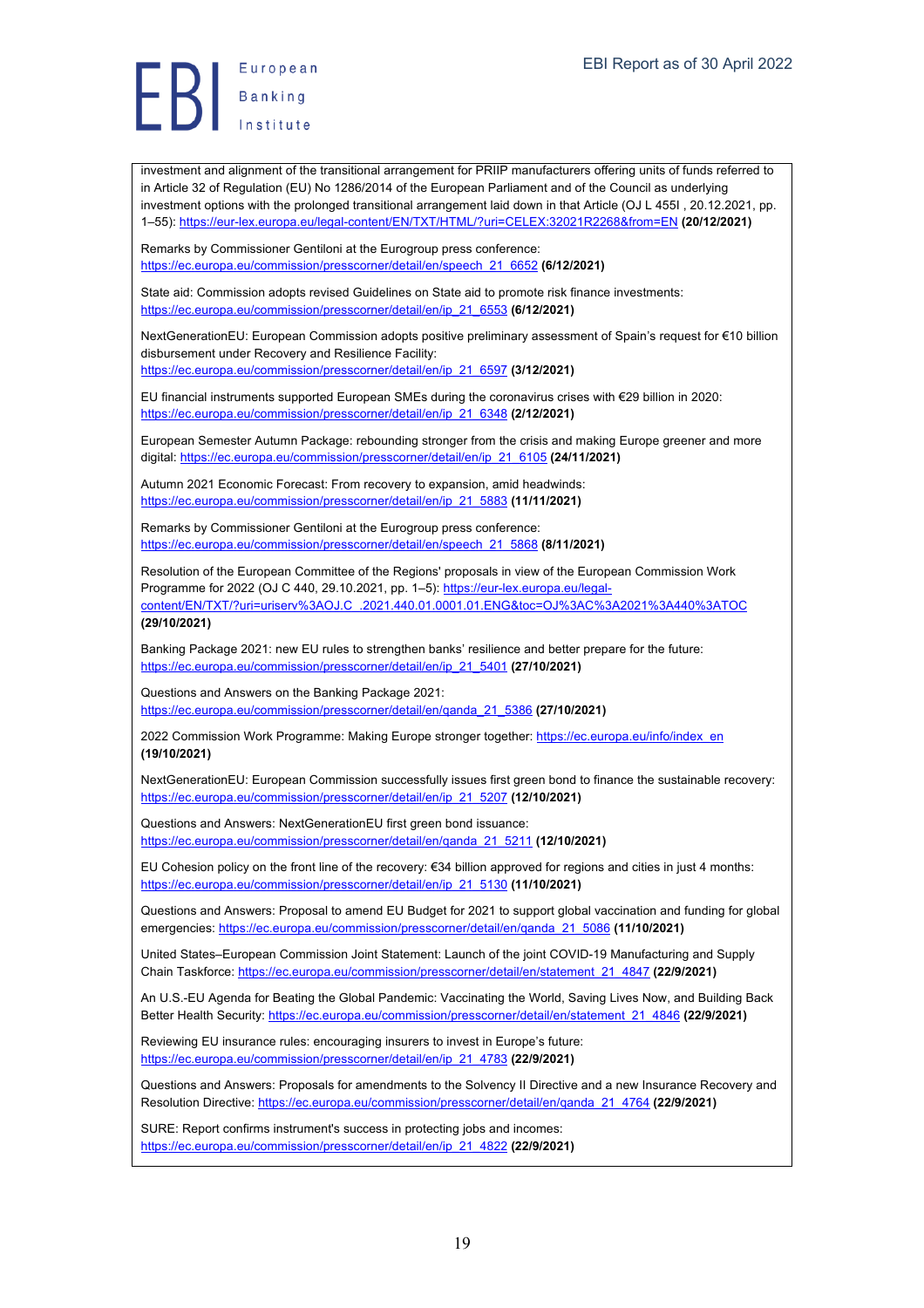European Europea<br>Banking

Coronavirus: Commission signs contract for the supply of a monoclonal antibody treatment: https://ec.europa.eu/commission/presscorner/detail/en/ip\_21\_4827 **(21/9/2021)**

REACT-EU: €4.7 billion to support jobs, skills and people most in need in Italy: https://ec.europa.eu/commission/presscorner/detail/en/ip\_21\_4731 **(17/9/2021)**

European Health Emergency preparedness and Response Authority (HERA): Getting ready for future health emergencies: https://ec.europa.eu/commission/presscorner/detail/en/ip\_21\_4672 **(16/9/2021)**

Questions and Answers: European Health Emergency preparedness and Response Authority – HERA: https://ec.europa.eu/commission/presscorner/detail/en/qanda\_21\_4733 **(16/9/2021)**

Team Europe: €34 billion disbursed so far to tackle COVID-19 in partner countries: https://ec.europa.eu/commission/presscorner/detail/en/ip\_21\_4729 **(16/9/2021)**

NextGenerationEU: Fourth bond issuance maintains strong momentum for EU borrowing for recovery: https://ec.europa.eu/commission/presscorner/detail/en/ip\_21\_4707 **(14/9/2021)**

NextGenerationEU: European Commission gearing up for issuing €250 billion of NextGenerationEU green bonds: https://ec.europa.eu/commission/presscorner/detail/en/ip\_21\_4565 **(7/9/2021)**

Questions and Answers: NextGenerationEU Green Bond framework and funding plan update: https://ec.europa.eu/commission/presscorner/detail/en/qanda\_21\_4567 **(7/9/2021)**

**5. European Stability Mechanism (ESM)**

Klaus Regling at Eurogroup press conference, March 2022: https://www.esm.europa.eu/press-conferences/klausregling-eurogroup-press-conference-march-2022 **(14/3/2022)**

European financial integration: the role of banks in capital markets - article by Rolf Strauch: https://www.esm.europa.eu/speeches-and-presentations/european-financial-integration-role-banks-capital-marketsarticle-rolf **(23/2/2022)**

ESM joins Network of Central Banks and Supervisors for Greening the Financial System as an Observer: https://www.esm.europa.eu/press-releases/esm-joins-network-central-banks-and-supervisors-greening-financialsystem-observer **(14/2/2022)**

How to deepen Europe's Economic and Monetary Union?: https://www.esm.europa.eu/speeches-andpresentations/how-deepen-europes-economic-and-monetary-union **(24/1/2022)**

EMU deepening agenda in the aftermath of COVID-19: https://www.esm.europa.eu/speeches-andpresentations/emu-deepening-agenda-aftermath-covid-19 **(24/1/2022)**

Risk-sharing in the euro area: https://www.esm.europa.eu/speeches-and-presentations/risk-sharing-euro-area **(24/1/2022)**

Klaus Regling at Eurogroup press conference, January 2022: https://www.esm.europa.eu/press-conferences/klausregling-eurogroup-press-conference-january-2022 **(17/1/2022)**

Time for euro safe asset futures?: https://www.esm.europa.eu/blog/time-euro-safe-asset-futures **(10/12/2021)**

The ESM's backstop to the Single Resolution Fund: financial safety net in times of crises - speech by Klaus Regling: https://www.esm.europa.eu/speeches-and-presentations/esms-backstop-single-resolution-fund-financial-safety-nettimes-crises **(10/12/2021)**

Rolf Strauch at Eurogroup press conference, November 2021: https://www.esm.europa.eu/press-conferences/rolfstrauch-eurogroup-press-conference-november-2021 **(8/11/2021)**

The monetary union: stable despite crises - speech by Klaus Regling: https://www.esm.europa.eu/speeches-andpresentations/monetary-union-stable-despite-crises-speech-klaus-regling **(8/10/2021)**

ESM completes 2021 funding with highest demand in eight years: https://www.esm.europa.eu/press-releases/esmcompletes-2021-funding-highest-demand-eight-years **(4/10/2021)**

#### **6. Measures taken by Member States**

Coronavirus Outbreak – List of Member State Measures approved under Article 107(2)b TFEU, Article 107(3)b TFEU and under the Temporary State Aid Framework: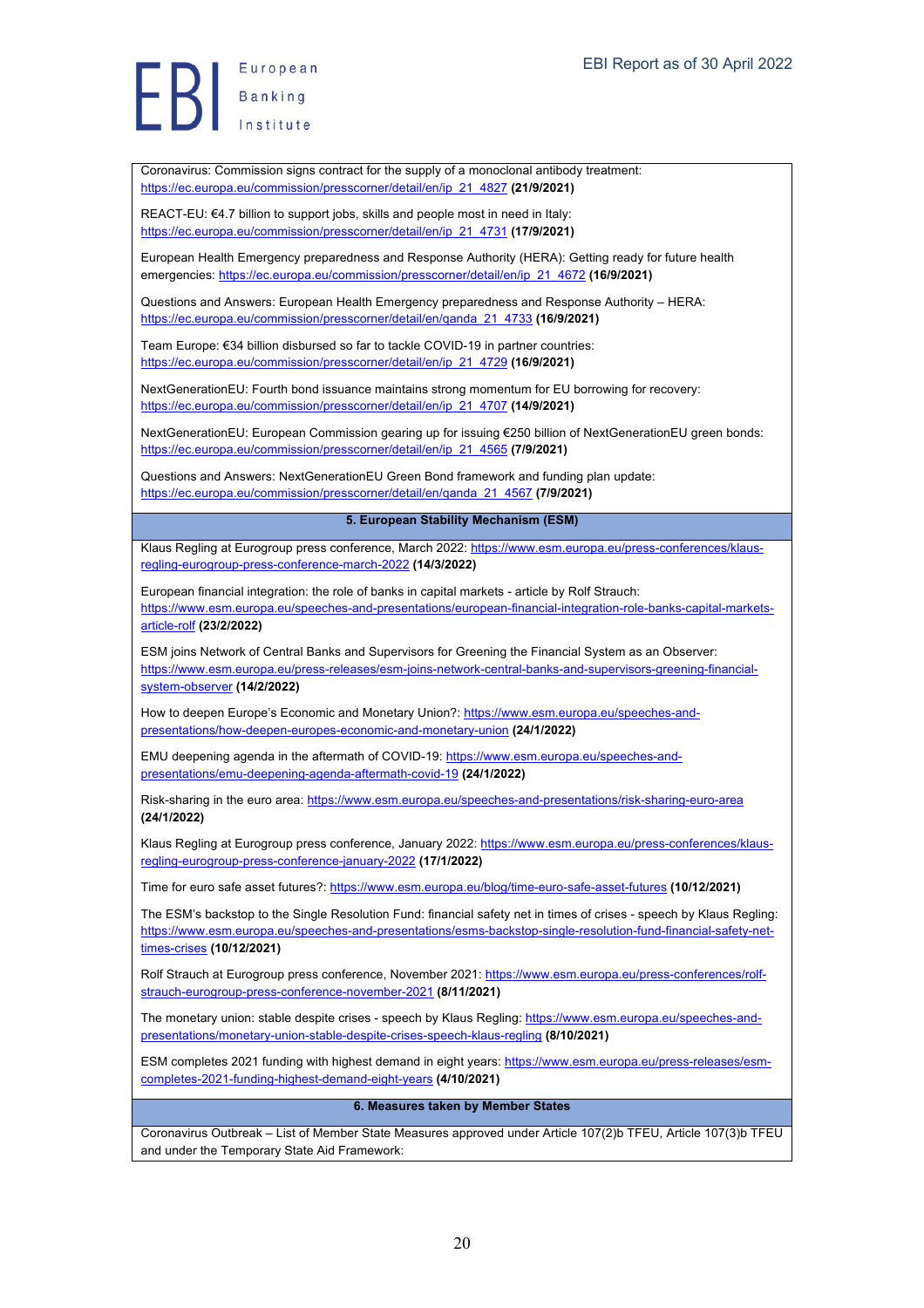**Exploring**<br> **B** Banking<br>
Institute

https://ec.europa.eu/competition/state\_aid/what\_is\_new/State\_aid\_decisions\_TF\_and\_107\_2b\_107\_3b\_107\_3c.pdf **(17/5/2021)**

Overview of national measures by Member State: https://ec.europa.eu/newsroom/ecfin/itemdetail.cfm?item\_id=673882&utm\_source=ecfin\_newsroom&utm\_medium=Website&utm\_campaign=ecfin&utm\_conte nt=Overview%20of%20national%20measures%20by%20Member%20State&lang=en

# **7. Recovery and Resilience Facility**

The link below guides to the National recovery and resilience plans, and contains the draft or final plans and, where available, the Commission assessment and accompanying press material: https://ec.europa.eu/info/businesseconomy-euro/recovery-coronavirus/recovery-and-resilience-facility\_en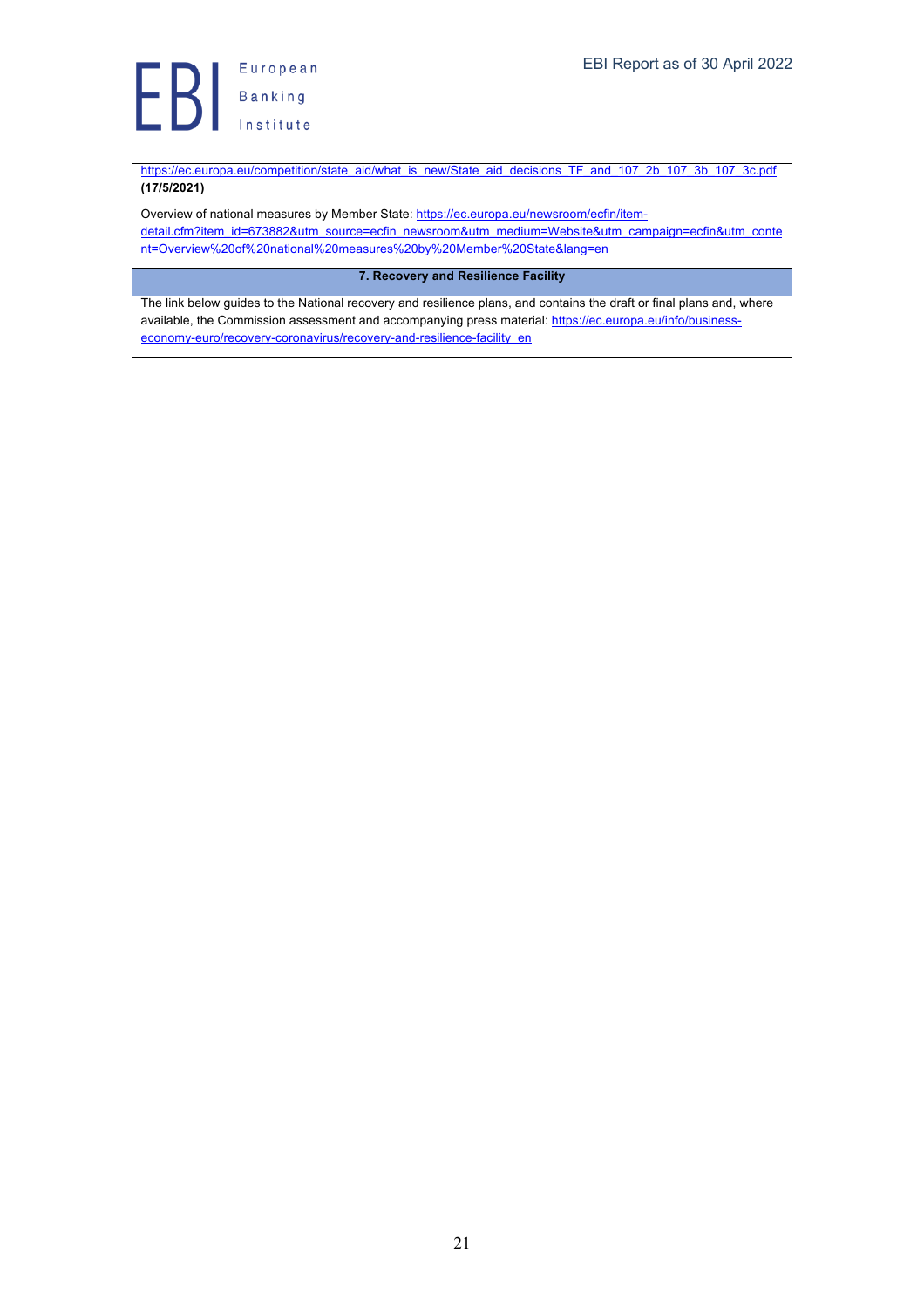

| 8. Organisation for Economic Co-operation and Development (OECD)                                                                                                                                                                                                                                                           |
|----------------------------------------------------------------------------------------------------------------------------------------------------------------------------------------------------------------------------------------------------------------------------------------------------------------------------|
| OECD countries advancing slowly on sustainable development targets by 2030:                                                                                                                                                                                                                                                |
| https://www.oecd.org/newsroom/oecd-countries-advancing-slowly-on-sustainable-development-targets-by-2030.htm<br>(27/4/2022)                                                                                                                                                                                                |
| Employment situation, OECD, fourth quarter 2021: https://www.oecd.org/newsroom/employment-situation-oecd-<br>fourth-quarter-2021.htm (21/4/2022)                                                                                                                                                                           |
| COVID-19 assistance to developing countries lifts foreign aid in 2021 - OECD:<br>https://www.oecd.org/newsroom/covid-19-assistance-to-developing-countries-lifts-foreign-aid-in-2021-oecd.htm                                                                                                                              |
| (12/4/2022)                                                                                                                                                                                                                                                                                                                |
| Unemployment Rates, OECD - Updated: April 2022: https://www.oecd.org/newsroom/unemployment-rates-oecd-<br>update-april-2022.htm (12/4/2022)                                                                                                                                                                                |
| Composite Leading Indicators (CLI), OECD, April 2022: https://www.oecd.org/newsroom/composite-leading-<br>indicators-cli-oecd-april-2022.htm (11/4/2022)                                                                                                                                                                   |
| Consumer Prices, OECD - Updated: 5 April 2022: https://www.oecd.org/newsroom/consumer-prices-oecd-updated-<br>5-april-2022.htm (5/4/2022)                                                                                                                                                                                  |
| Countries pledge to step up action on climate and environment at OECD Environment Ministerial:<br>https://www.oecd.org/newsroom/countries-pledge-to-step-up-action-on-climate-and-environment-at-oecd-<br>environment-ministerial.htm (31/3/2022)                                                                          |
| New OECD report shows loans to SMEs hit new heights during the pandemic, as small firms face renewed<br>pressures during the recovery: https://www.oecd.org/newsroom/new-oecd-report-shows-loans-to-smes-hit-new-<br>heights-during-the-pandemic-as-small-firms-face-renewed-pressures-during-the-recovery.htm (29/3/2022) |
| The OECD proposes a prototype for the Blue Dot Network to operationalise quality infrastructure projects:<br>https://www.oecd.org/newsroom/the-oecd-proposes-a-prototype-for-the-blue-dot-network-to-operationalise-quality-<br>infrastructure-projects.htm (21/3/2022)                                                    |
| OECD calls for well-targeted support to the vulnerable as war undermines global recovery:<br>https://www.oecd.org/newsroom/oecd-calls-for-well-targeted-support-to-the-vulnerable-as-war-undermines-global-<br>recovery.htm (17/3/2022)                                                                                    |
| G20 GDP Growth - Fourth quarter of 2021, OECD: https://www.oecd.org/newsroom/g20-gdp-growth-fourth-quarter-<br>2021-oecd.htm (15/3/2022)                                                                                                                                                                                   |
| Unemployment Rates, OECD - Updated: March 2022: https://www.oecd.org/newsroom/unemployment-rates-oecd-<br>update-march-2022.htm (10/3/2022)                                                                                                                                                                                |
| Consumer Prices, OECD - Updated: 3 March 2022: https://www.oecd.org/newsroom/consumer-prices-oecd-<br>updated-3-march-2022.htm (3/3/2022)                                                                                                                                                                                  |
| International trade statistics: trends in fourth quarter 2021: https://www.oecd.org/newsroom/international-trade-<br>statistics-trends-in-fourth-quarter-2021.htm (24/2/2022)                                                                                                                                              |
| GDP Growth - Fourth quarter of 2021, OECD: https://www.oecd.org/newsroom/gdp-growth-fourth-quarter-2021-<br>oecd.htm (21/2/2022)                                                                                                                                                                                           |
| Composite Leading Indicators (CLI), OECD, February 2022: https://www.oecd.org/newsroom/composite-leading-<br>indicators-cli-oecd-february-2022.htm (9/2/2022)                                                                                                                                                              |
| Unemployment Rates, OECD - Updated: February 2022: https://www.oecd.org/newsroom/unemployment-rates-<br>oecd-update-february-2022.htm (8/2/2022)                                                                                                                                                                           |
| Growth and economic well-being: Third quarter 2021, OECD: https://www.oecd.org/newsroom/growth-and-<br>economic-well-being-third-quarter-2021-oecd.htm (7/2/2022)                                                                                                                                                          |
| Services trade liberalised in 2021, showing significant decrease in volume and effects of new measures, OECD<br>says: https://www.oecd.org/newsroom/services-trade-liberalised-in-2021-showing-significant-decrease-in-volume-                                                                                             |
| and-effects-of-new-measures.htm (1/2/2022)                                                                                                                                                                                                                                                                                 |
| Employment situation, OECD, third quarter 2021: https://www.oecd.org/newsroom/employment-situation-oecd-third-<br>quarter-2021.htm (25/1/2022)                                                                                                                                                                             |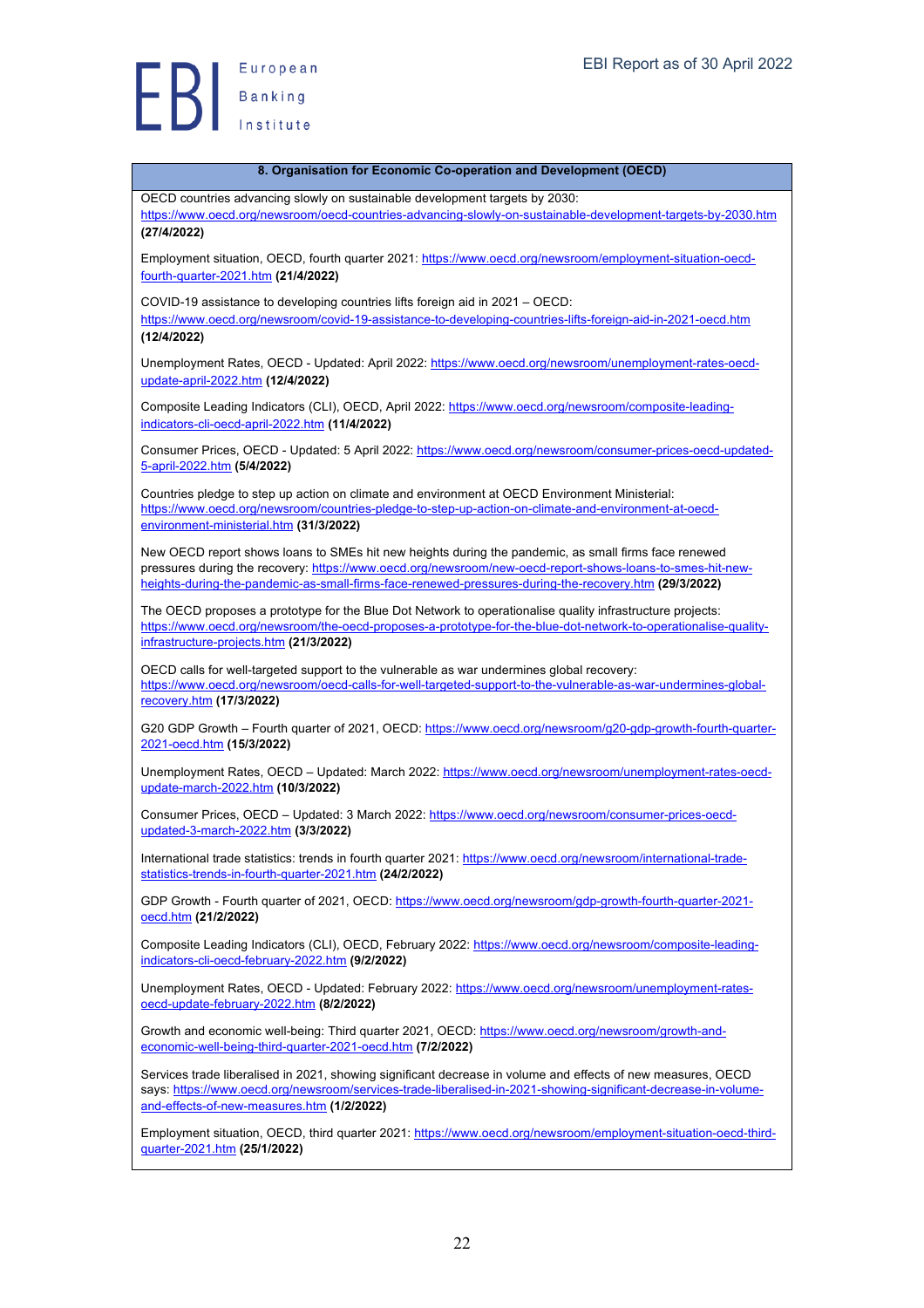New OECD hub to boost transparency on the tax treatment of foreign aid: https://www.oecd.org/newsroom/newoecd-hub-to-boost-transparency-on-the-tax-treatment-of-foreign-aid.htm **(19/1/2022)**

Unemployment Rates, OECD – Updated: January 2022: https://www.oecd.org/newsroom/unemployment-rates-oecdupdate-january-2022.htm **(18/1/2022)**

Composite Leading Indicators (CLI), OECD, January 2022: https://www.oecd.org/newsroom/composite-leadingindicators-cli-oecd-january-2022.htm **(17/1/2022)**

Consumer Prices, OECD - Updated: 11 January 2022: https://www.oecd.org/newsroom/consumer-prices-oecdupdated-11-january-2022.htm **(11/1/2022)**

OECD releases Pillar Two model rules for domestic implementation of 15% global minimum tax: https://www.oecd.org/newsroom/oecd-releases-pillar-two-model-rules-for-domestic-implementation-of-15-percentglobal-minimum-tax.htm **(20/12/2021)**

G20 GDP Growth - Third quarter of 2021, OECD: https://www.oecd.org/newsroom/g20-gdp-growth-third-guarter-2021-oecd.htm **(14/12/2021)**

Composite Leading Indicators (CLI), OECD, December 2021: https://www.oecd.org/newsroom/composite-leadingindicators-cli-oecd-december-2021.htm **(9/12/2021)**

Government support cushions tax revenues in OECD countries from the worst impacts of the COVID-19 crisis: https://www.oecd.org/newsroom/government-support-cushions-tax-revenues-in-oecd-countries-from-the-worstimpacts-of-the-covid-19-crisis.htm **(6/12/2021)**

Media Advisory - Assessing the initial impact of COVID-19 on tax revenues across OECD countries: https://www.oecd.org/newsroom/media-advisory-assessing-the-initial-impact-of-covid-19-on-tax-revenues-acrossoecd-countries.htm **(1/12/2021)**

OECD Economic Outlook sees recovery continuing but warns of growing imbalances and risks: https://www.oecd.org/newsroom/oecd-economic-outlook-sees-recovery-continuing-but-warns-of-growingimbalances-and-risks.htm **(1/12/2021)**

International trade statistics: trends in third quarter 2021: https://www.oecd.org/newsroom/international-tradestatistics-trends-in-third-quarter-2021.htm **(23/11/2021)**

GDP Growth – Third quarter of 2021, OECD: https://www.oecd.org/newsroom/gdp-growth-third-quarter-2021 oecd.htm **(18/11/2021)**

Growth and economic well-being: second quarter 2021, OECD: https://www.oecd.org/newsroom/growth-andeconomic-well-being-second-quarter-2021-oecd.htm **(8/11/2021)**

Global economic recovery continues but remains uneven, says OECD: https://www.oecd.org/newsroom/globaleconomic-recovery-continues-but-remains-uneven-says-oecd.htm **(21/9/2021)**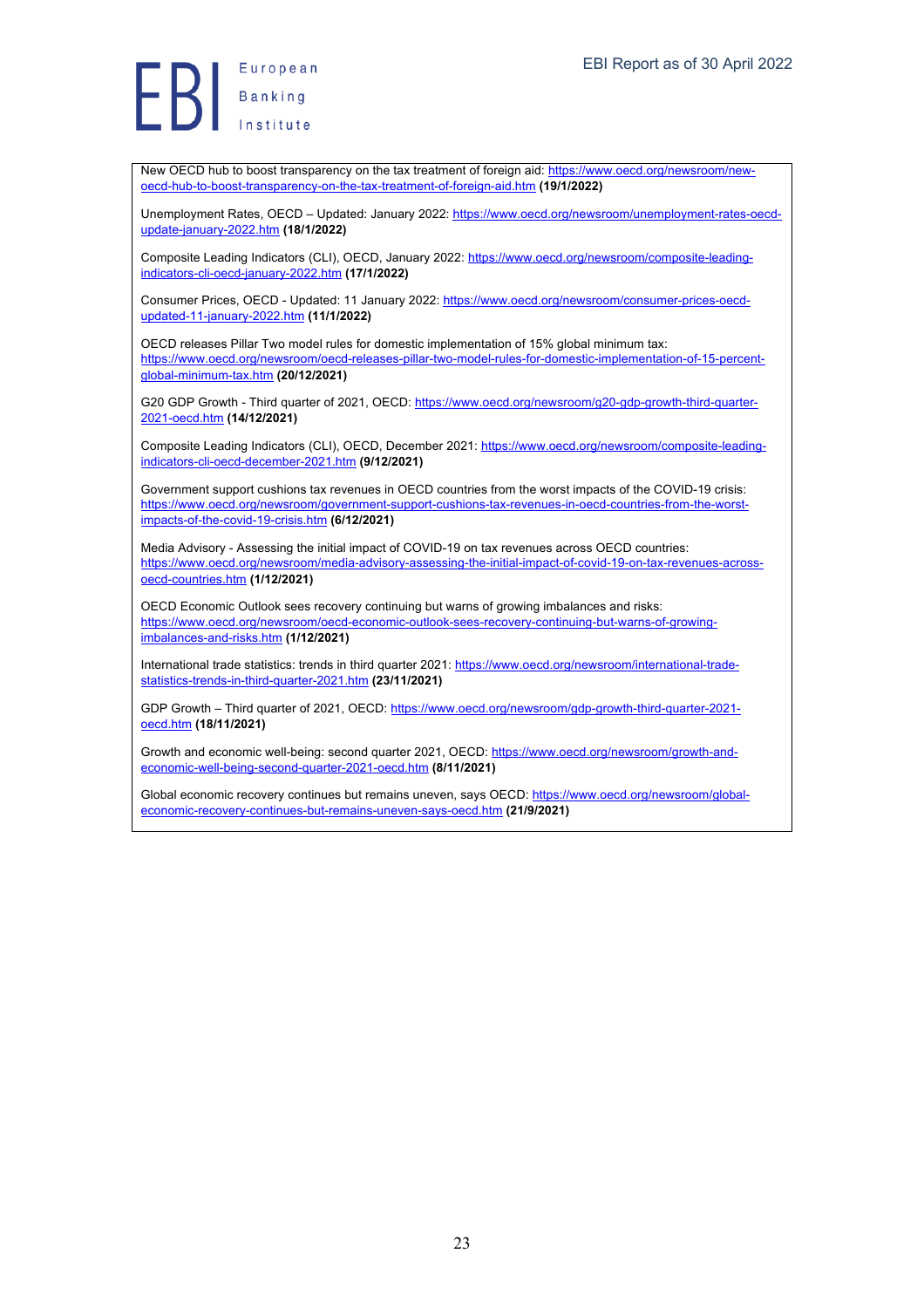

| II. Financial Stability - Banking Regulation                                                                                                                                                                                                                                                                 |
|--------------------------------------------------------------------------------------------------------------------------------------------------------------------------------------------------------------------------------------------------------------------------------------------------------------|
| A. International Level                                                                                                                                                                                                                                                                                       |
| 1. Financial Stability Board (FSB)                                                                                                                                                                                                                                                                           |
| FSB analyses external vulnerabilities in emerging market economies associated with US dollar funding:<br>https://www.fsb.org/2022/04/fsb-analyses-external-vulnerabilities-in-emerging-market-economies-associated-with-us-<br>dollar-funding/ (26/4/2022)                                                   |
| FSB Chair's letter to G20 outlines financial stability issues arising from Russia's invasion of Ukraine:<br>https://www.fsb.org/2022/04/fsb-chairs-letter-to-g20-outlines-financial-stability-issues-arising-from-russias-invasion-<br>of-ukraine/ (20/4/2022)                                               |
| Potential risks to financial stability from rising commodity prices: https://www.fsb.org/2022/04/potential-risks-to-<br>financial-stability-from-rising-commodity-prices/ (11/4/2022)                                                                                                                        |
| FSB welcomes smooth transition from LIBOR: https://www.fsb.org/2022/04/fsb-welcomes-smooth-transition-from-<br>libor/ (5/4/2022)                                                                                                                                                                             |
| FSB report finds that COVID-19 has accelerated the trend towards digitalisation of retail financial services:<br>https://www.fsb.org/2022/03/fsb-report-finds-that-covid-19-has-accelerated-the-trend-towards-digitalisation-of-retail-<br>financial-services/ (21/3/2022)                                   |
| FSB, CPMI and IOSCO analysis highlights need to continue work on CCP financial resources:<br>https://www.fsb.org/2022/03/fsb-cpmi-and-iosco-analysis-highlights-need-to-continue-work-on-ccp-financial-<br>resources/ (10/3/2022)                                                                            |
| A global Europe to meet global financial stability challenges: https://www.fsb.org/wp-content/uploads/S250222.pdf<br>(25/2/2022)                                                                                                                                                                             |
| Approaches to Debt Overhang Issues of Non-financial Corporates: Discussion paper:<br>https://www.fsb.org/2022/02/approaches-to-debt-overhang-issues-of-non-financial-corporates-discussion-paper/<br>(22/2/2022)                                                                                             |
| The road ahead: lifting barriers for cross-border payments: https://www.fsb.org/wp-content/uploads/S220222.pdf<br>(22/2/2022)                                                                                                                                                                                |
| FSB Chair outlines work priorities for 2022 to G20 Finance Ministers and Central Bank Governors:<br>https://www.fsb.org/2022/02/fsb-chair-outlines-work-priorities-for-2022-to-q20-finance-ministers-and-central-bank-<br>governors/ (17/2/2022)                                                             |
| Navigating change in the global financial system: the role of the FSB: https://www.fsb.org/wp-<br>content/uploads/S170222.pdf (17/2/2022)                                                                                                                                                                    |
| FSB warns of emerging risks from crypto-assets to global financial stability: https://www.fsb.org/2022/02/fsb-warns-<br>of-emerging-risks-from-crypto-assets-to-global-financial-stability/ (16/2/2022)                                                                                                      |
| Internal Interconnectedness in Resolution Planning for Insurers: Practices Paper:<br>https://www.fsb.org/2022/01/internal-interconnectedness-in-resolution-planning-for-insurers-practices-paper/<br>(10/1/2022)                                                                                             |
| Resolution Funding for Insurers: Practices Paper: https://www.fsb.org/2022/01/resolution-funding-for-insurers-<br>practices-paper/ (10/1/2022)                                                                                                                                                               |
| FSB reports on global trends and risks in non-bank financial intermediation: https://www.fsb.org/2021/12/fsb-reports-<br>on-global-trends-and-risks-in-non-bank-financial-intermediation-2/(16/12/2021)                                                                                                      |
| FSB Europe Group discusses non-bank financial intermediation and third-party outsourcing:<br>https://www.fsb.org/2021/12/fsb-europe-group-discusses-non-bank-financial-intermediation-and-third-party-<br>outsourcing/ (14/12/2021)                                                                          |
| FSB illustrates practical approaches to the execution of bail-in: https://www.fsb.org/2021/12/fsb-illustrates-practical-<br>approaches-to-the-execution-of-bail-in/ (13/12/2021)                                                                                                                             |
| 2021 Resolution Report: "Glass half-full or still half-empty?" https://www.fsb.org/2021/12/2021-resolution-report-<br>glass-half-full-or-still-half-empty/ (7/12/2021)                                                                                                                                       |
| FSB Plenary meets in Basel: https://www.fsb.org/2021/11/fsb-plenary-meets-in-basel/ (18/11/2021)                                                                                                                                                                                                             |
| Effective Implementation of FSB Principles for Sound Compensation Practices and Implementation Standards: 2021<br>progress report: https://www.fsb.org/2021/11/effective-implementation-of-fsb-principles-for-sound-compensation-<br>practices-and-implementation-standards-2021-progress-report (4/11/2021) |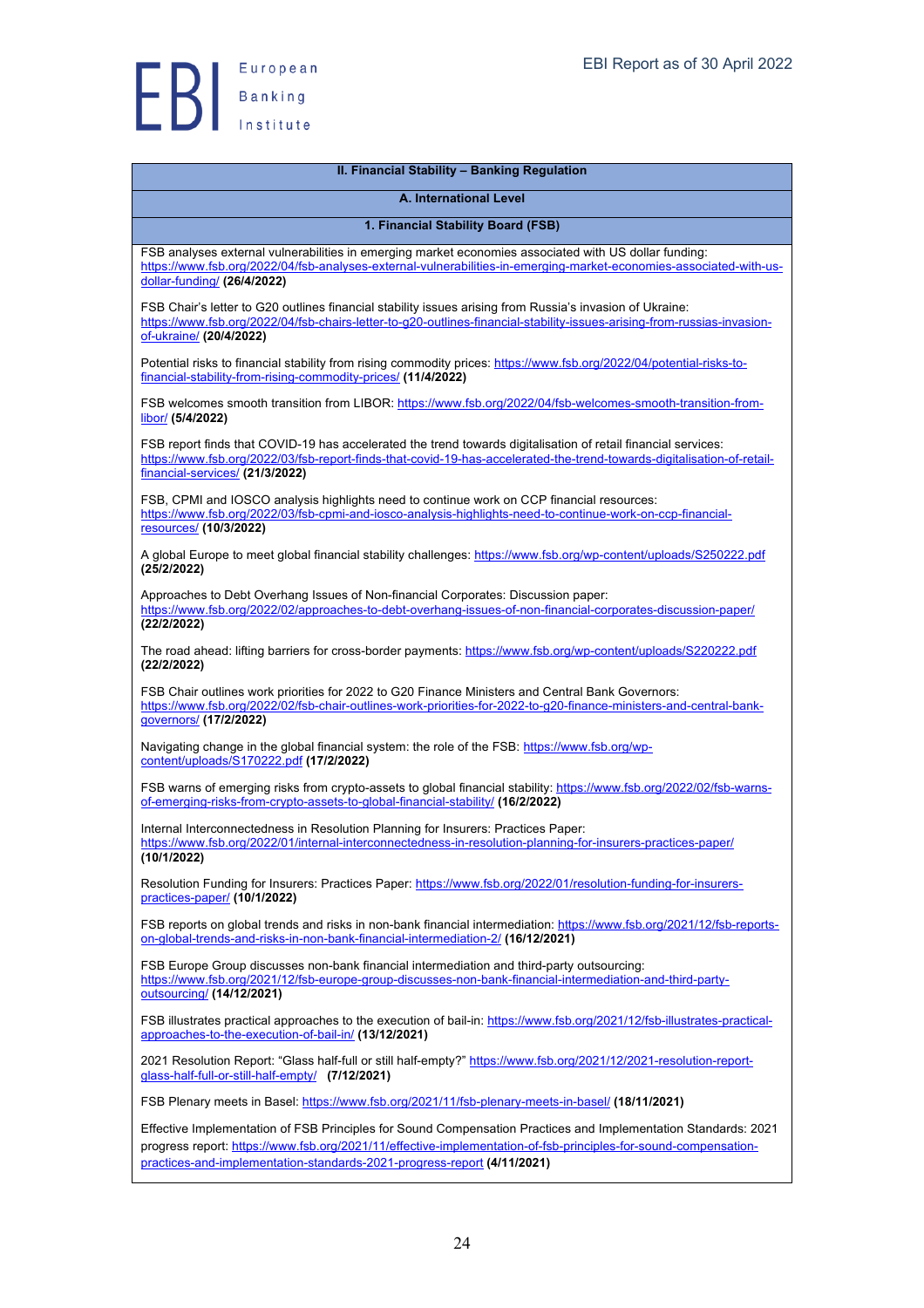Lessons learnt from the COVID-19 pandemic from a financial stability perspective: Final report: https://www.fsb.org/2021/10/lessons-learnt-from-the-covid-19-pandemic-from-a-financial-stability-perspective-finalreport **(28/10/2021)**

2021 FSB Annual Report: https://www.fsb.org/2021/10/2021-fsb-annual-report **(27/10/2021)**

Financial Stability and Coordination in Times of Crisis: https://www.fsb.org/wp-content/uploads/S181021.pdf **(18/10/2021)**

FSB and IMF publish the 2021 Progress Report on the G20 Data Gaps Initiative: https://www.fsb.org/2021/10/fsband-imf-publish-the-2021-progress-report-on-the-g20-data-gaps-initiative **(8/10/2021)**

FSB launches new financial stability surveillance framework: https://www.fsb.org/wp-content/uploads/P300921.pdf **(30/9/2021)**

**2. Bank for International Settlements (BIS) – Basel Committee on Banking Supervision (BCBS)**

### **Regulatory Measures**

Principles for the effective management and supervision of climate-related financial risks: https://www.bis.org/bcbs/publ/d530.pdf **(16/11/2021)**

Voluntary disclosure of sovereign exposures: https://www.bis.org/bcbs/publ/d528.htm **(11/11/2021)**

Revisions to market risk disclosure requirements: https://www.bis.org/bcbs/publ/d529.htm **(11/11/2021)**

G-SIB assessment methodology review process - technical amendment finalisation: https://www.bis.org/bcbs/publ/d527.htm **(9/11/2021)**

# **Selected Reports and Studies**

Newsletter on third- and fourth-party risk management and concentration risk: https://www.bis.org/publ/bcbs\_nl28.htm **(30/3/2022)**

Newsletter on artificial intelligence and machine learning: https://www.bis.org/publ/bcbs\_nl27.htm **(16/3/2022)**

Newsletter on Covid-19 related credit risk issues: https://www.bis.org/publ/bcbs\_nl26.htm **(2/3/2022)**

Basel III Monitoring Report: https://www.bis.org/bcbs/publ/d531.htm **(21/2/2022)**

BIS CPMI Report highlights rapid development of retail fast payments and implications for real-time gross settlement systems: https://www.bis.org/press/p211214.htm **(14/12/2021)**

BIS Quarterly Review, December 2021: https://www.bis.org/publ/qtrpdf/r\_qt2112.htm **(6/12/2021)**

Progress report on adoption of the Basel regulatory framework: https://www.bis.org/bcbs/publ/d525.htm **(14/10/2021)**

Basel III Monitoring Report: https://www.bis.org/bcbs/publ/d524.htm **(29/9/2021)**

# **Other**

Remarks at City Week Panel 2022: https://www.bis.org/speeches/sp220426.htm **(26/4/2022)**

Old risks, new challenges, same objective: the work programme of the Basel Committee in 2022: https://www.bis.org/speeches/sp220225.htm **(25/2/2022)**

Banks' risk-based capital ratios remained stable and liquidity ratios improved in H1 2021: https://www.bis.org/press/p220221.htm **(21/2/2022)**

Correspondent banking trends persisted in 2020, even as payment landscape changed, new data show: https://www.bis.org/press/p211213.htm **(13/12/2021)**

Committee on Payments and Market Infrastructures: Covid-19 accelerated the digitalisation of payments: https://www.bis.org/statistics/payment\_stats/commentary2112.htm **(9/12/2021)**

Basel Committee publishes more details on global systemically important banks: https://www.bis.org/press/p211123.htm **(23/11/2021)**

**3. International Association of Deposit Insurers (IADI)**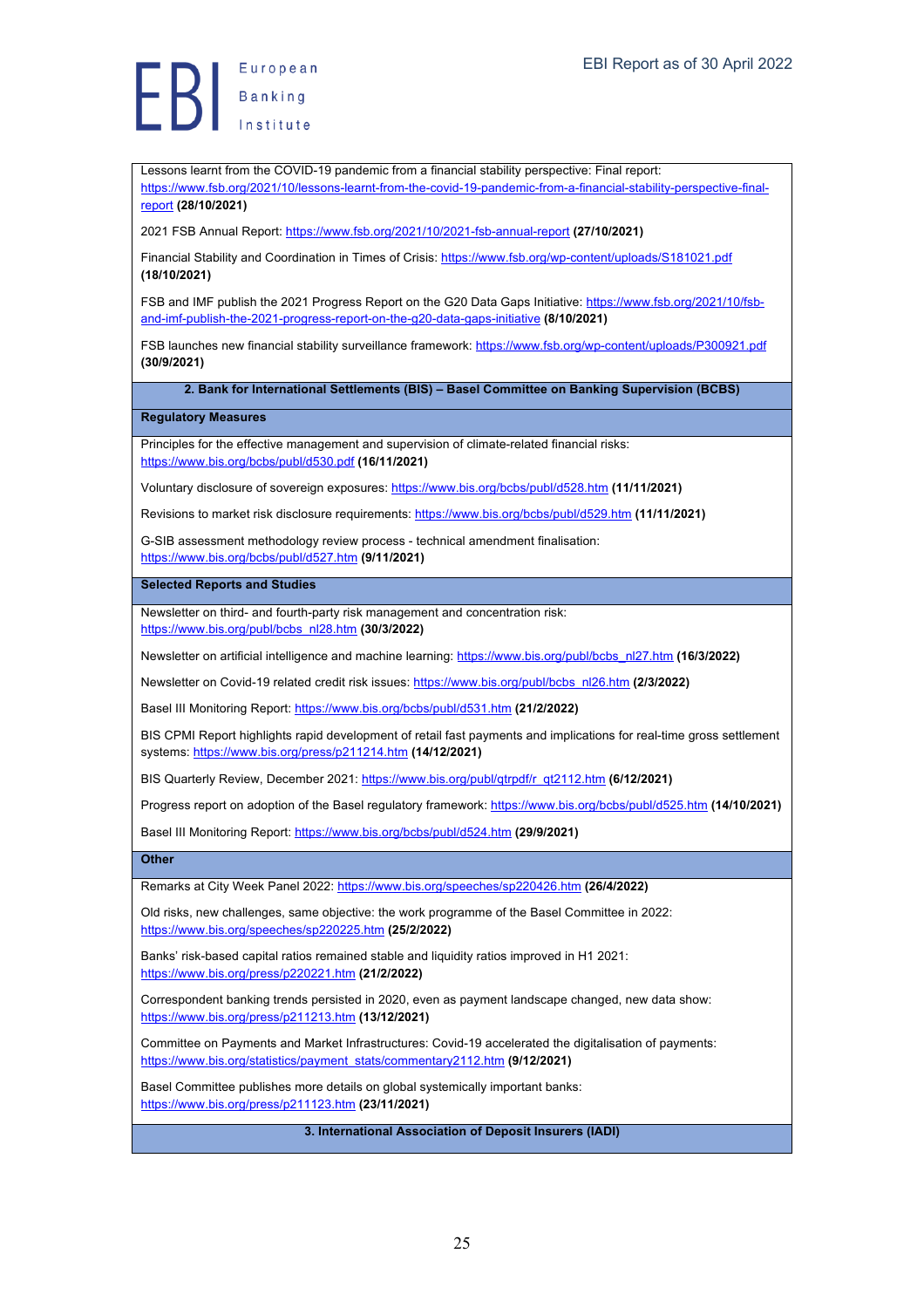2022 IADI Deposit Insurance Report: Global Trends and Key Emerging Issues: https://www.iadi.org/en/news/2022 iadi-deposit-insurance-report-global-trends-and-key-emerging-issues **(17/2/2022)**

IADI Survey Brief No. 2 – "COVID-19 and Covered Deposits": https://www.iadi.org/en/news/iadi-survey-brief-no-2 covid-19-and-covered-deposits **(31/1/2022)**

Deposit Insurance Coverage Level and Scope:

https://www.iadi.org/en/assets/File/Papers/Approved%20Research%20- %20Discussion%20Papers/IADI%20Research%20Paper%20on%20Deposit%20Insurance%20Coverage%20and%2 0Scope.pdf **(20/12/2021)**

IADI Guidance Paper: Ways to resolve a financial cooperative while keeping the cooperative structure: https://www.iadi.org/en/news/iadi-guidance-paper-ways-to-resolve-a-financial-cooperative-while-keeping-thecooperative-structure/ **(14/12/2021)**

IADI Policy Brief No. 5 - Climate Change Fever: Can Deposit Insurers Stay Cool?: https://www.iadi.org/en/assets/File/Papers/Policy%20Briefs/IADI - Policy\_Brief\_5\_Climate\_Change\_Fever.pdf **(5/10/2021)**

IADI Policy Brief No. 4 – "Five Emerging Issues in Deposit Insurance": https://www.iadi.org/en/news/iadi-policy-briefno-4-five-emerging-issues-in-deposit-insurance **(16/9/2021)**

# **B. EU – Euro Area Level**

### **1. ECB – Single Supervisory Mechanism (SSM)**

# **Regulatory Measures**

Recommendation of the European Central Bank of 25 March 2022 amending Recommendation ECB/2017/10 on common specifications for the exercise of some options and discretions available in Union law by national competent authorities in relation to less significant institutions (OJ C 142, 30.3.2022, pp. 1–9): https://eur-lex.europa.eu/legalcontent/EN/TXT/HTML/?uri=CELEX:52022HB0013&from=EN **(30/3/2022)**

Guideline (EU) 2022/508 of the European Central Bank of 25 March 2022 amending Guideline (EU) 2017/697 of the European Central Bank on the exercise of options and discretions available in Union law by national competent authorities in relation to less significant institutions (OJ L 102, 30.3.2022, pp. 34-42): https://eur-lex.europa.eu/legalcontent/EN/TXT/HTML/?uri=CELEX:32022O0508&from=EN **(30/3/2022)**

Regulation (EU) 2022/504 of the European Central Bank of 25 March 2022 amending Regulation (EU) 2016/445 on the exercise of options and discretions available in Union law (OJ L 102, 30.3.2022, pp. 11–15): https://eurlex.europa.eu/legal-content/EN/TXT/HTML/?uri=CELEX:32022R0504&from=EN **(30/3/2022)**

ECB takes decisions related to RCB Bank phasing out its banking operations: https://www.bankingsupervision.europa.eu/press/pr/date/2022/html/ssm.pr220324~3e29618447.en.html **(24/3/2022)**

Decision (EU) 2022/368 of the European Central Bank of 18 February 2022 amending Decision (EU) 2015/2218 on the procedure to exclude staff members from the presumption of having a material impact on a supervised credit institution's risk profile (OJ L 69, 4.3.2022, pp. 117–122): https://eur-lex.europa.eu/legalcontent/EN/TXT/HTML/?uri=CELEX:32022D0368&from=EN **(4/3/2022)**

ECB assesses that Sberbank Europe AG and its subsidiaries in Croatia and Slovenia are failing or likely to fail: https://www.bankingsupervision.europa.eu/press/pr/date/2022/html/ssm.pr220228~3121b6aec1.en.html **(28/2/2022)**

Decision (EU) [2022/134] of the European Central Bank of 19 January 2022 laying down common rules on the transmission by the European Central Bank of supervisory information to authorities and bodies for the purpose of carrying out the tasks conferred on it by Council Regulation (EU) No 1024/2013 (ECB/2022/2) (OJ L 20, 31.1.2022, pp. 275–281): https://eur-lex.europa.eu/legal-content/EN/TXT/HTML/?uri=CELEX:32022D0134&from=EN **(31/1/2022)**

Guideline (EU) 2022/67 of the European Central Bank of 6 January 2022 amending Guideline (EU) 2021/830 on balance sheet item statistics and interest rate statistics of monetary financial institutions (ECB/2022/1) (OJ L 11, 18.1.2022, pp. 56–57): https://eur-lex.europa.eu/legal-content/EN/TXT/HTML/?uri=CELEX:32022O0067&from=EN **(18/1/2022)**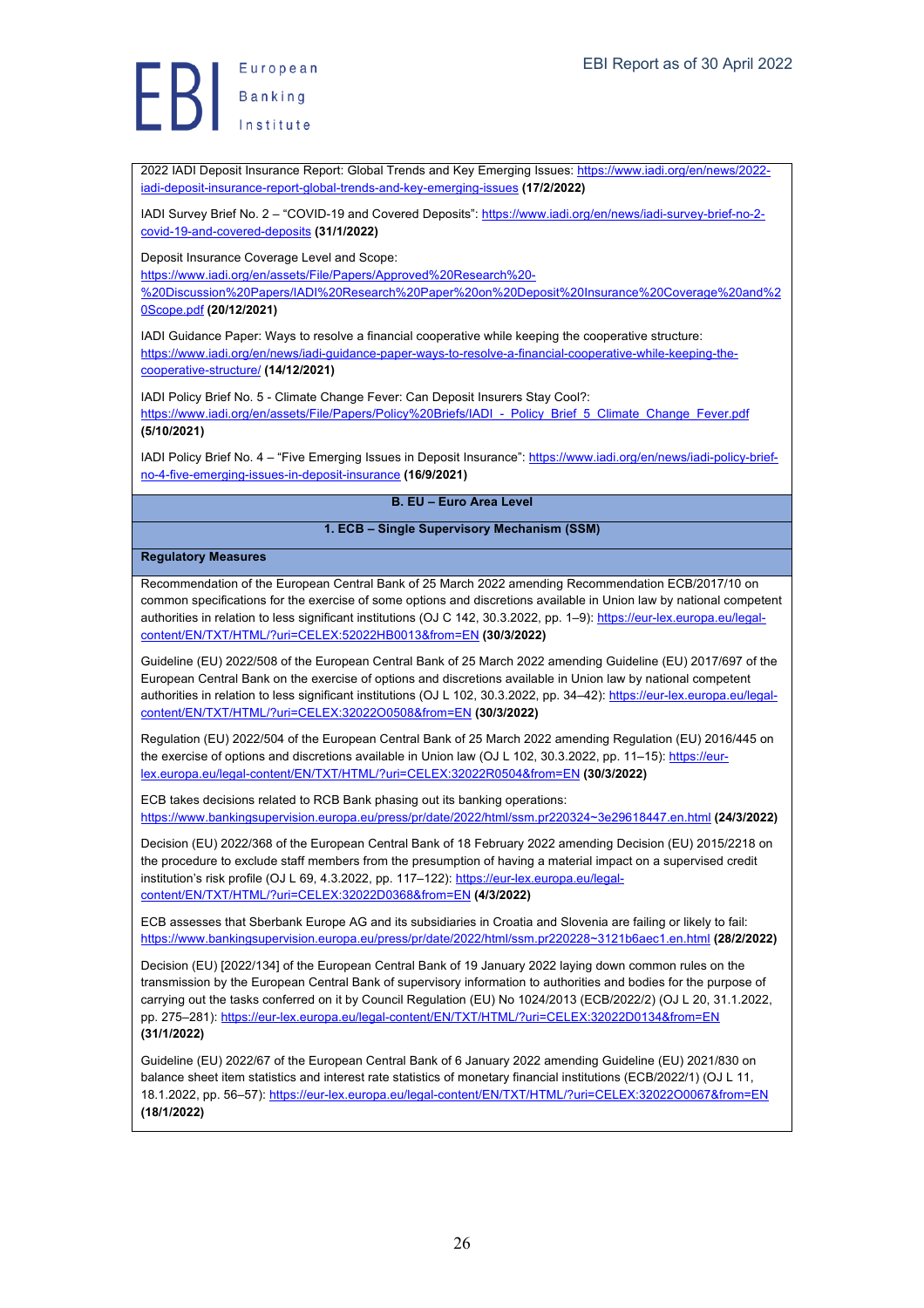ECB will not extend liquidity relief beyond December 2021: https://www.bankingsupervision.europa.eu/press/pr/date/2021/html/ssm.pr211217~39656a78e8.en.html **(17/12/2021)** Guideline (EU) 2021/2256 of the European Central Bank of 2 November 2021 laying down the principles of the Ethics Framework for the Single Supervisory Mechanism (OJ L 454, 17.12.2021, pp. 21–31): https://eurlex.europa.eu/legalcontent/EN/TXT/?uri=uriserv%3AOJ.L\_.2021.454.01.0021.01.ENG&toc=OJ%3AL%3A2021%3A454%3ATOC **(17/12/2021) Selected Reports and Studies** Opinion on a proposal for a Directive of the European Parliament and of the Council amending Directive 2013/36/EU as regards supervisory powers, sanctions, third-country branches, environmental, social and governance risks (CON/2022/16): https://www.ecb.europa.eu/pub/pdf/other/en\_con\_2022\_16\_f\_sign~6e7b088958.en.pdf?985485884b8e2e80d9d62af fbe6c2e23 **(28/4/2022)** SREP IT Risk Questionnaire 2022: https://www.bankingsupervision.europa.eu/banking/srep/2022/html/ssm.srep\_ITRQ2021~e9f4873634.en.pdf?a4128 2ba3ef4aee054ba908e3962f912 **(27/4/2022)** Letter from Andrea Enria, Chair of the Supervisory Board, to Mr Andresen, Mr Fernández, Mr Garicano, Mr Urtasun, MEPs, on banking supervision: https://www.bankingsupervision.europa.eu/ecb/pub/pdf/ssm.mepletter20420\_Andresen\_Fernandez\_Garicano\_Urtas un~6ffc08988f.en.pdf?0f07e215d552bf87b3f4ade4c63d75f8 **(20/4/2022)** Supervisory Banking Statistics - Fourth quarter 2021: https://www.bankingsupervision.europa.eu/ecb/pub/pdf/ssm.supervisorybankingstatistics\_fourth\_quarter\_2021\_2022 04~3a089f178f.en.pdf?269363966ebffbbac4a56f044c005ec9 **(8/4/2022)** Letter from Andrea Enria, Chair of the Supervisory Board, to Mr Grant, Mr Rinaldi, Mr Zanni, MEPs, on banking supervision: https://www.bankingsupervision.europa.eu/ecb/pub/pdf/ssm.mepletter220406\_Zanni\_Grant\_Rinaldi~001659124b.en. pdf?b9d8e94c4ab5e249902469fc3305e0ee **(6/4/2022)** Written overview ahead of the exchange of views of the Chair of the Supervisory Board of the ECB with the Eurogroup on 4 April 2022: https://www.bankingsupervision.europa.eu/ecb/pub/pdf/ssm.written\_overview\_chair\_exchange\_views\_eurogroup~19 1d192f77.en.pdf?8e06c75744b749117d06e794e5e61ee0 **(4/4/2022)** ECB Annual Report on supervisory activities 2021: https://www.bankingsupervision.europa.eu/press/publications/annual-report/html/ssm.ar2021~52a7d32451.en.html **(31/3/2022)** Letter from Andrea Enria, Chair of the Supervisory Board, to Mr Kelleher, MEP, on banking supervision: https://www.bankingsupervision.europa.eu/ecb/pub/pdf/ssm.mepletter220330\_Kelleher~f72154543b.en.pdf?346d71c d8ab3cf39a5be0e5abde8918c **(30/3/2022)** Letter from Andrea Enria, Chair of the Supervisory Board, to Mr Eickhout, Mr Urtasun, MEPs, on the supervision of climate-related and environmental risks: https://www.bankingsupervision.europa.eu/ecb/pub/pdf/ssm.mepletter220323\_Eickhout\_Urtasun~c7faf9eb51.en.pdf ?a290b2f70888c084212745d4c281babd **(28/3/2022)** Guide on the notification of securitisation transactions: https://www.bankingsupervision.europa.eu/ecb/pub/pdf/ssm.Guide\_on\_the\_notification\_of\_securitisation\_transaction s~af41af5e72.en.pdf?19e70a7de56cd278278d0556a3008a98 **(18/3/2022)** Supervisory assessment of institutions' climate-related and environmental risks disclosures: https://www.bankingsupervision.europa.eu/ecb/pub/pdf/ssm.ECB\_Report\_on\_climate\_and\_environmental\_disclosur es\_202203~4ae33f2a70.en.pdf?2e88c1605db8adf0b748ad4aeb8721d7 **(14/3/2022)** Aggregated results of SREP 2021:

https://www.bankingsupervision.europa.eu/banking/srep/2022/html/ssm.srepaggregateresults2022.en.html **(10/2/2022)**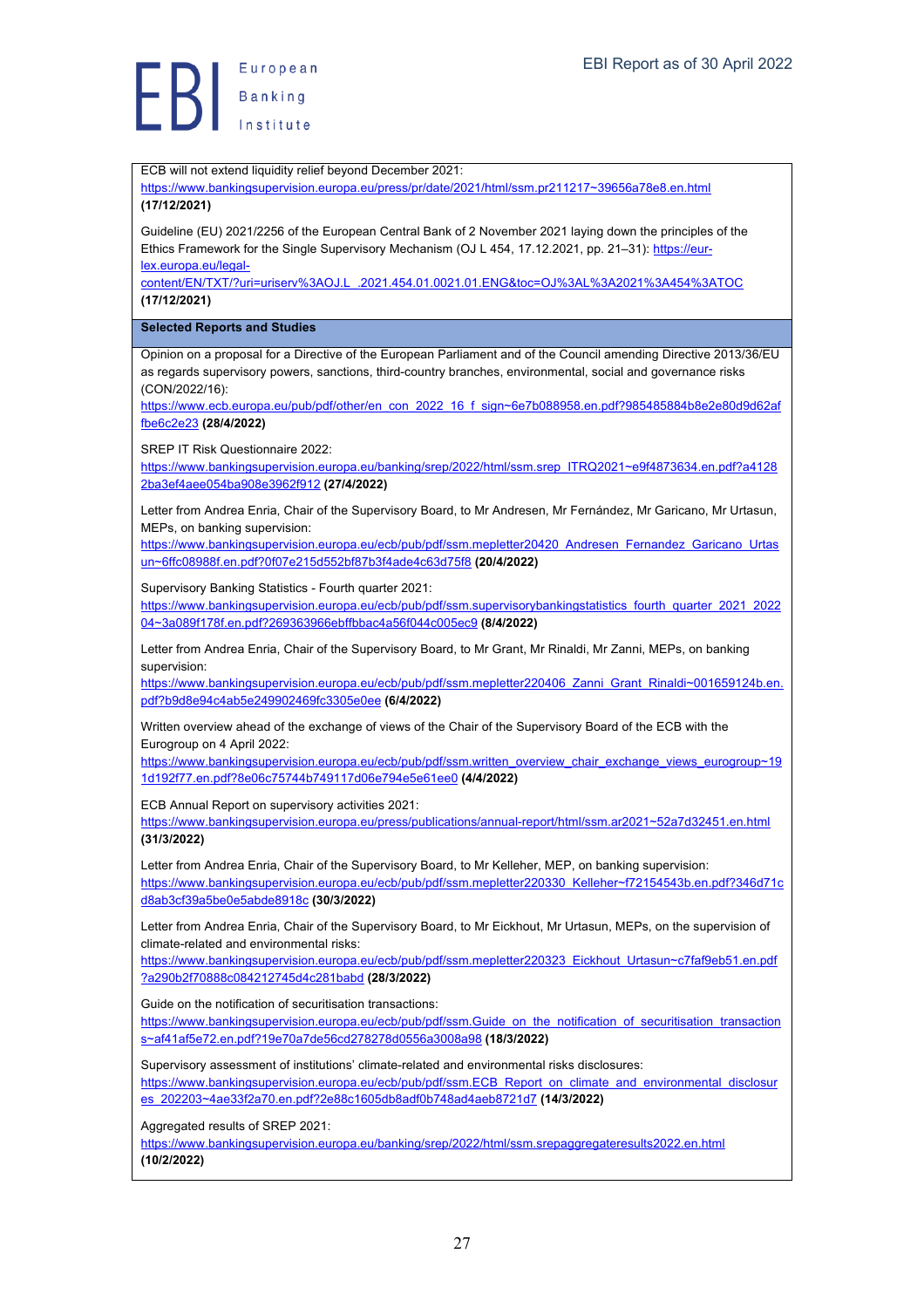#### Supervisory methodology:

https://www.bankingsupervision.europa.eu/banking/srep/2022/html/ssm.srep202202\_supervisorymethodology2022.e n.html **(10/2/2022)**

ECB Banking Supervision launches 2022 climate risk stress test: https://www.bankingsupervision.europa.eu/press/pr/date/2022/html/ssm.pr220127~bd20df4d3a.en.html **(27/1/2022)**

Macro-financial scenarios for the 2022 climate risk stress test:

https://www.bankingsupervision.europa.eu/ecb/pub/pdf/ssm.macrofinancialscenariosclimateriskstresstest2022~bcac 934986.en.pdf?72c6c962d205c60079242a009f149400 **(27/1/2022)**

Supervisory Banking Statistics - Third quarter 2021:

https://www.bankingsupervision.europa.eu/ecb/pub/pdf/ssm.supervisorybankingstatistics\_third\_quarter\_2021\_20220 1~878ac568a9.en.pdf?fdbb3e07379fbef7baf2606b20a80a0a **(12/1/2022)**

Opinion of the European Central Bank of 29 December 2021 on a proposal for a regulation laying down harmonised rules on artificial intelligence (CON/2021/40):

https://www.ecb.europa.eu/pub/pdf/other/en\_con\_2021\_40\_f\_sign~eba69a1321..pdf?bde0d38cca2f607d45f67af0f8d 3fa2a **(29/12/2021)**

Guide to fit and proper assessments – revised December 2021:

https://www.bankingsupervision.europa.eu/ecb/pub/pdf/ssm.fit\_and\_proper\_guide\_update202112~d66f230eca.en.pd f?2d820dbe2ae62cb3878f742224b0931a **(8/12/2021)**

ECB Banking Supervision – Supervisory priorities for 2022-2024:

https://www.bankingsupervision.europa.eu/banking/priorities/html/ssm.supervisory\_priorities2022~0f890c6b70.en.ht ml **(7/12/2021)**

The state of climate and environmental risk management in the banking sector: https://www.bankingsupervision.europa.eu/ecb/pub/pdf/ssm.202111guideonclimaterelatedandenvironmentalrisks~4b25454055.en.pdf?4b9506e394f16a1bf41608fb5a85732e **(22/11/2021)**

Climate risk stress test: SSM stress test 2022:

https://www.bankingsupervision.europa.eu/ecb/pub/pdf/ssm.climateriskstresstest2021~a4de107198.en.pdf?cf1f5448 6edba0da0ad0d9df9271ed97 **(18/10/2021)**

ECB publishes supervisory banking statistics for the second quarter of 2021: https://www.bankingsupervision.europa.eu/press/pr/date/2021/html/ssm.pr211006~a12ec7f0fd.en.html **(6/10/2021)**

#### **Other**

Opinion on a proposal for amendments to Regulation (EU) No 575/2013 as regards requirements for credit risk, credit valuation adjustment risk, operational risk, market risk and the output floor (CON/2022/11): https://www.ecb.europa.eu/pub/pdf/other/en\_con\_2022\_11\_f\_sign~c61d08274d.en.pdf?f4a6b1aff77327f77d526280 552b326b **(25/3/2022)**

Letter from Andrea Enria, Chair of the Supervisory Board, to Mr Eickhout, Mr Urtasun, MEPs, on the supervision of climate-related and environmental risks:

https://www.ecb.europa.eu/pub/pdf/other/ecb.mepletter220323\_Eickhout\_Urtasun~b248269bab.en.pdf?6a183f464a2 a23fd880720ddf26f8303 **(23/3/2022)**

ECB withdraws initiative on conferral of powers in relation to central counterparties (CCPs): https://www.ecb.europa.eu/press/pr/date/2019/html/ecb.pr190320~df3e12da5a.en.html **(20/3/2022)**

Opinion of the ECB of 13 January 2022 on a proposal to amend Regulation (EU) No 575/2013 on prudential requirements for credit institutions and investment firms with respect to resolution (OJ C 122, 17.3.2022, pp. 33–34): https://eur-lex.europa.eu/legal-content/EN/TXT/HTML/?uri=CELEX:52022AB0003&from=EN **(17/3/2022)**

Frank Elderson: Prudential pathways to Paris:

https://www.bankingsupervision.europa.eu/press/speeches/date/2022/html/ssm.sp220223~e32add6881.en.html **(23/2/2022)**

ECB will not extend capital and leverage relief for banks:

https://www.bankingsupervision.europa.eu/press/pr/date/2022/html/ssm.pr220210\_1~ea3dd0cd51.en.html **(10/2/2022)**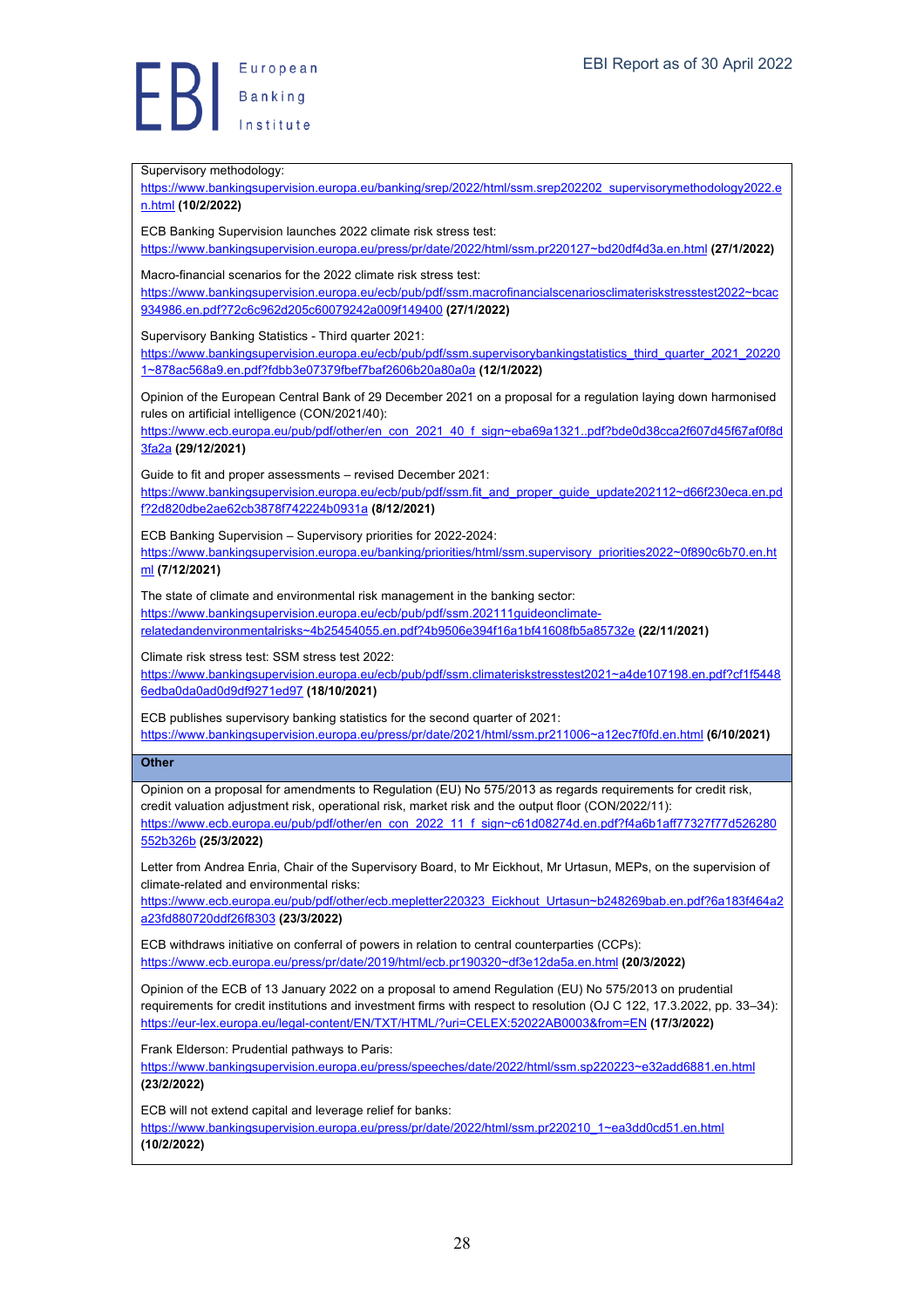ECB requires banks to hold marginally more capital in 2022: https://www.bankingsupervision.europa.eu/press/pr/date/2022/html/ssm.pr220210~6455538b07.en.html **(10/2/2022)** Speech by Andrea Enria, Chair of the Supervisory Board of the ECB, at the press conference on the results of the 2021 SREP cycle: https://www.bankingsupervision.europa.eu/press/speeches/date/2022/html/ssm.sp220210~b95041902b.en.html **(10/2/2022)** ECB publishes consolidated banking data for end-September 2021: https://www.ecb.europa.eu/press/pr/date/2022/html/ecb.pr220210~a997470516.en.html **(10/2/2022)** Letter from the ECB President to Mr Ilhan Kyuchyuk, MEP, on financial sector issues: https://www.ecb.europa.eu/pub/pdf/other/ecb.mepletter220207\_Kyuchyuk~86be6e5f17.en.pdf?d8852cd23c4e836b6 94e82bb93283738 **(7/2/2022)** Opinion of the European Central Bank of 5 November 2021 on a proposal for a regulation on European green bonds (CON/2021/30) 2022/C 27/04 (OJ C 27, 19.1.2022, pp. 4–13): https://eur-lex.europa.eu/legalcontent/EN/TXT/HTML/?uri=CELEX:52021AB0030&from=EN **(19/1/2022)** Opinion of the European Central Bank of January 2022 on a proposal to amend Regulation (EU) No 575/2013 on prudential requirements for credit institutions and investment firms with respect to resolution (CON/2022/3): https://www.ecb.europa.eu/pub/pdf/other/en\_con\_2022\_3\_f\_sign~9ae5d22e07..pdf?051034dccccb147d11ce1f8aa8 6c647a **(17/1/2022)** Andrea Enria: Exchange of views with the European Affairs Committee and Finance Committee of the French Senate: https://www.bankingsupervision.europa.eu/press/speeches/date/2022/html/ssm.sp220112~0fab1eb3ad.en.html **(12/1/2022)** Andrea Enria: Interview with Les Échos: https://www.bankingsupervision.europa.eu/press/interviews/date/2022/html/ssm.in220110~9fa0e44b60.en.html **(10/1/2022)** Letter from Andrea Enria, Chair of the Supervisory Board, to Mr Comín i Oliveres, Ms Ponsatí Obiols, Mr Puigdemont i Casamajó, MEPs, on banking supervision: https://www.bankingsupervision.europa.eu/ecb/pub/pdf/ssm.mepletter\_PonsatiObiols\_PuigdemontCasamajo\_Comini Oliveres~9214404c6e.en.pdf?237fbdff570ccd1c26668264000da6b4 **(7/1/2022)** Feedback on the input provided by the European Parliament as part of its "resolution on Banking Union – Annual Report 2020": https://www.bankingsupervision.europa.eu/ecb/pub/pdf/ssm~59811d5fb7.feedback\_ar2020.pdf?cb0d6c67bbf71a870 d6ce3730c31ecc2 **(22/12/2021)** Letter from Andrea Enria, Chair of the Supervisory Board, to Mr Grant, Mr Rinaldi, Mr Zanni, MEPs, on credit risk: https://www.bankingsupervision.europa.eu/ecb/pub/pdf/ssm.mepletter\_Grant\_Rinaldi\_Zanni~6ccee476f9.en.pdf?dec e1858d1ddaf92db35e68c382feff8 **(16/12/2021)** Andrea Enria: Our supervisory priorities for a healthier banking sector after the pandemic: https://www.bankingsupervision.europa.eu/press/blog/2021/html/ssm.blog211207~9095f6f1fd.en.html **(7/12/2021)** ECB consults on its draft Guide on the notification of securitisation transactions: https://www.bankingsupervision.europa.eu/press/pr/date/2021/html/ssm.pr211115~6c7fd6b850.en.html **(15/11/2021)** Written overview ahead of the exchange of views of the Chair of the Supervisory Board of the ECB with the Eurogroup on 4 October 2021: https://www.bankingsupervision.europa.eu/ecb/pub/pdf/ssm.written\_statement\_by\_SB\_Chair\_for\_Eurogroup\_hearin g~aa9046aef5.en.pdf?6b4536a31c4de972ca2fd52272861103 **(29/9/2021)** ECB-EBA letter on EU implementation of outstanding Basel III reforms: https://www.bankingsupervision.europa.eu/ecb/pub/pdf/ssm.ECB-EBA\_letter\_on\_B3\_implementation~88fdb33210.en.pdf?924ec60ea1f65979d0aaee3a39476c49 **(7/9/2021) 2. European Banking Authority (EBA)** EBA proposes to simplify and improve the macroprudential framework: https://www.eba.europa.eu/eba-proposessimplify-and-improve-macroprudential-framework **(29/4/2022)**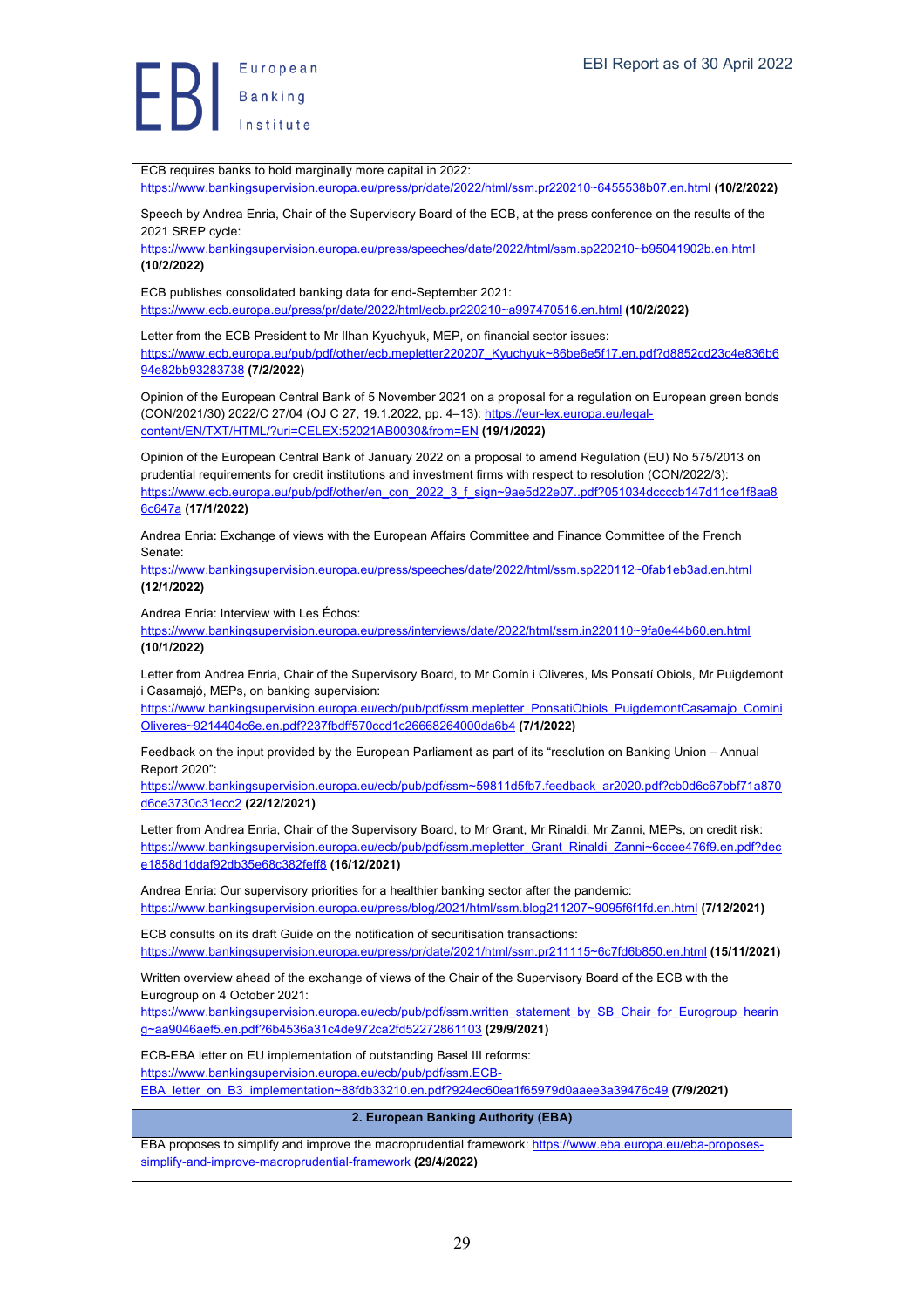European Europea<br>Banking<br>Lessons

EBA calls on financial institutions and supervisors to provide access to the EU's financial system: https://www.eba.europa.eu/eba-calls-financial-institutions-and-supervisors-provide-access-eu-financial-system **(27/4/2022)**

EBA sees progress in MREL shortfall reduction by largest institutions while smaller institutions are lagging behind: https://www.eba.europa.eu/eba-sees-progress-mrel-shortfall-reduction-largest-institutions-while-smaller-institutionsare **(22/4/2022)**

ESAs publish joint Annual Report for 2021: https://www.eba.europa.eu/esas-publish-joint-annual-report-2021 **(19/4/2022)**

ESAs see recovery stalling amid existing and new risks: https://www.eba.europa.eu/esas-see-recovery-stalling-amidexisting-and-new-risks **(13/4/2022)**

EBA publishes final draft technical standards on the risk retention requirements for securitisations: https://www.eba.europa.eu/eba-publishes-final-draft-technical-standards-risk-retention-requirements-securitisations **(12/4/2022)**

EBA issues an opinion on the European Commission's proposed amendments to the EBA final draft technical standards for own funds and eligible liabilities: https://www.eba.europa.eu/eba-issues-opinion-europeancommission%E2%80%99s-proposed-amendments-eba-final-draft-technical-standards-own **(8/4/2022)**

EBA publishes final Report on the amendment of its technical standards on the exemption to strong customer authentication for account access: https://www.eba.europa.eu/eba-publishes-final-report-amendment-its-technicalstandards-exemption-strong-customer **(5/4/2022)**

EBA Risk Dashboard indicates limited direct impact on EU banks from the Russian invasion of Ukraine but also points to clear medium-term risks: https://www.eba.europa.eu/eba-risk-dashboard-indicates-limited-direct-impact-eubanks-russian-invasion-ukraine-also-points **(1/4/2022)**

ESAs issue updated supervisory statement on the application of the Sustainable Finance Disclosure Regulation: https://www.eba.europa.eu/esas-issue-updated-supervisory-statement-application-sustainable-finance-disclosureregulation **(25/3/2022)**

EBA updates list of institutions involved in the 2022 supervisory benchmarking exercise: https://www.eba.europa.eu/eba-updates-list-institutions-involved-2022-supervisory-benchmarking-exercise **(23/3/2022)**

EBA publishes final draft technical standards on default probabilities and loss given default for default risk model under the internal approach for market risk: https://www.eba.europa.eu/eba-publishes-final-draft-technical-standardsdefault-probabilities-and-loss-given-default-default **(21/3/2022)**

EBA publishes revised Guidelines on common procedures and methodologies for the supervisory review and evaluation process: https://www.eba.europa.eu/eba-publishes-revised-guidelines-common-procedures-andmethodologies-supervisory-review-and **(18/3/2022)**

EBA issues Opinion on new measure introduced by the National Bank of Belgium to address macroprudential risk: https://www.eba.europa.eu/eba-issues-opinion-new-measure-introduced-national-bank-belgium-addressmacroprudential-risk **(17/3/2022)**

EU financial regulators warn consumers on the risks of crypto-assets: https://www.eba.europa.eu/eu-financialregulators-warn-consumers-risks-crypto-assets **(17/3/2022)**

EBA releases phase 1 of its 3.2 reporting framework and updates on validation rules: https://www.eba.europa.eu/eba-releases-phase-1-its-32-reporting-framework-and-updates-validation-rules **(10/3/2022)**

EBA recommends adjustments to the proposed EU Green Bond Standard as regards securitisation transactions: https://www.eba.europa.eu/eba-recommends-adjustments-proposed-eu-green-bond-standard-regards-securitisationtransactions **(2/3/2022)**

EBA responds to ESRB recommendation on identifying legal entities: https://www.eba.europa.eu/eba-responds-esrbrecommendation-identifying-legal-entities **(25/2/2022)**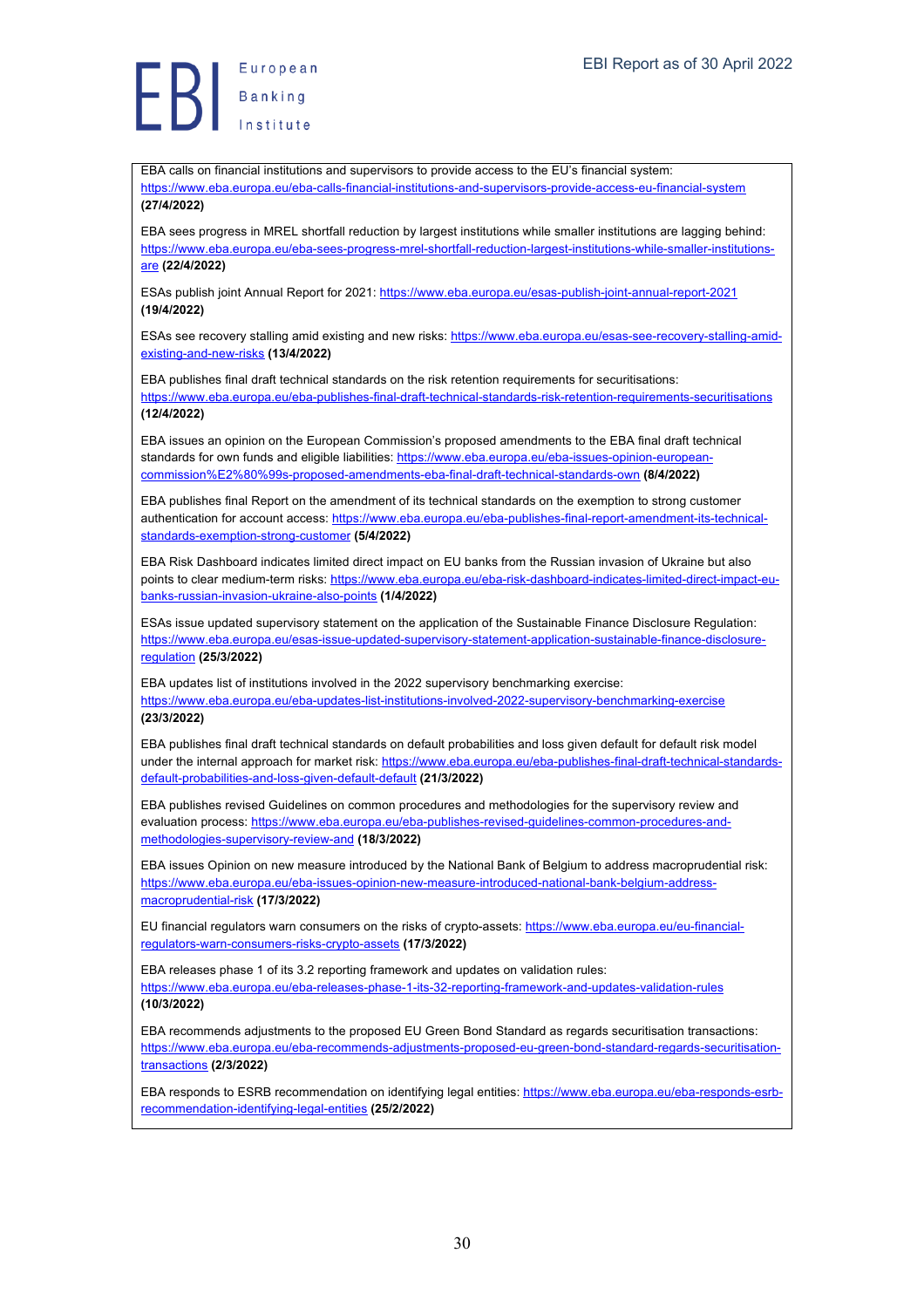European Europea<br>Banking<br>Institute

EBA publishes final Guidelines on the limited network exclusion under the Payment Services Directive: https://www.eba.europa.eu/eba-publishes-final-guidelines-limited-network-exclusion-under-payment-servicesdirective **(24/2/2022)**

EBA publishes annual assessment of banks' internal approaches for the calculation of capital requirements: https://www.eba.europa.eu/eba-publishes-annual-assessment-banks%E2%80%99-internal-approaches-calculationcapital-requirements **(22/2/2022)**

EBA updates methodology for assessing third country equivalence of regulatory and supervisory frameworks: https://www.eba.europa.eu/eba-updates-methodology-assessing-third-country-equivalence-regulatory-andsupervisory-frameworks **(21/2/2022)**

EBA makes adjustments to the Single Rulebook Q&A process: https://www.eba.europa.eu/eba-makes-adjustmentssingle-rulebook-qa-process **(11/2/2022)**

EBA issues an Opinion on the European Commission's proposed amendments to the EBA final draft technical standards on fixed overheads requirements: https://www.eba.europa.eu/eba-issues-opinion-europeancommission%E2%80%99s-proposed-amendments-eba-final-draft-technical-standards **(11/2/2022)**

The ESAs recommend actions to ensure the EU's regulatory and supervisory framework remains fit-for-purpose in the digital age: https://www.eba.europa.eu/esas-recommend-actions-ensure-eu%E2%80%99s-requlatory-andsupervisory-framework-remains-fit-purpose-digital **(7/2/2022)**

Financial education and literacy: a priority for the ESAs: https://www.eba.europa.eu/financial-education-and-literacypriority-esas **(3/2/2022)**

EBA publishes technical standards listing advanced economy countries for market risk own funds requirements: https://www.eba.europa.eu/eba-publishes-technical-standards-listing-advanced-economy-countries-market-risk-ownfunds **(2/2/2022)**

ESAs publish thematic repository on financial education and digitalisation initiatives of National Competent Authorities: https://www.eba.europa.eu/esas-publish-thematic-repository-financial-education-and-digitalisationinitiatives-national **(31/1/2022)**

ESAs welcome ESRB Recommendation to create a pan-European systemic cyber incident coordination framework: https://www.eba.europa.eu/esas-welcome-esrb-recommendation-create-pan-european-systemic-cyber-incidentcoordination-framework **(27/1/2022)**

EBA amends standards on currencies with constraints on the availability of liquid assets: https://www.eba.europa.eu/eba-amends-standards-currencies-constraints-availability-liquid-assets **(26/1/2022)**

EBA publishes binding standards on Pillar 3 disclosures on ESG risks: https://www.eba.europa.eu/eba-publishesbinding-standards-pillar-3-disclosures-esg-risks **(24/1/2022)**

EBA consults on updates to its Guidelines on data collection exercises regarding high earners: https://www.eba.europa.eu/eba-consults-updates-its-guidelines-data-collection-exercises-regarding-high-earners **(21/1/2022)**

EBA publishes a Discussion Paper on its preliminary observations on selected payment fraud data under the Payment Services Directive: https://www.eba.europa.eu/eba-publishes-discussion-paper-its-preliminaryobservations-selected-payment-fraud-data-under **(17/1/2022)**

EBA confirms the continued application of COVID-19 related reporting and disclosure requirements until further notice: https://www.eba.europa.eu/eba-confirms-continued-application-covid-19-related-reporting-and-disclosurerequirements-until **(17/1/2022)**

EBA publishes Guidelines for institutions and resolution authorities on improving banks' resolvability and consults on transferability: https://www.eba.europa.eu/eba-publishes-guidelines-institutions-and-resolution-authorities-improvingbanks%E2%80%99-resolvability-and **(13/1/2022)**

Asset quality has further improved, but cyber risk remains a source of concern for EU banks: https://www.eba.europa.eu/asset-quality-has-further-improved-cyber-risk-remains-source-concern-eu-banks **(10/1/2022)**

ESAs publish list of financial conglomerates for 2021: https://www.eba.europa.eu/esas-publish-list-financialconglomerates-2021 **(7/1/2022)**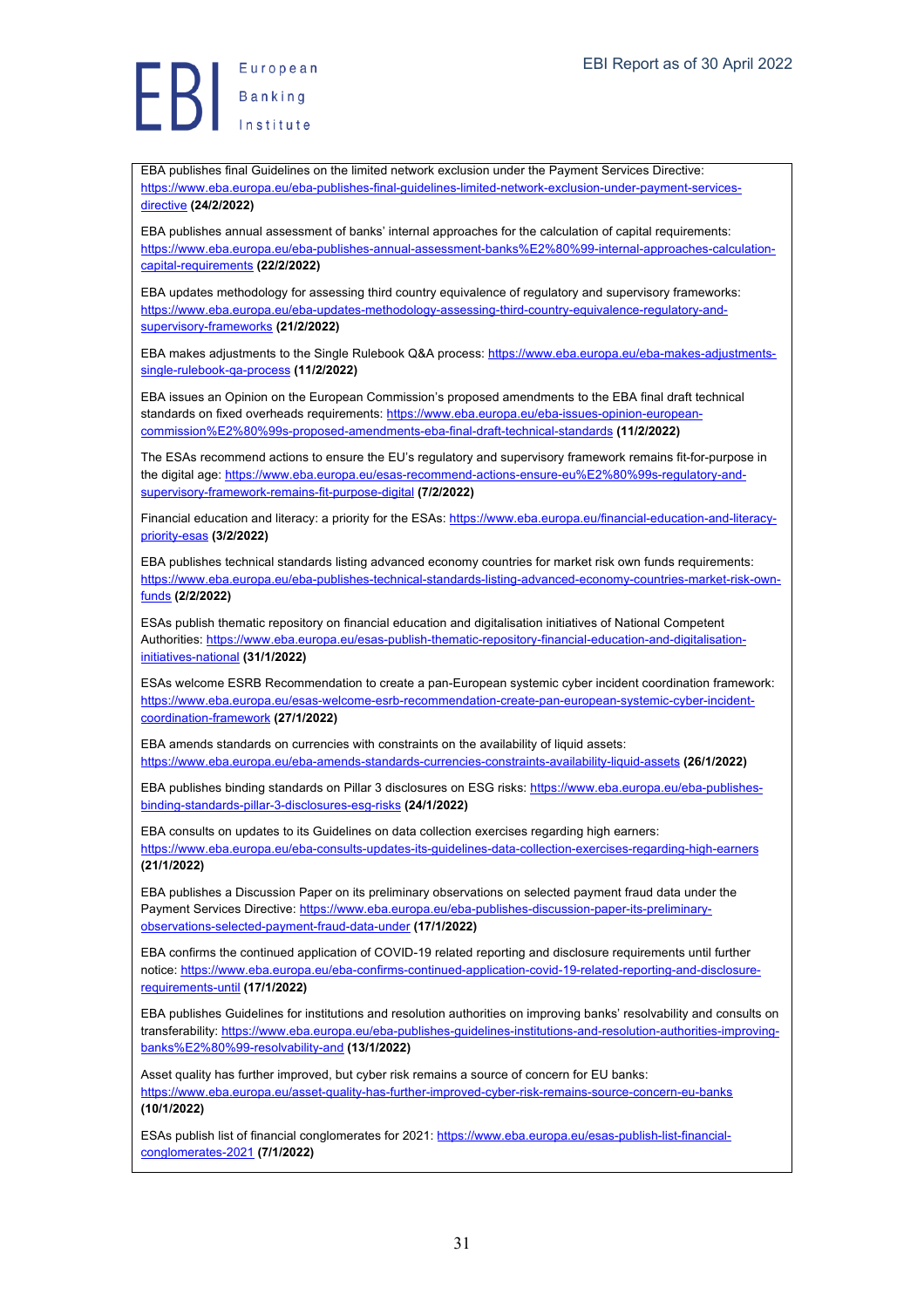Europea<br>Banking<br>Institute European

EBA publishes the methodology for investment firms to be reclassified as credit institutions: https://www.eba.europa.eu/eba-publishes%C2%A0%C2%A0methodology%C2%A0-investment-firms-bereclassified-credit-institutions%C2%A0 **(20/12/2021)**

The EBA introduces enhanced proportionality in supervisory reporting: https://www.eba.europa.eu/eba-introducesenhanced-proportionality-supervisory-reporting **(20/12/2021)**

EBA consults on the performance-related triggers for non-sequential amortisation systems in simple, transparent and standardised on-balance-sheet securitisations: https://www.eba.europa.eu/eba-consults-performance-relatedtriggers-non-sequential-amortisation-systems-simple-transparent-and **(20/12/2021)**

EBA consults on amending technical standards on benchmarking of internal models: https://www.eba.europa.eu/eba-consults-amending-technical-standards-benchmarking-internal-models **(17/12/2021)**

EBA will run its next EU-wide stress test in 2023: https://www.eba.europa.eu/eba-will-run-its-next-eu-wide-stresstest-2023 **(17/12/2021)**

EBA proposes amendments to technical standards on the mapping of ECAIs for securitisation positions: https://www.eba.europa.eu/eba-proposes-amendments-technical-standards-mapping-ecais-securitisation-positions **(17/12/2021)**

EBA confirms EU banks' solid overall liquidity position but warns about low foreign currency liquidity buffers: https://www.eba.europa.eu/eba-confirms-eu-banks%E2%80%99-solid-overall-liquidity-position-warns-about-lowforeign-currency-liquidity **(17/12/2021)**

EBA publishes final Guidelines on the delineation and reporting of available financial means of deposit guarantee schemes: https://www.eba.europa.eu/eba-publishes-final-guidelines-delineation-and-reporting-available-financialmeans-deposit-guarantee **(17/12/2021)**

The EBA's feasibility study on integrated reporting system provides a long-term vision for increasing efficiencies and reducing reporting costs: https://www.eba.europa.eu/eba%E2%80%99s-feasibility-study-integrated-reportingsystem-provides-long-term-vision-increasing **(16/12/2021)**

EBA publishes amended technical standards on credit risk adjustments: https://www.eba.europa.eu/ebapublishes%C2%A0-amended-technical-standards-credit-risk-adjustments **(13/12/2021)**

EBA consults on liquidity requirements for investment firms: https://www.eba.europa.eu/eba-consults-liquidityrequirements-investment-firms **(10/12/2021)**

EBA consults on draft technical standards setting requirements for crowdfunding service providers: https://www.eba.europa.eu/eba-consults-draft-technical-standards-setting-requirements-crowdfunding-serviceproviders **(8/12/2021)**

EBA updates on monitoring of CET1 capital instruments: https://www.eba.europa.eu/eba-updates-monitoring-cet1capital-instruments **(8/12/2021)**

EBA risk assessment shows improvements in EU banks solvency, profitability and liquidity, but asset price corrections remain a key threat: https://www.eba.europa.eu/eba-risk-assessment-shows-improvements-eu-bankssolvency-profitability-and-liquidity-asset-price **(3/12/2021)**

EBA publishes sample of banks participating in the December 2021 mandatory Basel III monitoring exercise: https://www.eba.europa.eu/eba-publishes-sample-banks-participating-december-2021-mandatory-basel-iiimonitoring-exercise **(1/12/2021)**

EBA publishes final draft technical standards on how to calculate risk weighted exposure amounts for exposures towards collective investment undertakings: https://www.eba.europa.eu/eba-publishes-final-draft-technicalstandards-how-calculate-risk-weighted-exposure-amounts-exposures **(24/11/2021)**

EBA publishes its final Guidelines on remuneration for investment firms under the Investment Firms Directive: https://www.eba.europa.eu/eba-publishes-its-final-guidelines-remuneration-investment-firms-under-investment-firmsdirective **(22/11/2021)**

EBA publishes its final revised Guidelines on internal governance for investment firms under the Investment Firms Directive: https://www.eba.europa.eu/eba-publishes-its-final-revised-guidelines-internal-governance-investmentfirms-under-investment **(22/11/2021)**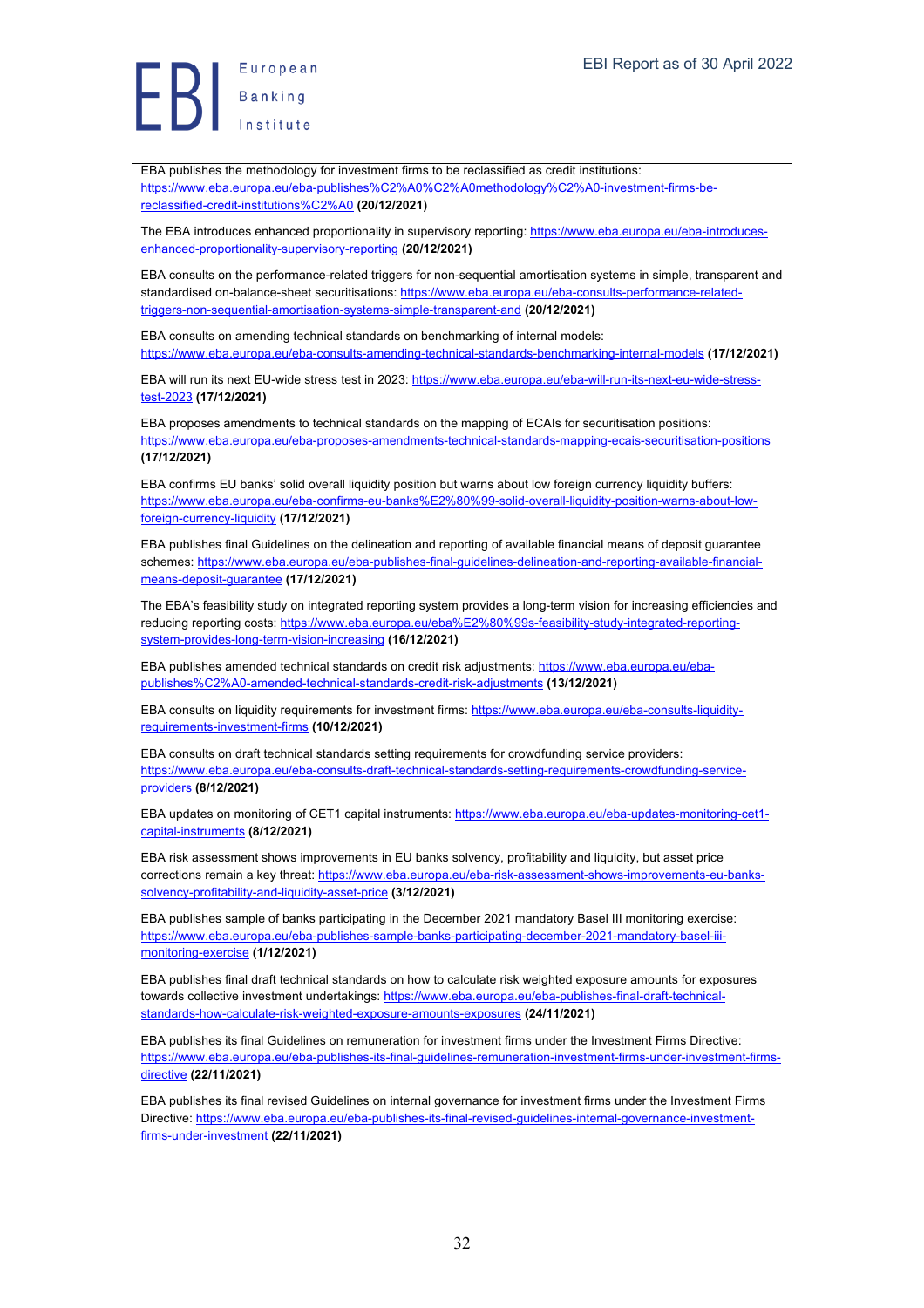EBA and ESMA consult on framework for the supervisory review and evaluation process of investment firms: https://www.eba.europa.eu/eba-and-esma-consult-framework-supervisory-review-and-evaluation-processinvestment-firms **(18/11/2021)**

EBA publishes guidance on how to grant authorisation as credit institution: https://www.eba.europa.eu/ebapublishes-guidance-how-grant-authorisation-credit-institution **(11/11/2021)**

EBA issues requirements on institutions' Pillar 3 disclosure of interest rate risk exposures: https://www.eba.europa.eu/eba-issues-requirements-institutions%E2%80%99-pillar-3-disclosure-interest-rate-risk-

#### exposures **(10/11/2021)**

EBA publishes final draft technical standards on individual portfolio management by crowdfunding service providers: https://www.eba.europa.eu/eba-publishes-final-draft-technical-standards-individual-portfolio-managementcrowdfunding-service **(9/11/2021)**

EBA publishes final draft technical standards specifying how to identify the appropriate risk weights and conditions when assessing minimum LGD values for exposures secured by immovable property:

https://www.eba.europa.eu/eba-publishes-final-draft-technical-standards-specifying-how-identify-appropriate-riskweights-and **(5/11/2021)**

EBA reaffirms its commitment to support green finance in view of the UN Climate Change Conference: https://www.eba.europa.eu/eba-reaffirms-its-commitment-support-green-finance-view-un-climate-change-conference **(3/11/2021)**

EBA observes discrepancies in relation to the protection of client funds by deposit guarantee schemes and makes recommendations to the EU Commission: https://www.eba.europa.eu/eba-observes-discrepancies-relationprotection-client-funds-deposit-guarantee-schemes-and-makes **(28/10/2021)**

EBA replies to the European Commission's call for advice on funding in resolution and insolvency as part of the review of the crisis management and deposit insurance framework: https://www.eba.europa.eu/eba-replieseuropean-commission%E2%80%99s-call-advice-funding-resolution-and-insolvency-part-review-crisis **(22/10/2021)**

EBA updates risk assessment indicators: https://www.eba.europa.eu/eba-updates-risk-assessment-indicators-1 **(7/10/2021)**

EBA Risk Dashboard points to stabilising return on equity in EU Banks but challenges remain for those banks with exposures to the sectors most affected by the pandemic: https://www.eba.europa.eu/eba-risk-dashboard-pointsstabilising-return-equity-eu-banks-challenges-remain-those-banks-exposures **(6/10/2021)**

EBA publishes its work programme for 2022: https://www.eba.europa.eu/eba-publishes-its-work-programme-2022 **(5/10/2021)**

The EBA publishes its regular monitoring Report on Basel III full implementation in the EU: https://www.eba.europa.eu/eba-publishes-its-regular-monitoring-report-basel-iii-full-implementation-eu **(29/9/2021)**

EBA launches 2021 EU-wide transparency exercise: https://www.eba.europa.eu/eba-launches-2021-eu-widetransparency-exercise **(24/9/2021)**

EBA sees rapid growth in the use of digital platforms in the EU's banking and payments sector and identifies steps to enhance the monitoring of market developments: https://www.eba.europa.eu/eba-sees-rapid-growth-use-digitalplatforms-eu%E2%80%99s-banking-and-payments-sector-and-identifies-steps **(21/9/2021)**

EBA publishes revised guidelines on the stress tests of deposit guarantee schemes (DGSs): https://www.eba.europa.eu/eba-publishes-revised-guidelines-stress-tests-deposit-guarantee-schemes-dgss **(15/9/2021)**

EBA publishes final guidance to assess breaches of the large exposure limits: https://www.eba.europa.eu/ebapublishes-final-guidance-assess-breaches-large-exposure-limits **(15/9/2021)**

ESAs highlight risks in phasing out of crisis measures and call on financial institutions to adapt to increasing cyber risks: https://www.eba.europa.eu/esas-highlight-risks-phasing-out-crisis-measures-and-call-financial-institutionsadapt-increasing **(8/9/2021)**

EBA's study shows that EU banks' funding plans are poised to gradually return to a pre-pandemic funding composition by 2023: https://www.eba.europa.eu/eba%E2%80%99s-study-shows-eu-banks%E2%80%99-fundingplans-are-poised-gradually-return-pre-pandemic-funding **(6/9/2021)**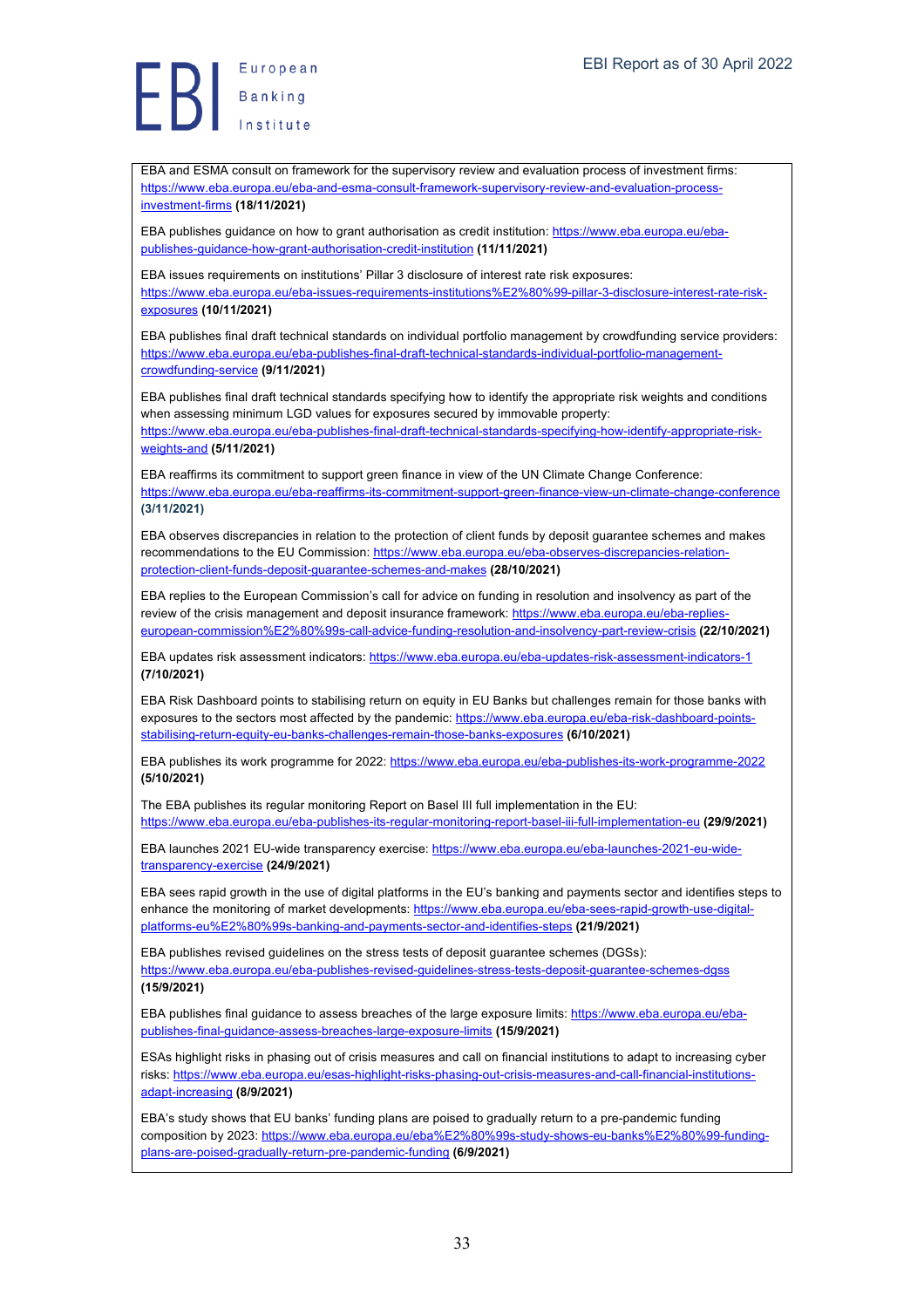**(28/4/2022)**

#### **3. Single Resolution Board (SRB)**

SRB Legal Conference - Closing remarks by SRB Vice-Chair, Jan Reinder de Carpentier: https://www.srb.europa.eu/en/content/srb-legal-conference-closing-remarks-srb-vice-chair-jan-reinder-de-carpentier

SRB Chair, Elke König at the SRB Legal Conference 2022: https://www.srb.europa.eu/en/content/srb-chair-elkekonig-srb-legal-conference-2022 **(28/4/2022)**

Single Resolution Board publishes MREL dashboard Q4.2021: https://www.srb.europa.eu/en/content/singleresolution-board-publishes-mrel-dashboard-q42021 **(28/4/2022)**

2022 Resolution Planning Cycle Booklet: https://www.srb.europa.eu/en/content/2022-resolution-planning-cyclebooklet **(20/4/2022)**

SRB issues bi-annual reporting note to the Eurogroup: https://www.srb.europa.eu/en/content/srb-issues-bi-annualreporting-note-eurogroup-1 **(4/4/2022)**

New Cooperation Arrangements: https://www.srb.europa.eu/en/content/new-cooperation-arrangements **(31/3/2022)**

SRB Chair, Elke König speech at the SRB Annual Press Breakfast: https://www.srb.europa.eu/en/content/srb-chairelke-konig-speech-srb-annual-press-breakfast **(30/3/2022)**

SRB publishes operational guidance on the identification and mobilisation of collateral in resolution: https://www.srb.europa.eu/en/content/srb-publishes-operational-guidance-identification-and-mobilisation-collateralresolution **(17/3/2022)**

Update: SRB approach to CRR discretion on leverage and MREL calibration: https://www.srb.europa.eu/en/content/update-srb-approach-crr-discretion-leverage-and-mrel-calibration **(7/3/2022)**

Sberbank Europe AG: Croatian and Slovenian subsidiaries resume operations after being sold while no resolution action is required for Austrian parent company: https://www.srb.europa.eu/en/content/sberbank-europe-ag-croatianand-slovenian-subsidiaries-resume-operations-after-being-sold **(1/3/2022)**

SRB determines Sberbank Europe AG in Austria, and its subsidiaries in Croatia and Slovenia as failing or likely to fail: https://www.srb.europa.eu/en/content/srb-determines-sberbank-europe-ag-austria-and-its-subsidiaries-croatiaand-slovenia-failing **(28/2/2022)**

SRB publishes MREL dashboard Q3 2021: https://www.srb.europa.eu/en/content/srb-publishes-mrel-dashboard-q3- 2021 **(1/2/2022)**

The public interest assessment and bank-insurance contagion: https://www.srb.europa.eu/en/content/public-interestassessment-and-bank-insurance-contagion **(26/1/2022)**

Priorities for 2022 – the SRB's view: https://www.srb.europa.eu/en/content/priorities-2022-srbs-view **(10/1/2022)**

SRB approach to CRR discretion on leverage and MREL calibration: https://www.srb.europa.eu/en/content/srbapproach-crr-discretion-leverage-and-mrel-calibration **(22/12/2021)**

MREL reporting update: checklist on reported liabilities and sign-off form: https://www.srb.europa.eu/en/content/mrelreporting-update-checklist-reported-liabilities-and-sign-form-0 **(17/12/2021)**

Single Resolution Board publishes MRFL dashboard Q2.2021: https://www.srb.europa.eu/en/content/singleresolution-board-publishes-mrel-dashboard-q22021 **(2/12/2021)**

SRB launches 2022 work programme: https://www.srb.europa.eu/en/content/srb-launches-2022-work-programme **(26/11/2021)**

SRB Chair, Elke König's Speech to the 3rd EBI Policy Conference on Recovery and Growth in a Post-Pandemic EU: https://www.srb.europa.eu/en/content/srb-chair-elke-konigs-speech-3rd-ebi-policy-conference-recovery-and-growthpost-pandemic-eu **(4/11/2021)**

SRB publishes guidance on separability of banks in time of crisis: https://www.srb.europa.eu/en/content/srbpublishes-guidance-separability-banks-time-crisis **(26/10/2021)**

SRB issues bi-annual reporting note to the Eurogroup: https://www.srb.europa.eu/en/content/srb-issues-bi-annualreporting-note-eurogroup-0 **(29/9/2021)**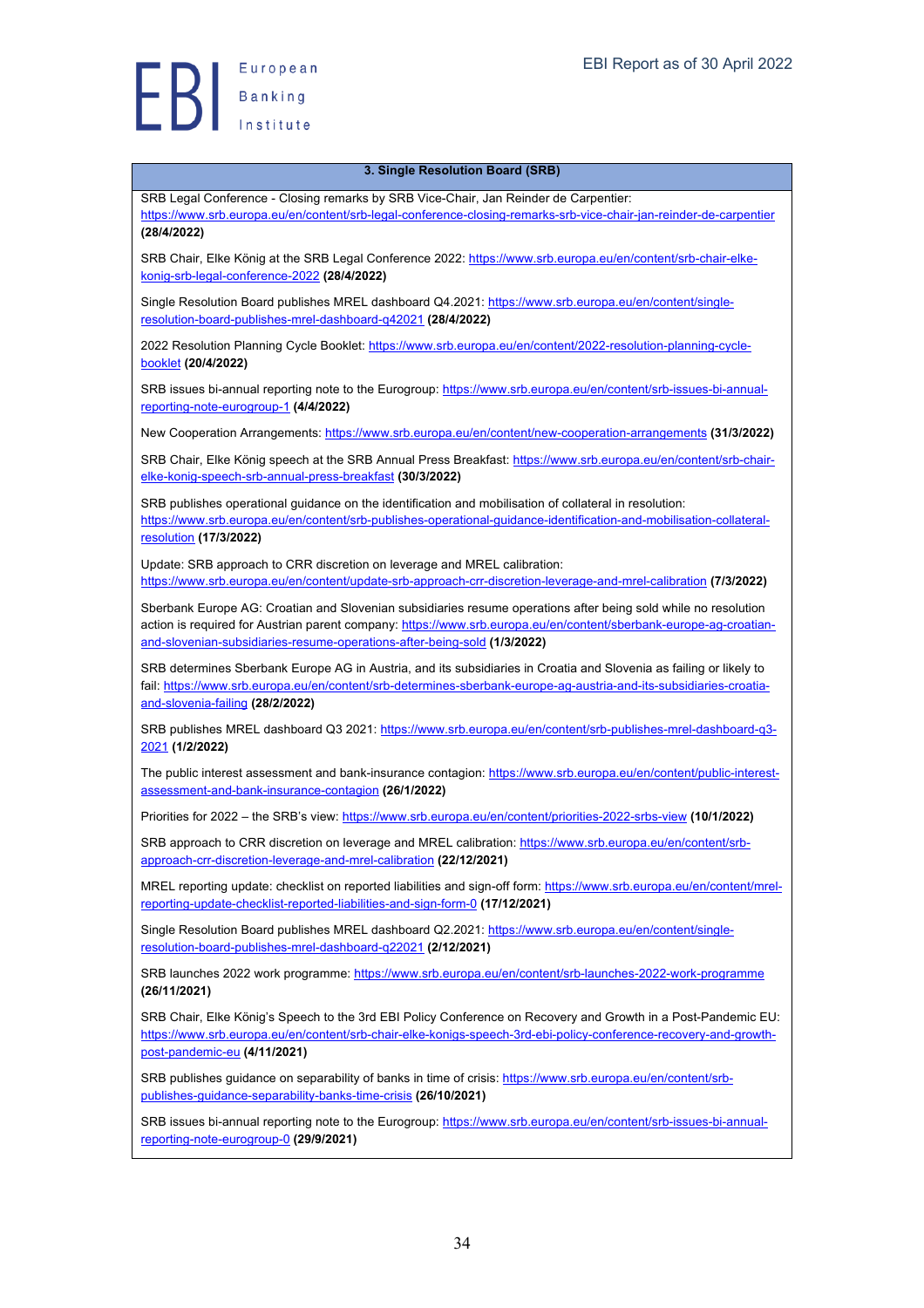European Europea<br>Banking<br>Institute

Where could we improve the framework for medium-sized banks?, Eurofi Article by Elke König: https://www.srb.europa.eu/en/content/eurofi-article-elke-konig-where-could-we-improve-framework-medium-sizedbanks **(8/9/2021) 4. European Systemic Risk Board (ESRB)** Recommendation of the European Systemic Risk Board of 16 February 2022 amending Recommendation ESRB/2015/2 on the assessment of cross-border effects of and voluntary reciprocity for macroprudential policy measures (OJ C 174, 28.4.2022, pp. 1–15): https://eur-lex.europa.eu/legalcontent/EN/TXT/HTML/?uri=CELEX:32022Y0428(01)&from=EN **(28/4/2022)** Climate scenario for the European Insurance and Occupational Pensions Authority's EU-wide pension and fund stress test in 2022: https://www.esrb.europa.eu/mppa/stress/shared/pdf/esrb.stress\_test220405~186cd02190.en.pdf?72664f34fa500bbff be501f52e8ee095 **(4/4/2022)** ESRB Secretariat's response to ESMA's consultation on APC measures for CCPs: https://www.esrb.europa.eu/pub/pdf/other/esrb.letter220401\_on\_response\_to\_esma\_consultation\_APCmeasures~a1 1b18df7e.en.pdf?3fed083c831ae678df9199feab52486e **(1/4/2022)** ESRB response letter to the European Commission consultation on the review of the mortgage credit directive: https://www.esrb.europa.eu/pub/pdf/other/esrb.letter220401\_on\_response\_to\_europeancommission\_consultation~2c fc6e3b60.en.pdf?65be46c4e436d55018f197265178343b **(1/4/2022)** The economics of debt relief during a pandemic: lessons from the experience in Ireland: https://www.esrb.europa.eu/pub/pdf/occasional/esrb.op20~7c6395147e.en.pdf?f5dffe14ada80ebb8cbeee698ec1147 d **(1/4/2022)** Review of the EU Macroprudential Framework for the Banking Sector - Concept Note: https://www.esrb.europa.eu/pub/pdf/reports/esrb.reviewmacropruframework.220331~65e86a81aa.en.pdf?bfc4a41f9 4ce2a016dbdfb6958eff83e **(31/3/2022)** ESRB risk dashboard, March 2022 (Issue 39): https://www.esrb.europa.eu/pub/pdf/dashboard/esrb.risk\_dashboard220331~48217a6826.en.pdf?bd06b77e492617b 68a72200ccc76b88e **(31/3/2022)** The General Board of the European Systemic Risk Board held its 45th regular meeting on 24 March 2022: https://www.esrb.europa.eu/news/pr/date/2022/html/esrb.pr220331~6590741a8c.en.html **(31/3/2022)** Recommendation of the European Systemic Risk Board of 2 December 2021 on a pan-European systemic cyber incident coordination framework for relevant authorities (OJ C 134, 25.3.2022, pp. 1-10): https://eurlex.europa.eu/legal-content/EN/TXT/HTML/?uri=CELEX:32022Y0325(01)&from=EN **(25/3/2022)** Letter to the European Parliament on the AIFMD Review: https://www.esrb.europa.eu/pub/pdf/other/esrb.letter220323\_on\_\_review\_aifmd\_to\_EU\_Parliament~92ed43585d.en. pdf?facf1f68e50615a800024951a580e3d4 **(23/3/2022)** Letter to the Council Working Party on the AIFMD Review: https://www.esrb.europa.eu/pub/pdf/other/esrb.letter220323\_on\_review\_aifmd~825f613963.en.pdf?0e39e261035d0 16a44af74231dde09b7 **(23/3/2022)** ESRB Response letter to the European Commission targeted consultation on the review of the central clearing framework in the EU: https://www.esrb.europa.eu/pub/pdf/other/esrb.letter220323\_on\_review\_central\_clearing~c95cf8bae6.en.pdf?41ae3 438b233ca4070641c8991836aa6 **(23/3/2022)** Recommendation of the European Systemic Risk Board of 2 December 2021 on reform of money market funds (OJ C 129, 22.3.2022, pp. 1-10): https://eur-lex.europa.eu/legalcontent/EN/TXT/HTML/?uri=CELEX:32022Y0322(01)&from=EN **(22/3/2022)** Adverse scenario for the European Securities and Markets Authority's money market fund stress testing guidelines in 2021: https://www.esrb.europa.eu/mppa/stress/shared/pdf/esrb.stress\_test220214~39696dad2b.en.pdf?2857394c587418b 6eef86d3933c6e2c6 **(14/2/2022)**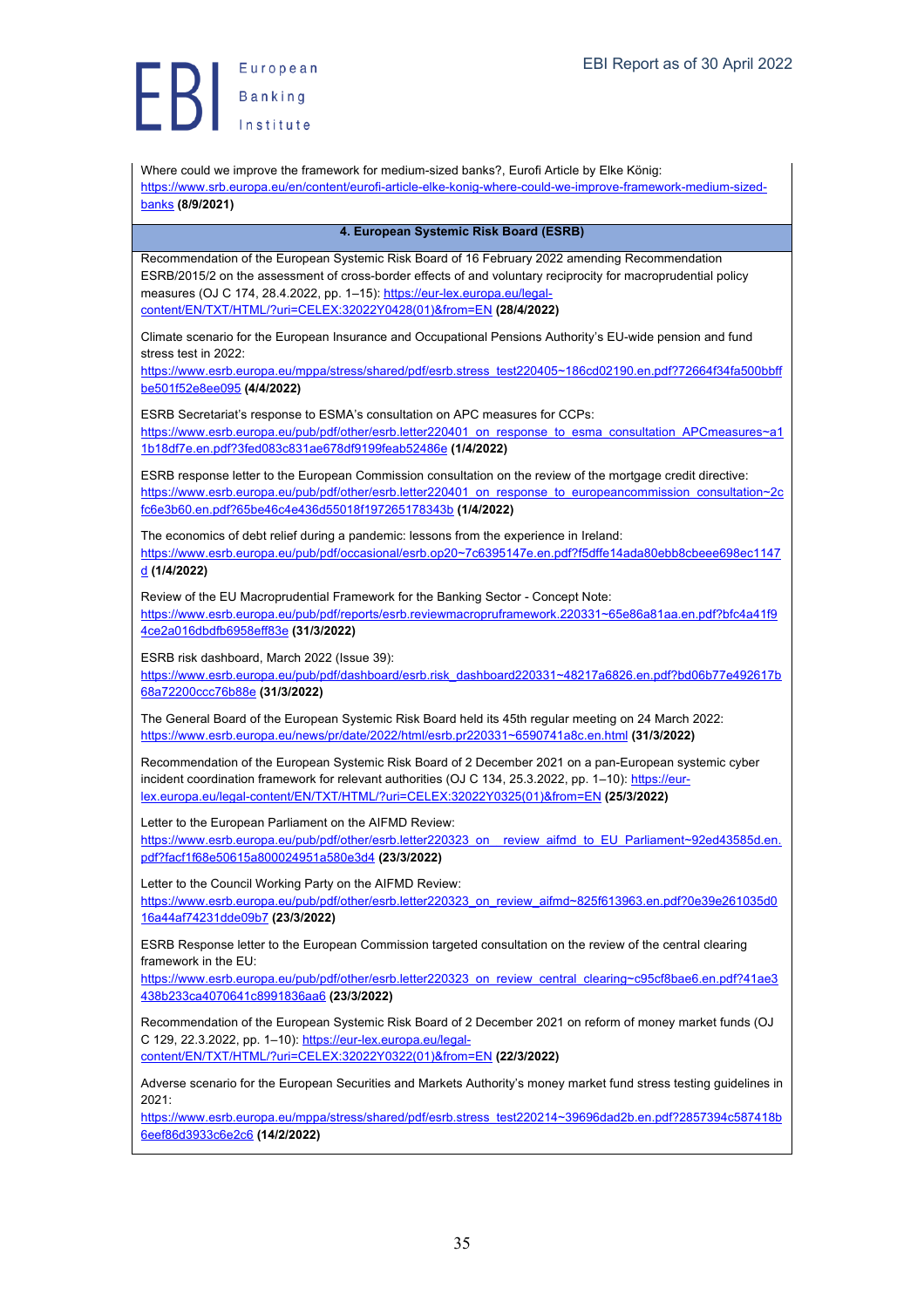Vulnerabilities in the residential real estate sectors of the EEA countries: https://www.esrb.europa.eu/pub/pdf/reports/esrb.report220211\_vulnerabilities\_eea\_countries~27e571112b.en.pdf?4 21b2a7ec415416f4b9d6732d18af8d3 **(11/2/2022)** Letter to Members of the European Parliament on the Solvency II Review: https://www.esrb.europa.eu/pub/pdf/other/esrb.letter220202\_on\_solvencyii\_to\_EU\_Parliament~e573a2038c.en.pdf? c8e80d8aafab35eafbde9f78491ca085 **(2/2/2022)** Letter to the Council Working Party on the Solvency II Review: https://www.esrb.europa.eu/pub/pdf/other/esrb.letter220202\_on\_solvencyii~10566b70b1.en.pdf?d08df6144dfabe900 408a9ce0c7dda2e **(2/2/2022)** ESRB recommends establishing a systemic cyber incident coordination framework: https://www.esrb.europa.eu/news/pr/date/2022/html/esrb.pr.220127~f1548f677e.en.html **(27/1/2022)** ESRB recommends increasing the resilience of money market funds: https://www.esrb.europa.eu/news/pr/date/2022/html/esrb.pr.220125~32ad91c140.en.html **(25/1/2022)** ESRB response to ESMA's consultation on determining the degree of systemic importance of LCH Ltd and ICE Clear Europe or some of their clearing services: https://www.esrb.europa.eu/pub/pdf/other/esrb.letter220120\_on\_response\_to\_esma\_consultation~3182592790.en.p df?3503a639fbbc223cb64720a6d159a1e9 **(20/1/2022)** ASC publishes report on digitalisation and the future of banking: https://www.esrb.europa.eu/news/pr/date/2022/html/esrb.pr220118~9cebd5dfdb.en.html **(18/1/2022)** ESRB publishes report on the usability of banks' capital buffers: https://www.esrb.europa.eu/news/pr/date/2021/html/esrb.pr211217~2b55d2dc28.en.html **(17/1/2022)** ESRB publishes report on the usability of banks' capital buffers: https://www.esrb.europa.eu/news/pr/date/2021/html/esrb.pr211217~2b55d2dc28.en.html **(17/12/2021)** ESRB publishes its assessment of IFRS 17 from a financial stability perspective: https://www.esrb.europa.eu/news/pr/date/2021/html/esrb.pr211213~648f8cca39.en.html **(13/12/2021)** ESRB risk dashboard, November 2021 (Issue 38): https://www.esrb.europa.eu/pub/pdf/dashboard/esrb.risk\_dashboard211209~c09aef002a.en.pdf?a312a30e567e6a9 32bac68dc32624b37 **(9/12/2021)** The General Board of the European Systemic Risk Board held its 44th regular meeting on 2 December 2021: https://www.esrb.europa.eu/news/pr/date/2021/html/esrb.pr211209~a23c004e9a.en.html **(9/12/2021)** ESRB publishes two reports on macroprudential stance: https://www.esrb.europa.eu/news/pr/date/2021/html/esrb.pr211201~a5c4a6ba0d.en.html **(1/12/2021)** Working Paper Series No 127 / October 2021: Do liquidity limits amplify money market fund redemptions during the COVID crisis?: https://www.esrb.europa.eu/pub/pdf/wp/esrb.wp127~b73bc97c49.en.pdf?4bf6bce1c8725addd32d0a35cadcbd67 **(1/10/2021)** The General Board of the European Systemic Risk Board held its 43rd regular meeting on 23 September 2021: https://www.esrb.europa.eu/news/pr/date/2021/html/esrb.pr210924~ed2a6ab863.en.html **(24/9/2021)** ESRB risk dashboard (Issue 37): https://www.esrb.europa.eu/pub/pdf/dashboard/esrb.risk\_dashboard210924~addd11ae6f.en.pdf?4e45bd8323fc9390 7ce6ac400c37c441 **(24/9/2021)** Monitoring the financial stability implications of COVID-19 support measures: https://www.esrb.europa.eu/pub/pdf/reports/esrb.20210908.monitoring\_the\_financial\_stability\_implications\_of\_COVI D-19\_support\_measures~3b86797376.en.pdf?378b3bce813ab90ff50a09fe983d1429 **(8/9/2021) 5. European Court of Auditors** Special report No 4/2022 Investment funds: EU actions have not yet created a true single market benefiting investors 2022/C 85/05 (OJ C 85, 22.2.2022, p. 5): https://eur-lex.europa.eu/legalcontent/EN/TXT/HTML/?uri=CELEX:52022SA0004(01)&from=EN **(22/2/2022)**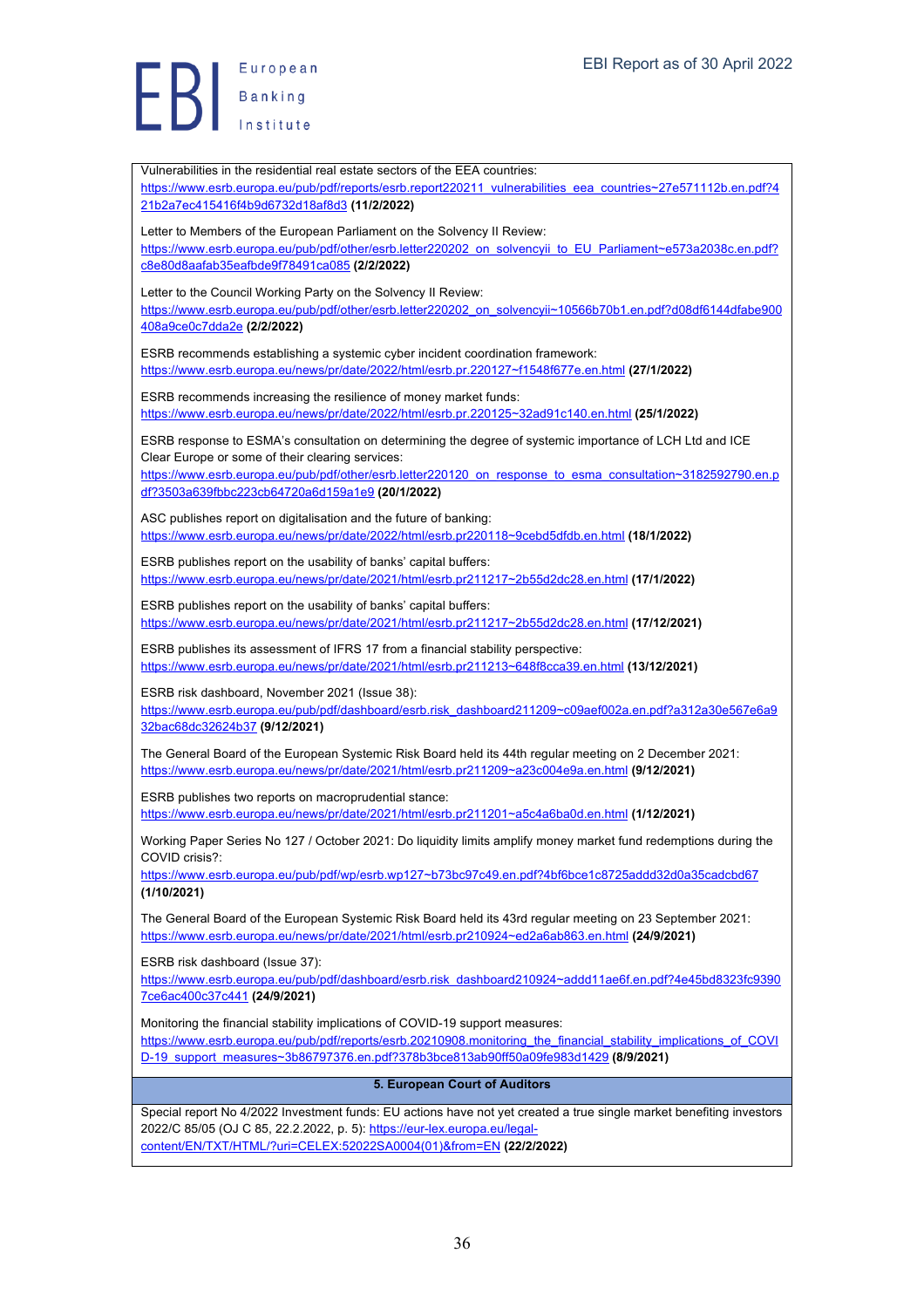

Special report No 2/2022 Energy efficiency in enterprises: Some energy savings but weaknesses in planning and project selection 2022/C 27/07 (OJ C 27, 19.1.2022, p. 17): https://eur-lex.europa.eu/legalcontent/EN/TXT/HTML/?uri=CELEX:52022SA0002(01)&from=EN **(19/1/2022)**

Report on any contingent liabilities arising as a result of the performance by the Single Resolution Board, the Council or the Commission of their tasks under Regulation (EU) No 806/2014 for the 2020 financial year (OJ C 504, 14.12.2021, p. 46): https://eur-lex.europa.eu/legal-content/en/txt/html/?uri=celex:32021o2256&from=en **(14/12/2021)**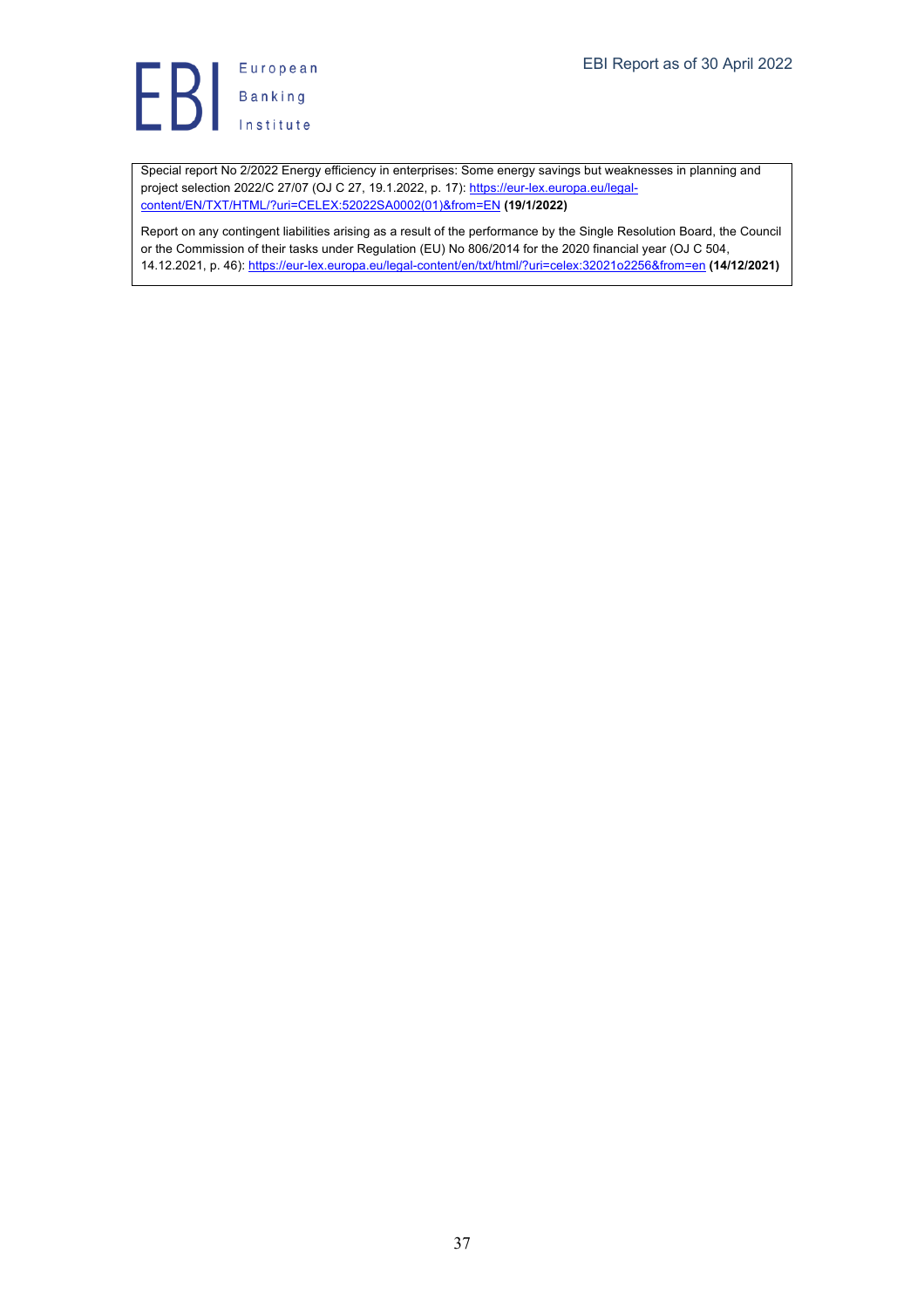

#### **III. Capital Markets Regulation**

### **A. International Level: International Organization of Securities Commissions (IOSCO)**

Market Data in the Secondary Equity Market: Current Issues and Considerations: https://www.iosco.org/library/pubdocs/pdf/IOSCOPD703.pdf **(28/4/2022)**

Exchange Traded Funds – Good Practices for Consideration: https://www.iosco.org/library/pubdocs/pdf/IOSCOPD701.pdf **(6/4/2022)**

Corporate Bond Markets – Drivers of Liquidity During COVID-19 Induced Market Stresses: https://www.iosco.org/library/pubdocs/pdf/IOSCOPD700.pdf **(6/4/2022)**

IOSCO Decentralized Finance Report: https://www.iosco.org/library/pubdocs/pdf/IOSCOPD699.pdf **(24/3/2022)**

Retail Market Conduct Task Force: https://www.iosco.org/library/pubdocs/pdf/IOSCOPD698.pdf **(21/3/2022)**

IOSCO's 2022 Sustainable Finance work plan strengthens the organization's commitment to increasing transparency and mitigating greenwashing: https://www.iosco.org/news/pdf/IOSCONEWS635.pdf (14/3/2022)

IOSCO good practices aim to foster cooperation through global supervisory colleges: https://www.iosco.org/news/pdf/IOSCONEWS633.pdf **(18/1/2022)**

IOSCO consults on measures to address risks arising from digitalisation of retail marketing and distribution: https://www.iosco.org/news/pdf/IOSCONEWS632.pdf **(17/1/2022)**

Operational resilience of trading venues and market intermediaries during the COVID-19 pandemic: https://www.iosco.org/library/pubdocs/pdf/IOSCOPD694.pdf **(13/1/2022)**

IOSCO Investment Funds Statistics Report: https://www.iosco.org/library/pubdocs/pdf/IOSCOPD693.pdf **(4/1/2022)**

A discussion paper on client clearing: access and portability: https://www.iosco.org/library/pubdocs/pdf/IOSCOPD691.pdf **(29/11/2021)**

Environmental, Social and Governance (ESG) Ratings and Data Products Providers: https://www.iosco.org/library/pubdocs/pdf/IOSCOPD690.pdf **(23/11/2021)**

Recommendations on Sustainability-Related Practices, Policies, Procedures and Disclosure in Asset Management: https://www.iosco.org/library/pubdocs/pdf/IOSCOPD688.pdf **(2/11/2021)**

Statement on Credit Sensitive Rates: https://www.iosco.org/library/pubdocs/pdf/IOSCOPD683.pdf **(8/9/2021)**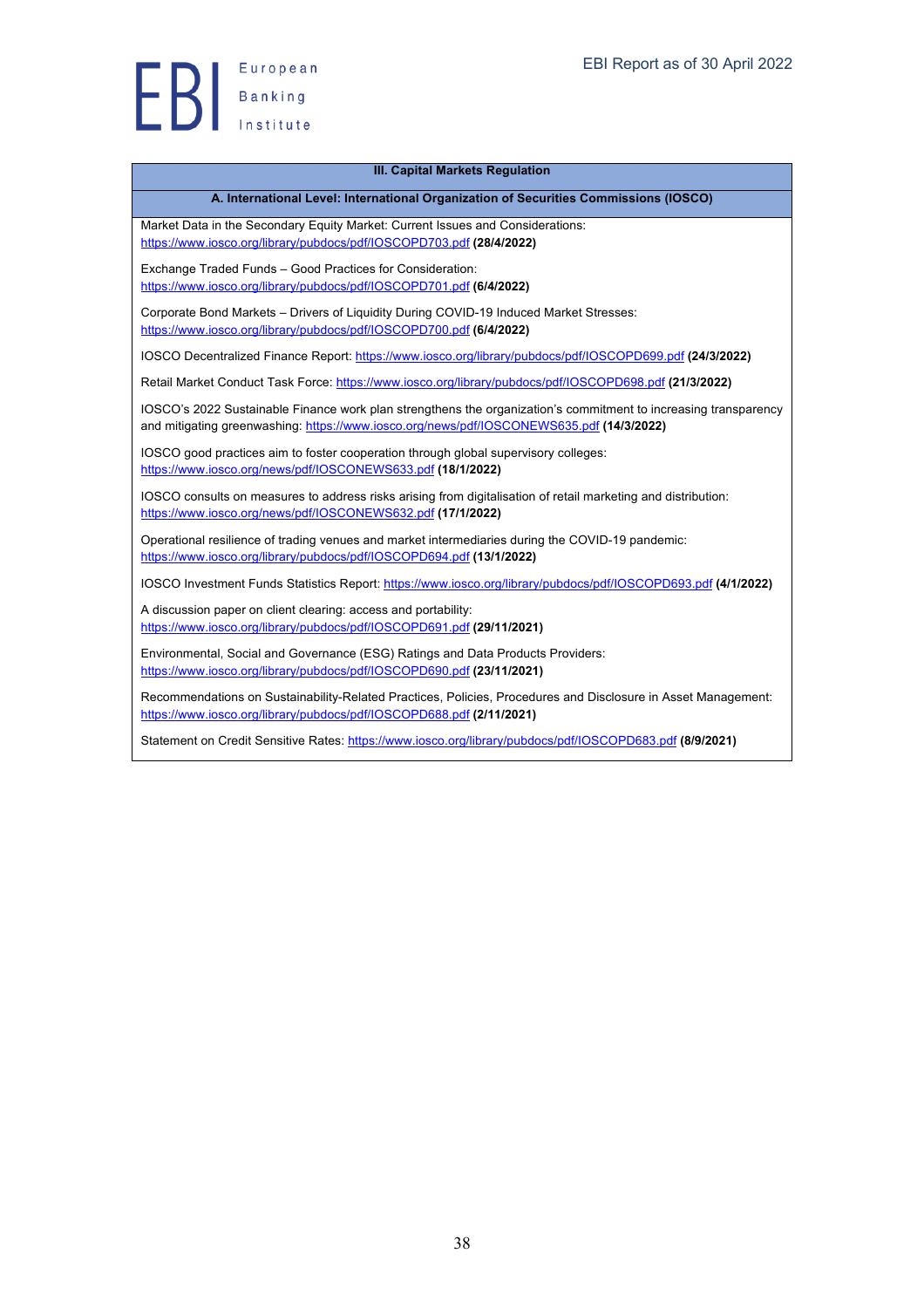

# **B. EU Level**

# **1. Council of the EU**

# **2. European Parliament and Council of the EU – Commission**

Commission Delegated Regulation (EU) 2022/629 of 12 January 2022 amending the regulatory technical standards laid down in Delegated Regulation (EU) 2017/583 as regards adjustment the liquidity thresholds and trade percentile used to determine the size specific to the instrument applicable to certain non-equity instruments (OJ L 115I , 13.4.2022, pp. 1–3): https://eur-lex.europa.eu/legal-content/EN/TXT/HTML/?uri=CELEX:32022R0629&from=EN **(13/4/2022)**

Corrigendum to Commission Delegated Regulation (EU) 2021/2268 of 6 September 2021 amending the regulatory technical standards laid down in Commission Delegated Regulation (EU) 2017/653 (…) (OJ L 115, 13.4.2022, pp. 187–229): https://eur-lex.europa.eu/legal-content/EN/TXT/HTML/?uri=CELEX:32021R2268R(02)&from=EN **(13/4/2022)**

Commission Implementing Decision (EU) 2022/551 of 4 April 2022 amending Implementing Decision (EU) 2021/85 on the equivalence to the requirements of Regulation (EU) No 648/2012 of the European Parliament and of the Council of the regulatory framework of the United States of America for central counterparties that are authorised and supervised by the U.S. Securities and Exchange Commission (OJ L 107, 6.4.2022, pp. 82-84): https://eurlex.europa.eu/legal-content/EN/TXT/HTML/?uri=CELEX:32022D0551&from=EN **(6/4/2022)**

Commission Implementing Decision (EU) 2022/552 of 4 April 2022 determining that national securities exchanges of the United States of America that are registered with the Securities and Exchange Commission comply with legally binding requirements which are equivalent to the requirements laid down in Title III of Directive 2014/65/EU and are subject to effective supervision and enforcement (OJ L 107, 6.4.2022, pp. 85–89): https://eur-lex.europa.eu/legalcontent/EN/TXT/HTML/?uri=CELEX:32022D0552&from=EN **(6/4/2022)**

Commission Delegated Regulation (EU) 2022/466 of 17 December 2021 supplementing Regulation (EU) No 600/2014 of the European Parliament and of the Council by specifying criteria for derogation of the principle that approved publication arrangements and approved reporting mechanisms are supervised by the European Securities Markets Authority (OJ L 96, 24.3.2022, pp. 1-3): https://eur-lex.europa.eu/legalcontent/EN/TXT/HTML/?uri=CELEX:32022R0466&from=EN **(24/3/2022)**

Capital Markets Union: Commission proposes simpler rules to make settlement in EU financial markets safer and more efficient: https://ec.europa.eu/commission/presscorner/detail/en/ip\_22\_1729 **(16/3/2022)**

Questions and Answers: reviewing the Central Securities Depositories Regulation to boost the EU's Capital Markets Union: https://ec.europa.eu/commission/presscorner/detail/en/qanda\_22\_1730 **(16/3/2022)**

Corrigendum to Commission Delegated Regulation (EU) 2021/2268 of 6 September 2021 amending the regulatory technical standards laid down in Commission Delegated Regulation (EU) 2017/653 (…) (OJ L 29, 10.2.2022, p. 46): https://eur-lex.europa.eu/legal-content/EN/TXT/HTML/?uri=CELEX:32021R2268R(01)&from=EN **(10/2/2022)**

Commission Implementing Decision (EU) 2022/174 of 8 February 2022 determining, for a limited period of time, that the regulatory framework applicable to central counterparties in the United Kingdom of Great Britain and Northern Ireland is equivalent, in accordance with Regulation (EU) No 648/2012 of the European Parliament and of the Council (OJ L 28, 9.2.2022, pp. 40–44): https://eur-lex.europa.eu/legalcontent/EN/TXT/HTML/?uri=CELEX:32022D0174&from=EN **(9/2/2022)**

Commission Delegated Regulation (EU) 2022/27 of 27 September 2021 amending Regulation (EU) No 236/2012 of the European Parliament and of the Council as regards the adjustment of the relevant threshold for the notification of significant net short positions in shares (OJ L 6, 11.1.2022, pp. 9-10): https://eur-lex.europa.eu/legalcontent/EN/TXT/HTML/?uri=CELEX:32022R0027&from=EN **(11/1/2022)**

Commission Delegated Regulation (EU) 2022/26 of 24 September 2021 supplementing Regulation (EU) 2019/2033 of the European Parliament and of the Council with regard to regulatory technical standards specifying the notion of segregated accounts to ensure client money's protection in the event of an investment firm's failure (OJ L 6, 11.1.2022, pp. 7–8): https://eur-lex.europa.eu/legal-content/EN/TXT/HTML/?uri=CELEX:32022R0026&from=EN **(11/1/2022)**

Commission Delegated Regulation (EU) 2022/25 of 22 September 2021 supplementing Regulation (EU) 2019/2033 of the European Parliament and of the Council with regard to regulatory technical standards specifying the methods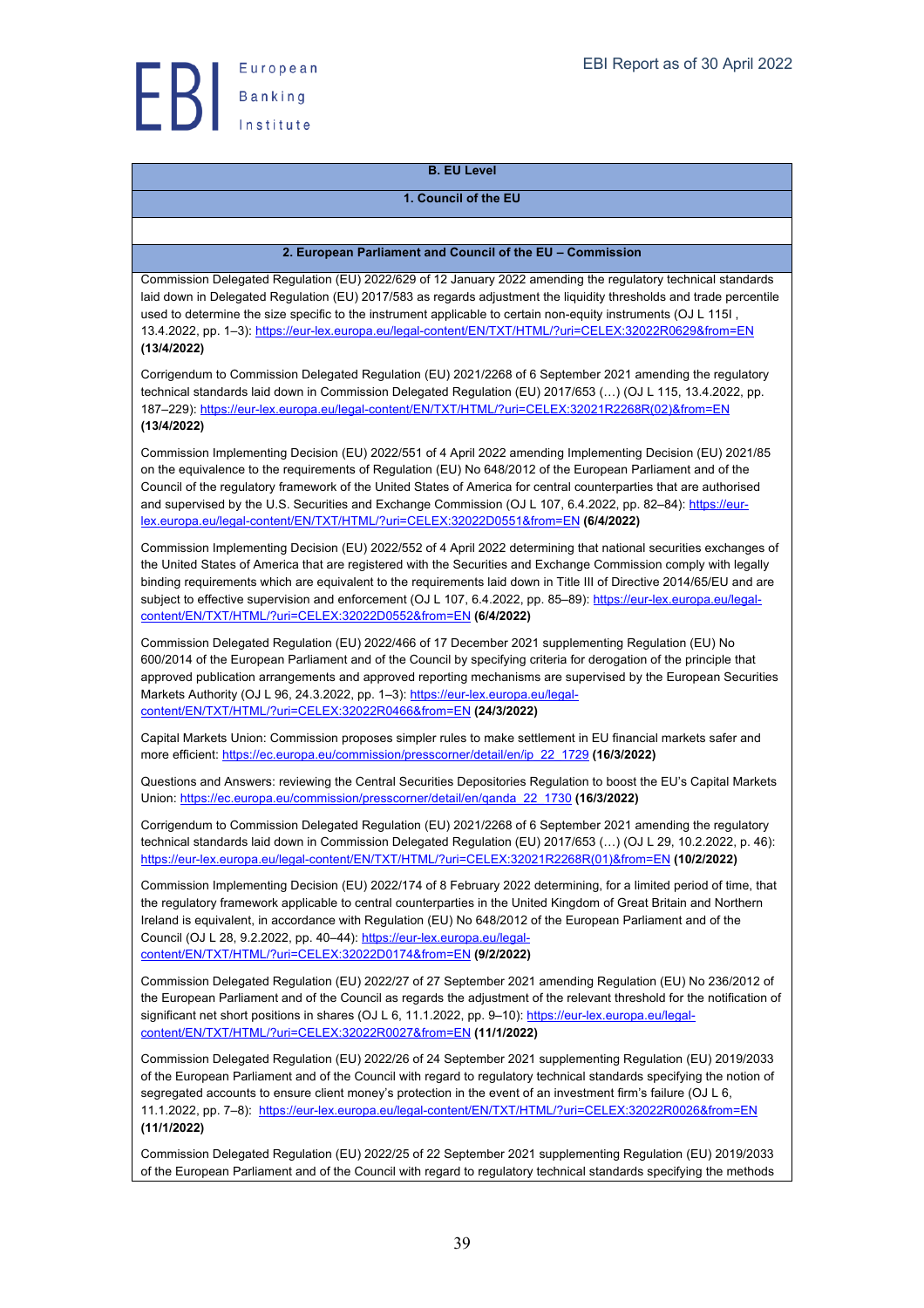for measuring the K-factors referred to in Article 15 of that Regulation (OJ L 6, 11.1.2022, pp. 1–6): https://eurlex.europa.eu/legal-content/EN/TXT/HTML/?uri=CELEX:32022R0025&from=EN **(11/1/2022)**

Commission Implementing Regulation (EU) 2021/2284 of 10 December 2021 laying down implementing technical standards for the application of Regulation (EU) 2019/2033 of the European Parliament and of the Council with regard to supervisory reporting and disclosures of investment firms (OJ L 458, 22.12.2021, p. 48–172): https://eurlex.europa.eu/legal-content/EN/TXT/HTML/?uri=CELEX:32021R2284&from=EN **(22/12/2021)**

Regulation (EU) 2021/2259 of the European Parliament and of the Council of 15 December 2021 amending Regulation (EU) No 1286/2014 as regards the extension of the transitional arrangement for management companies, investment companies and persons advising on, or selling, units of undertakings for collective investment in transferable securities (UCITS) and non-UCITS (OJ L 455, 20.12.2021, pp. 1-3): https://eur-lex.europa.eu/legalcontent/EN/TXT/HTML/?uri=CELEX:32021R2259&from=EN **(20/12/2021)**

Directive (EU) 2021/2261 of the European Parliament and of the Council of 15 December 2021 amending Directive 2009/65/EC as regards the use of key information documents by management companies of undertakings for collective investment in transferable securities (UCITS) (OJ L 455, 20.12.2021, pp. 15–17): https://eurlex.europa.eu/legal-content/EN/TXT/HTML/?uri=CELEX:32021L2261&from=EN **(20/12/2021)**

Commission Delegated Regulation (EU) 2021/2178 of 6 July 2021 supplementing Regulation (EU) 2020/852 of the European Parliament and of the Council by specifying the content and presentation of information to be disclosed by undertakings subject to Articles 19a or 29a of Directive 2013/34/EU concerning environmentally sustainable economic activities, and specifying the methodology to comply with that disclosure obligation (OJ L 443, 10.12.2021, pp. 9-67): https://eur-lex.europa.eu/legal-content/EN/TXT/HTML/?uri=CELEX:32021R2178&from=EN **(10/12/2021)**

Commission Delegated Regulation (EU) 2021/2139 of 4 June 2021 supplementing Regulation (EU) 2020/852 of the European Parliament and of the Council by establishing the technical screening criteria for determining the conditions under which an economic activity qualifies as contributing substantially to climate change mitigation or climate change adaptation and for determining whether that economic activity causes no significant harm to any of the other environmental objectives (OJ L 442, 9.12.2021, pp. 1-349): https://eur-lex.europa.eu/legalcontent/EN/TXT/?uri=OJ:L:2021:442:TOC **(9/12/2021)**

Capital Markets Union: Commission proposes new measures to boost Europe's capital markets: https://ec.europa.eu/commission/presscorner/detail/en/ip\_21\_6251 **(25/11/2021)**

#### **3. European Securities and Markets Authority (ESMA)**

ESMA publishes the annual transparency calculations for non-equity instruments and the quarterly systematic internaliser calculations: https://www.esma.europa.eu/press-news/esma-news/esma-publishes-annual-transparencycalculations-non-equity-instruments-and **(29/4/2022)**

ESMA makes recommendations to improve investor protection: https://www.esma.europa.eu/press-news/esmanews/esma-makes-recommendations-improve-investor-protection **(29/4/2022)**

ESMA postpones the annual calculations of LIS and SSTI for bonds and the quarterly bonds liquidity assessment: https://www.esma.europa.eu/press-news/esma-news/esma-postpones-annual-calculations-lis-and-ssti-bonds-andquarterly-bonds **(21/4/2022)**

ESMA publishes complementary annual transparency calculations: https://www.esma.europa.eu/press-news/esmanews/esma-publishes-complementary-annual-transparency-calculations **(8/4/2022)**

ESMA responds to European Commission consultation on EMIR review: https://www.esma.europa.eu/pressnews/esma-news/esma-responds-european-commission-consultation-emir-review **(5/4/2022)**

ESG funds provided better returns for investors in 2020: https://www.esma.europa.eu/press-news/esma-news/esqfunds-provided-better-returns-investors-in-2020 **(5/4/2022)**

ESMA publishes latest edition of its newsletter: https://www.esma.europa.eu/press-news/esma-news/esmapublishes-latest-edition-its-newsletter-7 **(4/4/2022)**

ESMA publishes its final report on the review of the short selling Regulation: https://www.esma.europa.eu/pressnews/esma-news/esma-publishes-its-final-report-review-short-selling-regulation **(4/4/2022)**

ESMA postpones RTS 2 annual review: https://www.esma.europa.eu/press-news/esma-news/esma-postpones-rts-2 annual-review **(1/4/2022)**

ESMA sees EMIR and SFTR data quality improve following coordinated actions: https://www.esma.europa.eu/pressnews/esma-news/esma-sees-emir-and-sftr-data-quality-improve-following-coordinated-actions **(1/4/2022)**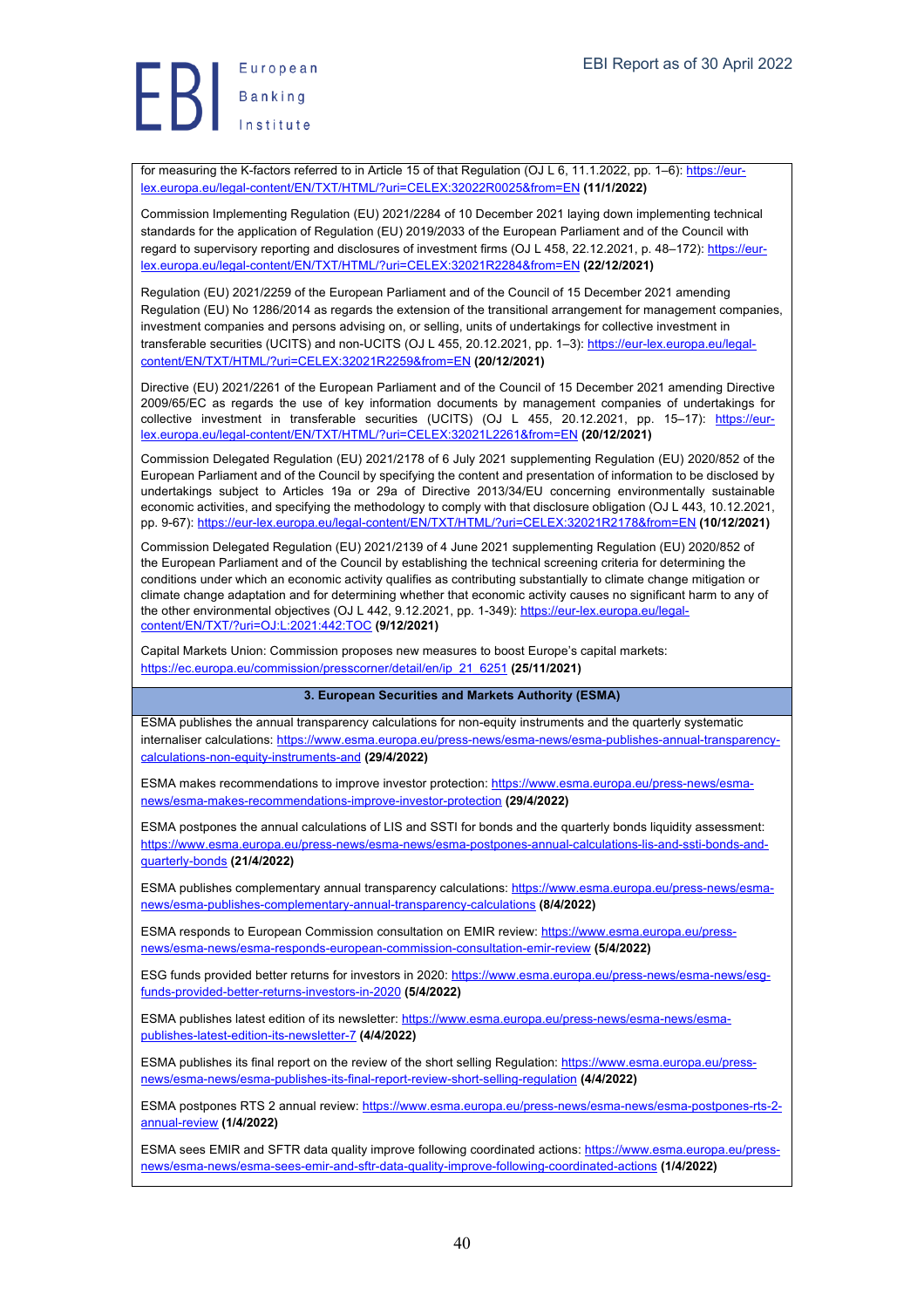European Europea<br>Banking<br>Institute

ESMA makes available ISINS before second publication of annual transparency calculations: https://www.esma.europa.eu/press-news/esma-news/esma-makes-available-isins-second-publication-annualtransparency-calculations **(31/3/2022)**

ESMA publishes follow-up report to the peer review on the guidelines on the enforcement of financial information: https://www.esma.europa.eu/press-news/esma-news/esma-publishes-follow-report-peer-review-guidelinesenforcement-financial **(30/3/2022)**

ESMA and NCAs find room for improvement in funds' liquidity stress testing: https://www.esma.europa.eu/pressnews/esma-news/esma-and-ncas-find-room-improvement-in-funds%E2%80%99-liquidity-stress-testing **(30/3/2022)**

ESMA issues its 2021 corporate reporting enforcement and regulatory report: https://www.esma.europa.eu/pressnews/esma-news/esma-issues-its-2021-corporate-reporting-enforcement-and-regulatory-report **(30/3/2022)**

ESMA makes recommendations for DRSP management bodies: https://www.esma.europa.eu/press-news/esmanews/esma-makes-recommendations-drsp-management-bodies **(29/3/2022)**

ESMA proposes amendments on the review of transparency requirements under MIFIR: https://www.esma.europa.eu/press-news/esma-news/esma-proposes-amendments-review-transparencyrequirements-under-mifir **(28/3/2022)**

Actively managed funds fail to outperform benchmarks during market stress: https://www.esma.europa.eu/pressnews/esma-news/actively-managed-funds-fail-outperform-benchmarks-during-market-stress **(28/3/2022)**

ESMA publishes its final report on the EU carbon market: https://www.esma.europa.eu/press-news/esmanews/esma-publishes-its-final-report-eu-carbon-market **(28/3/2022)**

ESMA updates on third-country CCP recognition decisions: https://www.esma.europa.eu/press-news/esmanews/esma-updates-third-country-ccp-recognition-decisions **(25/3/2022)**

ESMA extends UK CCPs' recognition decisions: https://www.esma.europa.eu/press-news/esma-news/esmaextends-uk-ccps%E2%80%99-recognition-decisions **(25/3/2022)**

ESMA fines REGIS-TR €186,000 for EMIR data breaches: https://www.esma.europa.eu/press-news/esmanews/esma-fines-regis-tr-%E2%82%AC186-000-emir-data-breaches **(24/3/2022)**

ESMA published its assessment and recommendations on the EC's MIFIR review proposal: https://www.esma.europa.eu/press-news/esma-news/esma-published-its-assessment-and-recommendationsec%E2%80%99s-mifir-review-proposal **(15/3/2022)**

ESMA coordinates regulatory response to the war in Ukraine and its impact on EU financial markets: https://www.esma.europa.eu/press-news/esma-news/esma-coordinates-regulatory-response-war-in-ukraine-and-itsimpact-eu-financial **(14/3/2022)**

ESMA finds shortcomings in supervision of cross-border investment activities and issues specific recommendations to CYSEC: https://www.esma.europa.eu/press-news/esma-news/esma-finds-shortcomings-in-supervision-crossborder-investment-activities-and **(10/3/2022)**

ESMA publishes latest edition of its newsletter: https://www.esma.europa.eu/press-news/esma-news/esmapublishes-latest-edition-its-newsletter-6 **(3/3/2022)**

ESMA makes available the results of the annual transparency calculations for equity and equity-like instruments: https://www.esma.europa.eu/press-news/esma-news/esma-makes-available-results-annual-transparencycalculations-equity-and-equity **(1/3/2022)**

ESMA proposes reforms to improve resilience of money market funds: https://www.esma.europa.eu/pressnews/esma-news/esma-proposes-reforms-improve-resilience-money-market-funds **(16/2/2022)**

ESMA responds to European Commission consultation on the Listing Act: https://www.esma.europa.eu/pressnews/esma-news/esma-responds-european-commission-consultation-listing-act **(15/2/2022)**

ESMA warns consumers of risk of significant market corrections: https://www.esma.europa.eu/press-news/esmanews/esma-warns-consumers-risk-significant-market-corrections **(15/2/2022)**

ESMA prioritises the fight against greenwashing in its new Sustainable Finance Roadmap: https://www.esma.europa.eu/press-news/esma-news/esma-prioritises-fight-against-greenwashing-in-its-newsustainable-finance **(11/2/2022)**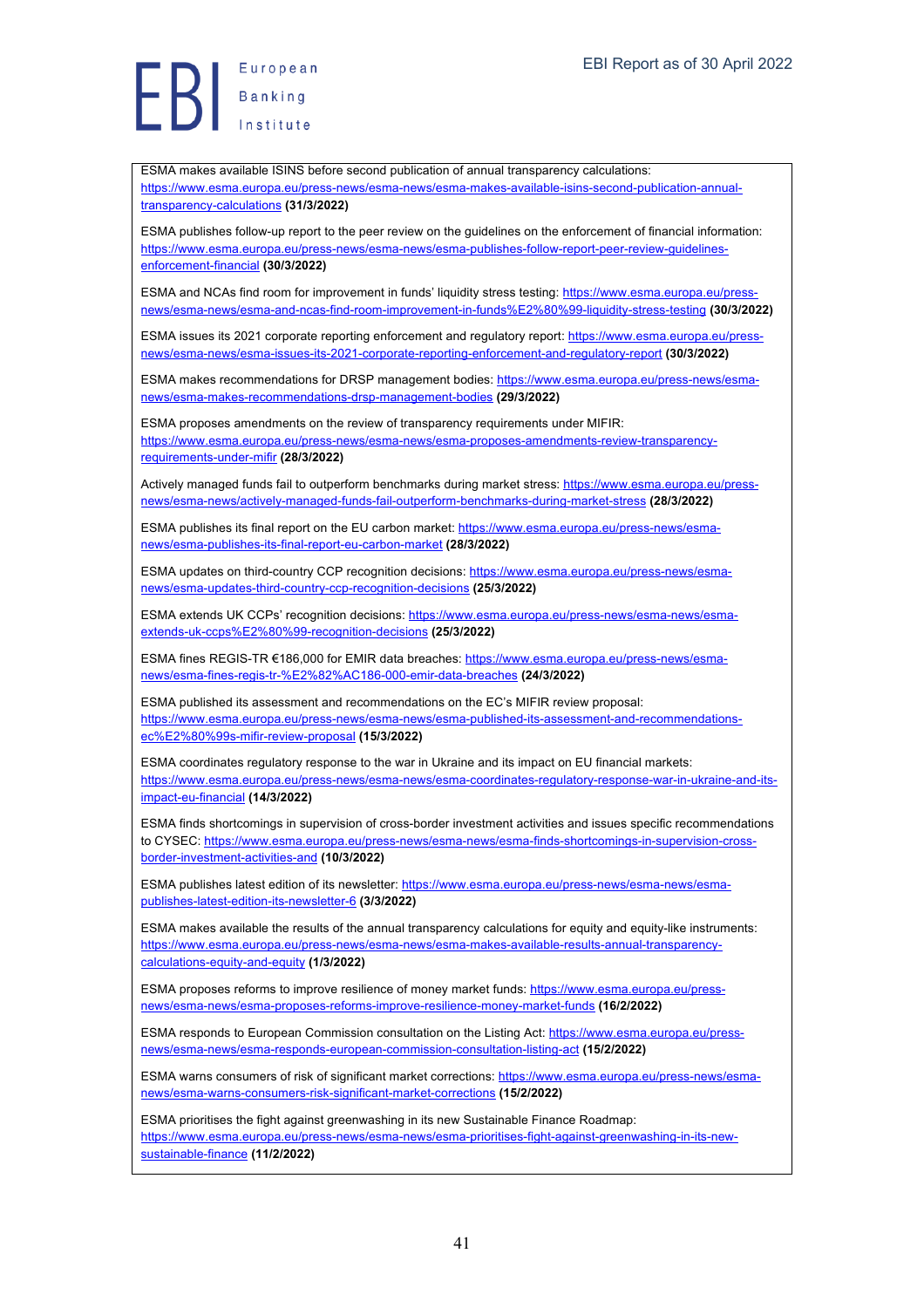ESMA finds high level of divergence in disclosure of ESG factors in credit ratings:

https://www.esma.europa.eu/press-news/esma-news/esma-finds-high-level-divergence-in-disclosure-esg-factors-incredit-ratings **(10/2/2022)**

ESMA launches a common supervisory action with NCAs on MIFID II costs and charges: https://www.esma.europa.eu/press-news/esma-news/esma-launches-common-supervisory-action-ncas-mifid-iicosts-and-charges **(8/2/2022)**

ESMA issues latest double volume cap data: https://www.esma.europa.eu/press-news/esma-news/esma-issueslatest-double-volume-cap-data-7 **(8/2/2022)**

ESMA becomes supervisor of EU Data Reporting Service Providers: https://www.esma.europa.eu/press-news/esmanews/esma-becomes-supervisor-eu-data-reporting-service-providers **(7/2/2022)**

ESMA Report highlights Liquidity Concerns for Alternative Investment Funds: https://www.esma.europa.eu/pressnews/esma-news/esma-report-highlights-liquidity-concerns-alternative-investment-funds-0 **(3/2/2022)**

ESMA launches its new STS Register: https://www.esma.europa.eu/press-news/esma-news/esma-launches-its-newsts-register **(3/2/2022)**

ESMA publishes Supervisory Briefing on the use of Tied Agents Under MIFID II: https://www.esma.europa.eu/pressnews/esma-news/esma-publishes-supervisory-briefing-use-tied-agents-under-mifid-ii **(2/2/2022)**

ESMA makes new Bond Liquidity data available and publishes data for the Systematic Internaliser Calculations: https://www.esma.europa.eu/press-news/esma-news/esma-makes-new-bond-liquidity-data-available-and-publishesdata-systematic-0 **(1/2/2022)**

ESMA recommends clearing obligation for Pension Funds to start in June 2023: https://www.esma.europa.eu/pressnews/esma-news/esma-recommends-clearing-obligation-pension-funds-start-in-june-2023 **(1/2/2022)**

ESMA publishes Final Reports on CCP Recovery Regime: https://www.esma.europa.eu/press-news/esmanews/esma-publishes-final-reports-ccp-recovery-regime **(31/1/2022)**

ESMA starts supervision of Benchmarks and assumes Chair Of EURIBOR College: https://www.esma.europa.eu/press-news/esma-news/esma-starts-supervision-benchmarks-and-assumes-chaireuribor-college **(31/1/2022)**

ESMA consults on trading venue perimeter: https://www.esma.europa.eu/press-news/esma-news/esma-consultstrading-venue-perimeter **(28/1/2022)**

ESMA consults on scope of the CRA Regulation for Private Credit Ratings: https://www.esma.europa.eu/pressnews/esma-news/esma-consults-scope-cra-regulation-private-credit-ratings **(28/1/2022)**

ESMA consults on CCP anti-procyclicality measures: https://www.esma.europa.eu/press-news/esma-news/esmaconsults-ccp-anti-procyclicality-measures **(27/1/2022)**

ESMA consults on the review of MIFID II suitability Guidelines: https://www.esma.europa.eu/press-news/esmanews/esma-consults-review-mifid-ii-suitability-guidelines **(27/1/2022)**

ESMA requires to report net short positions between 0.1% and 0.2% during transition: https://www.esma.europa.eu/press-news/esma-news/esma-requires-report-net-short-positions-between-01-and-02 during-transition **(26/1/2022)**

ESMA launches a Common Supervisory Action with NCAS on valuation of UCITS and open-ended AIFS: https://www.esma.europa.eu/press-news/esma-news/esma-launches-common-supervisory-action-ncas-valuationucits-and-open-ended **(20/1/2022)**

ESMA issues 2021 report on Accepted Market Practices under MAR: https://www.esma.europa.eu/pressnews/esma-news/esma-issues-2021-report-accepted-market-practices-under-mar **(18/1/2022)**

ESMA publishes guidelines on delayed disclosure under MAR: https://www.esma.europa.eu/press-news/esmanews/esma-publishes-guidelines-delayed-disclosure-under-mar **(5/1/2022)**

ESMA publishes guidance on appropriateness and execution-only requirements under MIFID II: https://www.esma.europa.eu/press-news/esma-news/esma-publishes-guidance-appropriateness-and-executiononly-requirements-under **(3/1/2022)**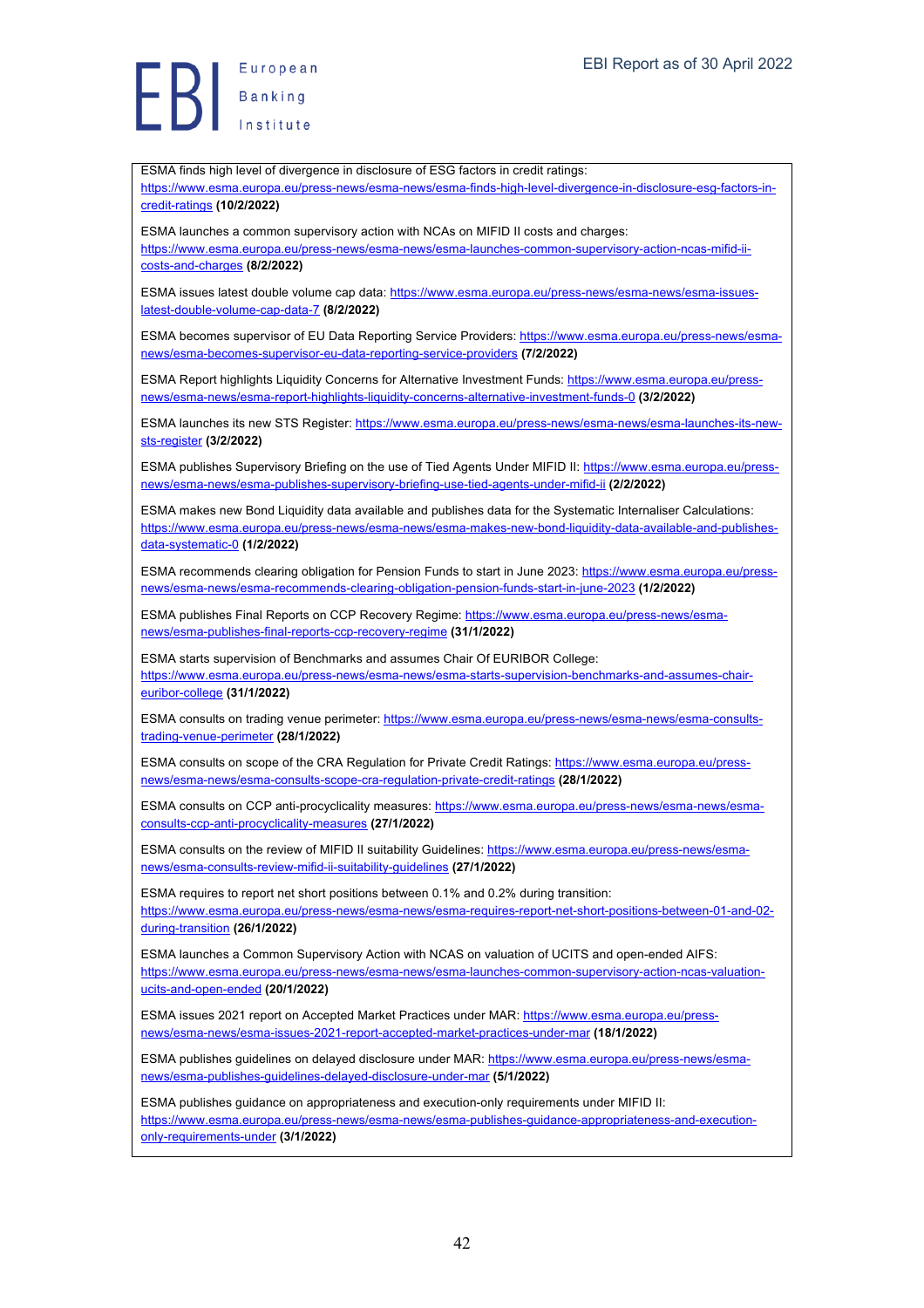European Europea<br>Banking<br>Institute

ESMA calls to deprioritise buy-in supervision: https://www.esma.europa.eu/press-news/esma-news/esma-callsdeprioritise-buy-in-supervision **(17/12/2021)**

ESMA reports on derivatives and securities markets in 2020: https://www.esma.europa.eu/press-news/esmanews/esma-reports-derivatives-and-securities-markets-in-2020 **(17/12/2021)**

ESMA publishes its annual report on waivers and deferrals: https://www.esma.europa.eu/press-news/esmanews/esma-publishes-its-annual-report-waivers-and-deferrals **(16/12/2021)**

ESMA issues statement on supervision of the clearing and derivative trading obligations following the benchmark transition: https://www.esma.europa.eu/press-news/esma-news/esma-issues-statement-supervision-clearing-andderivative-trading-obligations **(16/12/2021)**

ESMA publishes report on expected credit loss disclosures of banks: https://www.esma.europa.eu/pressnews/esma-news/esma-publishes-report-expected-credit-loss-disclosures-banks **(15/12/2021)**

ESMA publishes 2021 ESEF XBRL taxonomy files and ESEF conformance suite: https://www.esma.europa.eu/press-news/esma-news/esma-publishes-2021-esef-xbrl-taxonomy-files-and-esefconformance-suite **(10/12/2021)**

ESMA publishes latest edition of its newsletter (Spotlight on Markets, November 2021, No 29): https://www.esma.europa.eu/sites/default/files/library/newsletter\_november\_2021.pdf **(3/12/2021)**

The ESAs renew their Board of Appeal: https://www.esma.europa.eu/press-news/esma-news/esas-renew-theirboard-appeal **(1/12/2021)**

ESMA publishes its 2020 annual report on the EU Market Abuse Sanctions: https://www.esma.europa.eu/pressnews/esma-news/esma-publishes-its-2020-annual-report-eu-market-abuse-sanctions **(23/11/2021)**

ESMA publishes draft commodity derivative technical standards under MIFID II recovery package: https://www.esma.europa.eu/press-news/esma-news/esma-publishes-draft-commodity-derivative-technicalstandards-under-mifid-ii **(22/11/2021)**

ESMA publishes technical standards on crowdfunding: https://www.esma.europa.eu/press-news/esma-news/esmapublishes-technical-standards-crowdfunding **(10/11/2021)**

ESMA publishes latest edition of its newsletter (Spotlight on Markets, October 2021, No 28): https://www.esma.europa.eu/press-news/esma-news/esma-publishes-latest-edition-its-newsletter-3 **(5/11/2021)**

European enforcers target COVID-19 and climate-related disclosures: https://www.esma.europa.eu/pressnews/esma-news/european-enforcers-target-covid-19-and-climate-related-disclosures **(29/10/2021)**

ESMA publishes latest edition of its newsletter: https://www.esma.europa.eu/press-news/esma-news/esmapublishes-latest-edition-its-newsletter-2 **(5/10/2021)**

ESMA to focus on supervision, sustainability, digitalisation and the Capital Markets Union in 2022: https://www.esma.europa.eu/press-news/esma-news/esma-focus-supervision-sustainability-digitalisation-andcapital-markets-union **(28/9/2021)**

ESMA consults on the review of the Short Selling Regulation: https://www.esma.europa.eu/press-news/esmanews/esma-consults-review-short-selling-regulation **(24/9/2021)**

ESMA sees risk of market corrections in uneven recovery: https://www.esma.europa.eu/press-news/esmanews/esma-sees-risk-market-corrections-in-uneven-recovery **(1/9/2021)**